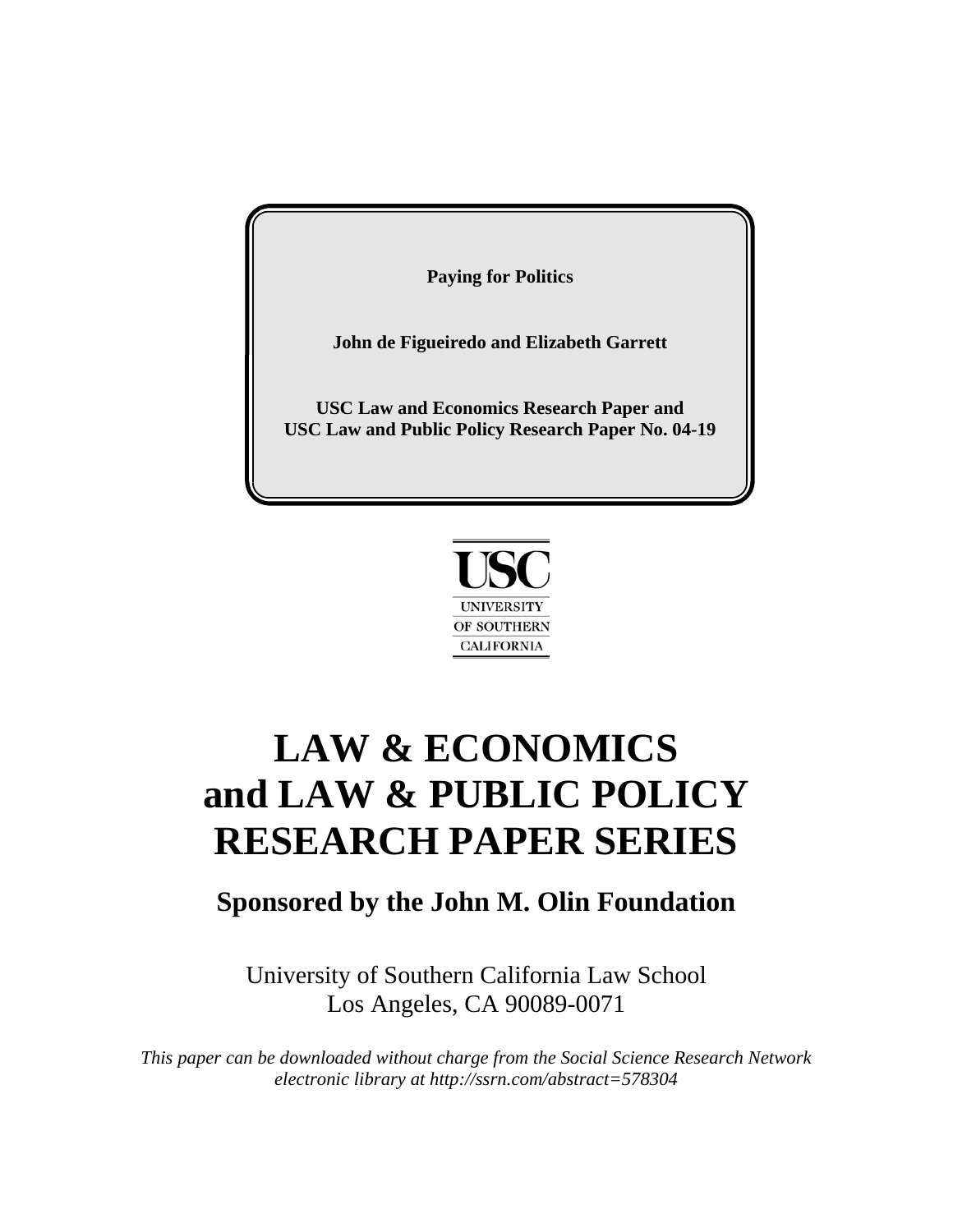*John de Figueiredo\* and Elizabeth Garrett\*\* August 2004* 

Abstract

 Even in the wake of the most sweeping campaign finance reform law to be enacted in three decades, further significant reform is inevitable. Special interest money continues to flow through loopholes in the Act, and the Presidential Election Campaign Fund is near collapse. The next reform should encourage broader participation in the political process by individual citizens, both to dilute the power of special interests and to serve independent democratic values that recent Supreme Court jurisprudence has identified as vital to meaningful reform. We propose adopting a refundable tax credit of \$100/taxpayer for political contributions to federal candidates and national parties; the credit would be targeted to lower- and middle-income Americans. A refundable tax credit is equivalent to giving each eligible citizen up to \$100 annually to use for political contributions. We also present data about the relative importance of political contributions by special interests (corporate, labor and other PACs) and individuals that undermine many of the assumptions on which past reform has been based and that have not been discussed in the legal literature. The data clearly show that small contributions by individuals are the dominant source of money in campaigns, and that the influence of special interest money is subtle, appearing to "purchase" benefits like access, a place on the agenda, and minor policy details. Working from an accurate picture of who really pays for politics, and drawing from the experience at the federal and state levels with similar tax refund programs, we present the tax credit as a reform that is simple, easy to administer, and likely to improve political participation by average Americans. Thus, our proposal, unlike the complicated voucher plan with anonymity put forward by Ackerman and Ayres, is likely to be adopted by Congress; moreover, it will appeal to a bipartisan consensus because it mixes public funding with a decentralized allocation mechanism using a tax subsidy.

<sup>\*</sup> Visiting Associate Professor of Public Affairs and Research Fellow in Law and Public Affairs, Woodrow Wilson School, Princeton University; John M. Olin Senior Visiting Fellow in Law and Economics, Harvard Law School; Faculty Research Fellow, National Bureau of Economic Research. Email Address: jdefig@princeton.edu.

<sup>\*\*</sup> Professor of Law, University of Southern California; Visiting Professor of Law, California Institute of Technology; Director, USC-Caltech Center for the Study of Law and Politics. Email address: egarrett@law.usc.edu. Professor Garrett appreciates generous summer support of the USC Law School. We would like to thank Rosanne Krikorian and Renee Rastorfer at the USC Law Library for invaluable research help; Karen Freeman, Alexandra Campbell, and Joanna Spilker for excellent research assistance; and Mike Bresson and Ed McCaffery for helpful comments.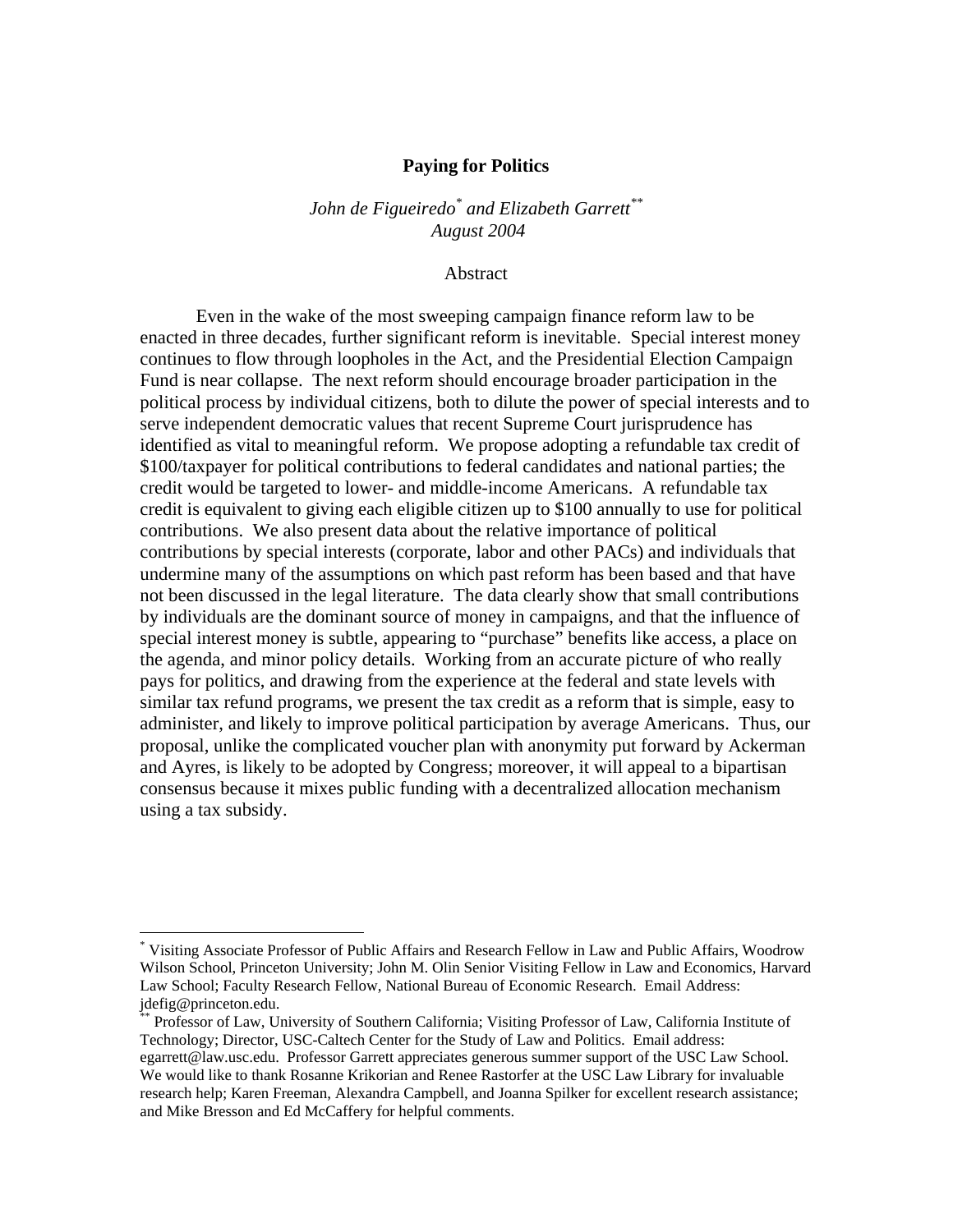# *John de Figueiredo and Elizabeth Garrett*

With the Bipartisan Campaign Reform Act (BCRA) of 2002, Congress enacted the most sweeping reform of the federal campaign system in nearly thirty years. Commentators hailed the bill as the "most far-reaching and controversial attempt to restructure the national political process in a generation"<sup>1</sup> and as the answer to Americans' demand for reform "in order to reclaim the power of their voices and their votes."<sup>2</sup> When the Supreme Court endorsed virtually the entire bill as constitutional in *McConnell v. Federal Election Commission*,<sup>3</sup> it set the stage for the 2004 elections, the first to be held under the new campaign rules.

Shortly after Court's announcement, however, policy makers and jurists acknowledged the pressing need for further reform.<sup>4</sup> For example, reform groups petitioned the Federal Election Commission to extend regulation to nonprofit 527 organizations.<sup>5</sup> The organizations are not constrained by contribution limitations to the same extent as political parties and political action committees and have been raising tens of millions of dollars to influence this fall's election.<sup>6</sup> Thus, the 2004 presidential campaign, far from heralding a new era, only emphasized the inadequacy of the presidential public funding system, as three major candidates – including the two majorparty nominees, George W. Bush and John Kerry – declined federal matching funds

 Statement of Joshua Rosenkranz, Brennan Center for Justice, Press Release: *Decision Today in*  McConnell v. FEC, May 2, 2003, *available at*

<sup>&</sup>lt;sup>1</sup> Daniel R. Ortiz, *The Unbearable Lightness of Being* McConnell, 3 Election L.J. 299, 299 (2004).

http://www.brennancenter.org/presscenter/releases 2003/pressrelease 2003 0502.html.  $3\overline{12}4$  S.Ct. 619 (2003).

<sup>&</sup>lt;sup>4</sup> See, e.g., McConnell, 124 S.Ct. at 706 (2003) ("We are under no illusion that BCRA will be the last congressional statement on the matter. Money, like water, will always find an outlet.").

<sup>&</sup>lt;sup>5</sup> The FEC complaint was filed by Democracy 21, the Campaign Legal Center, and the Center for Responsive Politics. See Center for Responsive Politics, FEC Watch, *CRP Files Complaint Against Section 527 Organizations Using Soft Money for Federal Elections* (Jan. 15, 2004), *available at*  http://www.fecwatch.org/law/enforce/527orgs.intro.asp. The FEC declined to take action on 527 organizations before the 2004 elections, so supporters of both parties have aggressively taken advantage of this loophole, making future regulation without congressional action more difficult. See Glen Justice, *Proposal for Political Groups to Rely Less on Soft Money,* N.Y. Times, Aug. 14, 2004 (detailing past regulatory effort and new proposal by FEC lawyers).

<sup>&</sup>lt;sup>6</sup> See Center for Responsive Politics, 527 Committee Activity, Top 50 Organizations (visited Aug. 16, 2004), *available at* http://www.opensecrets.org/527s/527cmtes.asp?level=C&cycle=2004 (providing total receipts of 527 organizations, including more than \$41 million in the Joint Victory Campaign 2004, \$28 million in the Media Fund, and \$26 million for Americans Coming Together).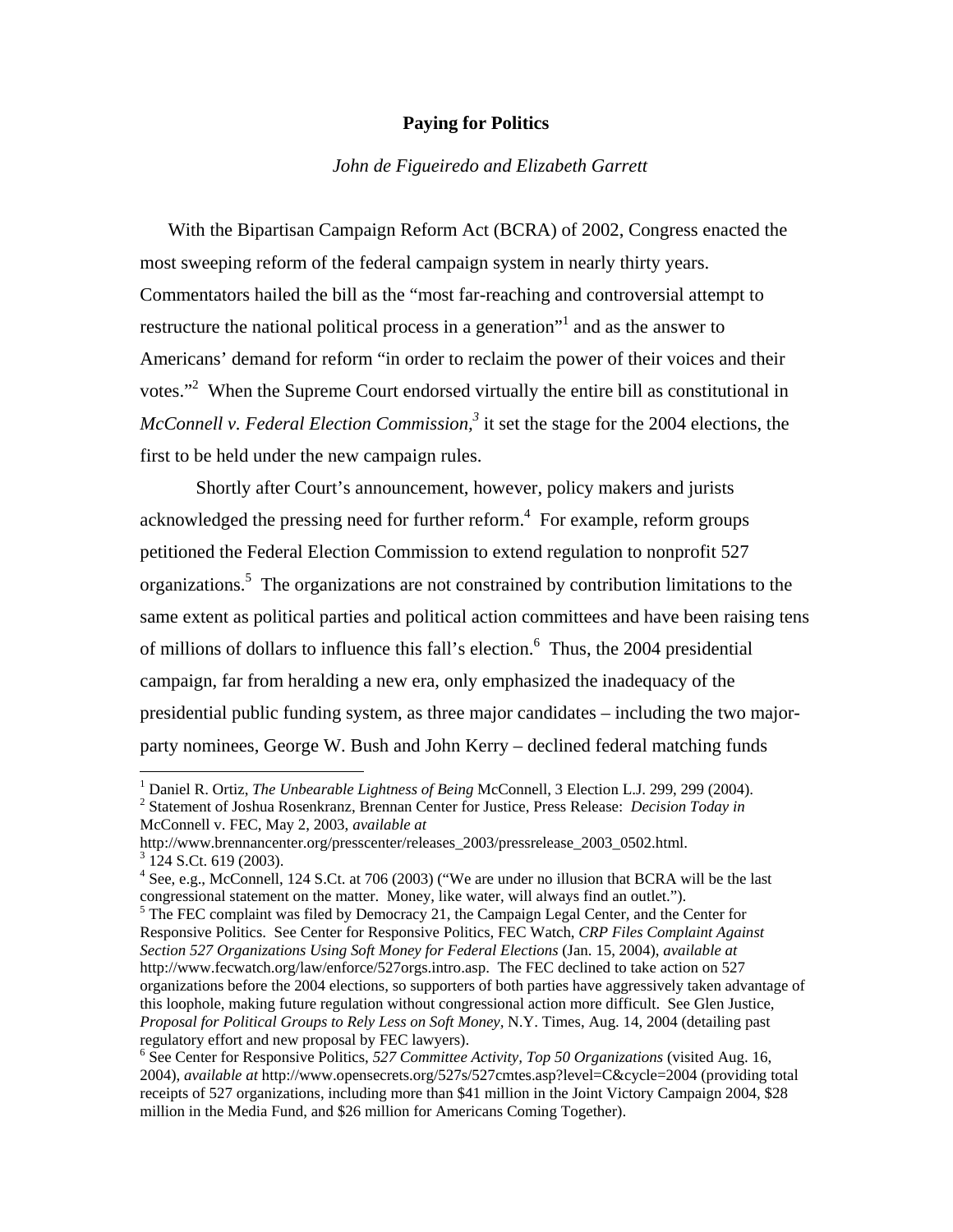during the primary season so that they could spend unlimited amounts of money before the conventions.<sup>7</sup> The Presidential Election Campaign Fund, which provides public money to presidential campaigns, did not have sufficient resources in early 2004 to pay what it owed the Democratic candidates who chose to participate in the system, $^8$  and it is projected to be insolvent by 2008.<sup>9</sup> In short, it has become clear that BCRA has not solved the problems of federal campaign financing, but is only – at best – an interim step in a continuing process. The challenge now is determining the shape of the next reform.

We start with some sense of the limits of past reform. Reform efforts since the 1970s and through BCRA have been primarily aimed to prevent *quid pro quo* corruption of elected officials and to combat the appearance of such corruption.10 In *McConnell*, the Court accepted that *quid pro quo* corruption could involve more than subtle vote-buying and likely often includes preferential access for large contributors, whose power over the legislative agenda is disproportionately great.<sup>11</sup> In addition, the Court has signaled a concern with the "corrosive and distorting effects of immense aggregations of wealth that are accumulated with the help of the corporate form."12 Congress has chosen to combat the multifaceted problem of corruption largely through limitations on contributions,  $13$ thereby reducing the ability of wealthy individuals and organizations to influence politicians. Furthermore, special restrictions have been placed on corporate spending since the beginning of campaign finance regulation in the Tillman Act of  $1907<sup>14</sup>$ . The presidential system combats corruption in an additional way: by providing public financing to reduce candidates' dependence on large contributions.

Campaign Finance Institute's Task Force On Presidential Nomination Financing, *Participation,* 

<sup>7</sup> See John McCain, *Reclaiming Our Democracy: The Way Forward*, 3 Election L.J. 115, 120-21 (2004) (identifying presidential system as one of the next targets of reform).<br><sup>8</sup> Jeanne Cummings, *Presidential Campaign Law Shows Its Ass* Well

Jeanne Cummings, *Presidential Campaign Law Shows Its Age*, Wall St. J., Aug. 26, 2003, at A4. 9

*Competition, Engagement: Reviving And Improving Public Funding For Presidential Nomination Politics*  47, 52 (2003), *available at* http://www.cfinst.org/presidential/report/index.html. 10 Buckley v. Valeo, 424 U.S. 1, 25 (1976) (per curiam).

<sup>&</sup>lt;sup>11</sup> 124 S.Ct. at 660-65. Earlier, the Court had described the corruption concern as "extending to the broader threat from politicians too compliant with the wishes of large contributors." Nixon v. Shrink Missouri Government PAC, 528 U.S. 377, 389 (2000).

<sup>&</sup>lt;sup>12</sup> Austin v. Michigan Chamber of Commerce, 494 U.S. 652, 660 (1990). See also *McConnell*, 124 S.Ct. at 694-98 (applying *Austin* rationale to both corporations and labor unions). 13 Congress' choice was dictated in part by *Buckley*, which struck down expenditure limitations enacted in

<sup>1974</sup> as part the Federal Election Campaign Act as unconstitutional. See 424 U.S. at 45.

 $14$  34 Stat. 864 (1907).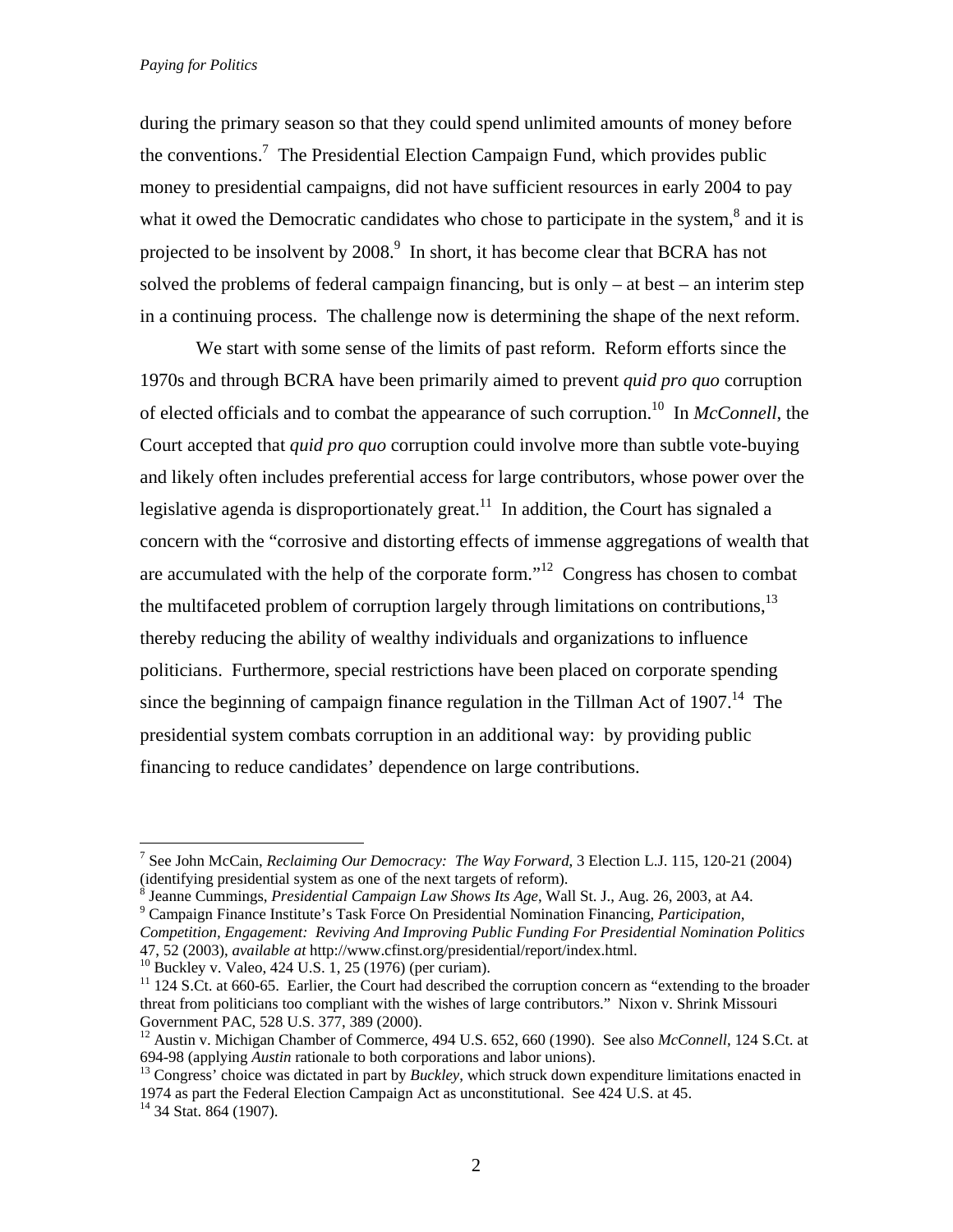1

What is missing in the current laws and proposals is an effective strategy to encourage broader participation in the political process by individual citizens. This is important, both to dilute the power of rich special interests and to serve independent democratic values. First, contribution limits alone will be unsuccessful at eliminating special interest money in politics because interests wanting to spend large amounts of money to support or defeat candidates will typically find a way to do so. If the FEC or Congress shuts off one spigot of unlimited money, then smart election lawyers help their clients find other avenues for their money.15 Three decades of campaign finance regulation have taught us this lesson. Comprehensive reform must use more weapons in the fight against corruption. In addition to trying to limit the amount of money spent by the well-to-do, Congress should work to dilute their influence by increasing the supply of other money into the system.

Second, reform efforts should emphasize more than combating *quid pro quo* corruption. Recent Supreme Court decisions, particularly those of Justice Breyer, have suggested another objective to be served in the design of campaign finance laws. Breyer has argued that regulations can "aim to democratize the influence that money itself may bring to bear on the electoral process. In doing so, they seek to build public confidence in that process and broaden the base of a candidate's meaningful financial support, encouraging the public participation and open discussion that the First Amendment itself presupposes."<sup>16</sup> If more citizens participate, the system will not be perceived as the property of wealthy special interests and ordinary citizens' engagement with the political system generally is likely to increase. In these ways, a normatively attractive vision of participatory democracy requires a system characterized by broader grassroots activity.<sup>17</sup>

We propose a new reform, both to combat corruption by diluting the effect of special interest money and to expand participation in the electoral process. Our proposal

<sup>15</sup> The biggest loophole evident in the 2004 campaign is the use of 527 organizations to evade BCRA's provisions. See, e.g., William March, *Independent Groups Eager to Influence*, Tampa Trib., May 9, 2004; David S. Broder, What McCain-Feingold Didn't Fix, Wash. Post, May 20, 2004.<br><sup>16</sup> Shrink Missouri Government PAC, 528 U.S. at 401 (Breyer, J., concurring).<br><sup>17</sup> See, e.g., Carole Pateman, Participation and Democratic Theory

theories of participatory democracy and the benefits to citizens and governance). See also John Mueller, Capitalism, Democracy, and Ralph's Pretty Good Grocery 181 (1999) (with relatively minimal vision of participation, describing why participation other than voting may be more important to ensure responsiveness of elected officials in a democracy).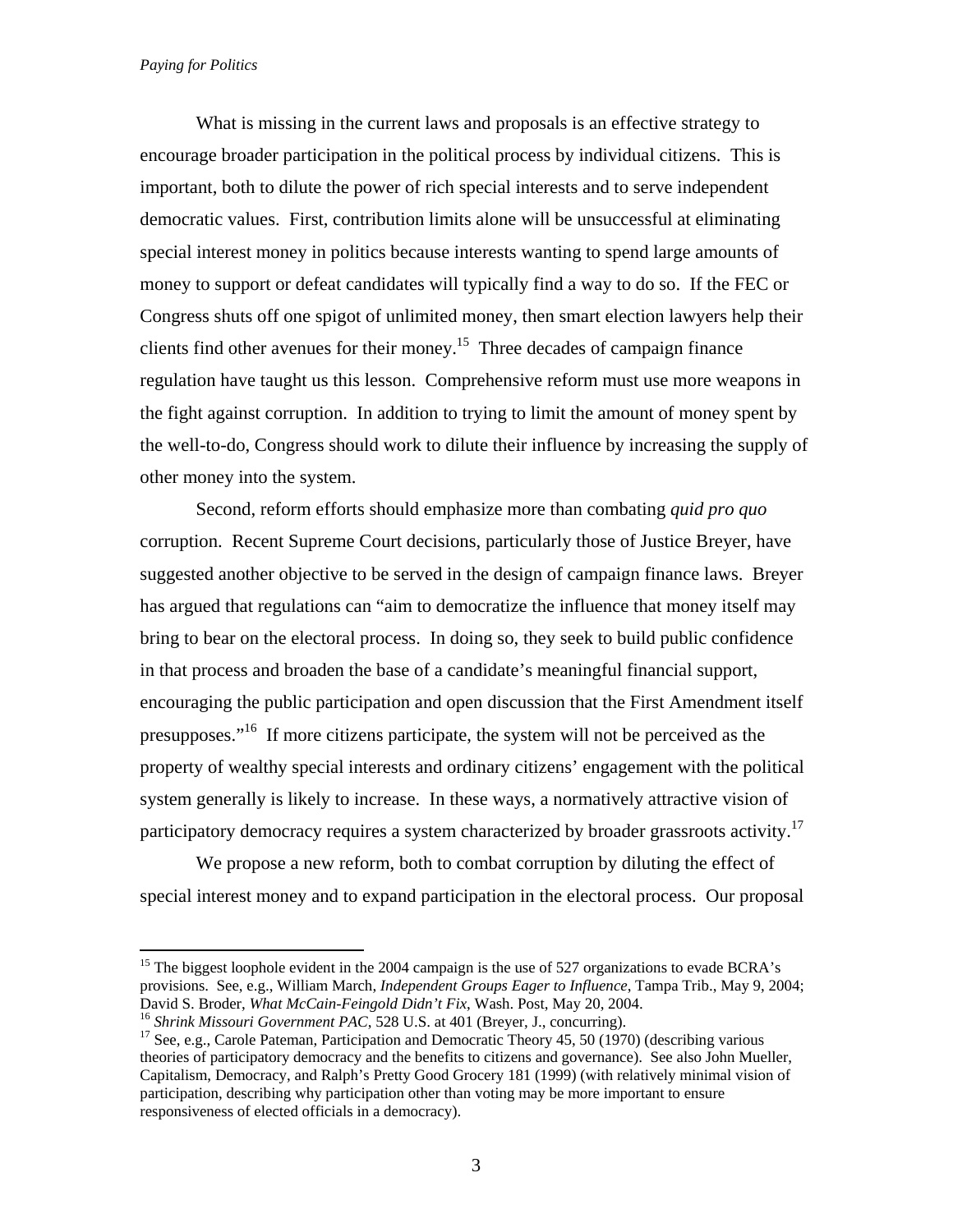1

expands the focus of reform past contribution limitations and toward a mechanism to increase the supply of money for campaigns and to alter the nature of the new money that enters the political system. We advocate adoption of a generous and refundable tax credit up to \$100 annually per taxpayer for contributions to candidates for federal office and national political parties. A refundable tax credit is the equivalent of giving each eligible citizen up to \$100 each year to use for political contributions. Because the objective of this proposal is to expand the donor base and encourage people to participate in politics who have not before been active, the design of the tax credit targets it to lower- and middle-income Americans, even providing a refund for those without any tax liability.

Although some aspects of this proposal are not entirely new, it has not been seriously discussed at the federal level for nearly twenty years. The federal government provided a less generous nonrefundable tax credit (or, if taxpayers elected it, a deduction) from 1972 until 1986.<sup>18</sup> In addition, six states offer some sort of tax credit or refund, programs which have been adopted beginning in 1969 in Oregon up through Virginia's enactment in 2000.<sup>19</sup> Because our proposal relies on a familiar tool with a wellestablished means of administration, it is a more realistic proposal than the complex proposal put forward by Bruce Ackerman and Ian Ayres to establish a system of "patriot dollars" and anonymous political donation booths.<sup>20</sup> Although interesting as a thought experiment, in our view, the Ackerman/Ayres approach is purely a theoretical endeavor with no chance of adoption by pragmatic lawmakers loathe to try untested and

<sup>&</sup>lt;sup>18</sup> Internal Revenue Code § 218 (1979) (deduction); § 24 (1987) (credit, previously § 41). The deduction election was possible only until 1980; the entire provision was repealed as part of the base broadening effort in the Tax Reform Act of 1986. A proposal similar to ours has been sketched out by David Rosenberg in an AEI monograph, *Broadening the Base: The Case for a New Federal Tax Credit for Political Contributions* (2002). Our analysis is more comprehensive than Rosenberg's, placing the proposal in the context of BCRA, which had just been enacted at the time of his work. Our proposal differs in some respects, but the two approaches are consistent. David Gamage has proposed taxing political contributions as a more efficient alternative to contribution limitations. See David S. Gamage, *Taxing Political Donations: The Case for Corrective Taxes in Campaign Finance*, 113 Yale L.J. 1283 (2004). Because our proposal supplements rather than replaces contribution restrictions, we do not discuss the Gamage approach. Certainly, much regulation that takes the form of command-and-control restrictions can be achieved, sometimes more efficiently, through taxes. We worry, however, that the public perception of any program that taxes contributions will be that the government generally discourages political donations, which is precisely the wrong message in a world of such low public participation in campaigns.<br><sup>19</sup> See Rosenberg, supra note 18, at App. 1 (detailing state programs).

<sup>&</sup>lt;sup>20</sup> Bruce Ackerman & Ian Ayres, Voting with Dollars: A New Paradigm for Campaign Finance (2002) (setting out proposal with analysis and legislative language).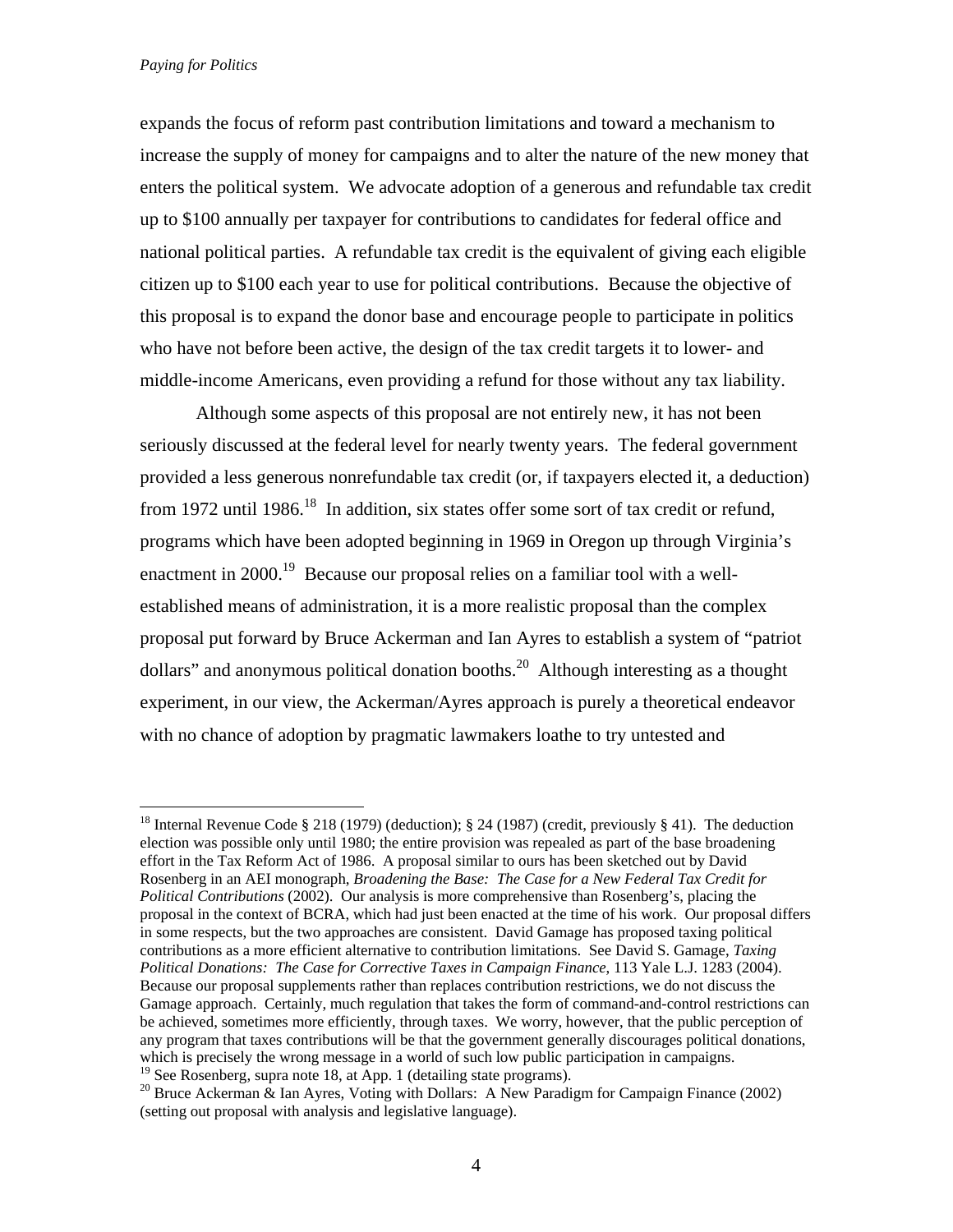$\overline{a}$ 

bureaucratically cumbersome programs requiring an outlay of \$5 billion.<sup>21</sup> The simplicity of a nonrefundable tax credit is its strength.

This article proceeds in four parts. In Part I, we draw from social science work and present facts about the campaign finance system that have been overlooked or misunderstood by most policy makers. Much of the current discussion of *quid pro quo*  corruption and the influence of special interests on political outcomes is not grounded in the reality of the data. The data show that special interests are less influential in the campaign process than is popularly thought; most donors are individuals who make small contributions to candidates and political parties. In Part II, we discuss two primary objectives that reform proposals should address: combating corruption and the perception of corruption, and encouraging broader participation in campaigns, especially by citizens who do not currently contribute. Both these objectives are part of the Court's jurisprudence in this area, and they are concerns cited by policy makers. Part III briefly provides the current structure of campaign finance regulation on the federal level after the enactment of BCRA and provides more detail on the immediate challenges facing the Presidential Election Campaign Fund system. Finally, Part IV describes our tax credit proposal in detail and addresses potential objections.

# **I. The Facts about Campaign Finance**

Basic facts about the federal campaign finance system have gone largely unnoticed in the debate about effective reform. We will highlight two sets of facts which are crucial to considering reform proposals and their consequences. First, special interest money is a small portion of the overall campaign finance system, and it is unlikely that that this money causes large distortions in policy. It likely does, however, have some influence over policy making that occurs "under the radar screen" of the voters. Second, most money comes from individuals who contribute in modest amounts. Contributing to candidates and political entities resembles charitable giving and other political participation by individuals, both of which have attractive properties in a democracy.

<sup>&</sup>lt;sup>21</sup> Id. at 7. For criticism of the Ackerman/Ayres proposal on some of the same grounds, see Daniel H. Lowenstein, *Voting with Votes*, 116 Harv. L. Rev. 1971 (2003).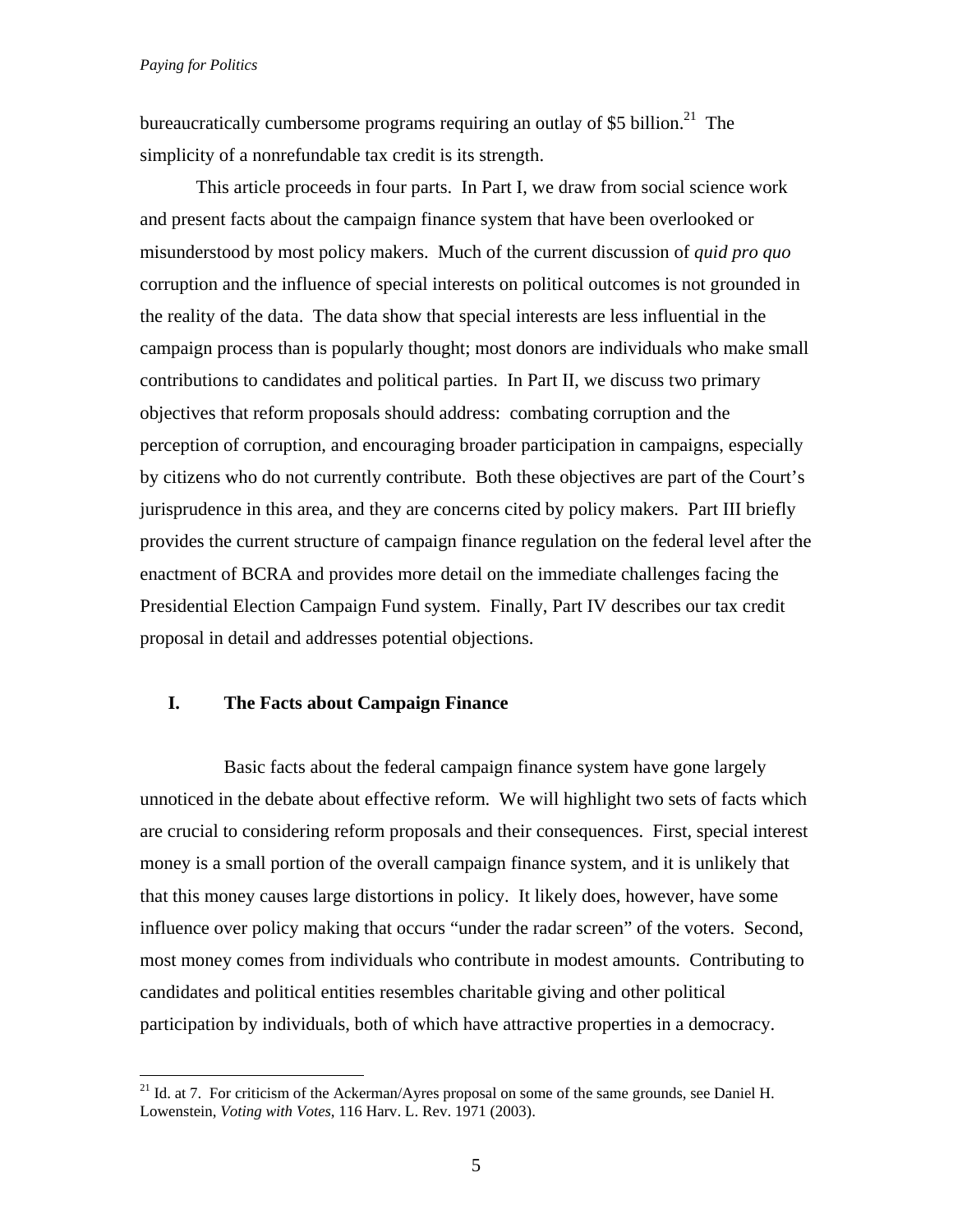Although we will describe the current federal regulatory structure in more detail in Part III, an outline of the legal framework is necessary to put this empirical analysis in context. The campaign finance regulatory structure first put in place in the 1970s depends on a series of contribution limits and disclosure rules. Although the Federal Election Campaign Act (FECA) initially also included expenditure limits, the Court in *Buckley v. Valeo* struck them down as violations of the First Amendment.<sup>22</sup> The Court has continued to treat limits on contributions differently from restrictions on expenditures, applying less stringent review to the former than to the latter.<sup>23</sup> Thus, expenditures by candidates, individuals, and groups are not limited under current law, but contributions to candidates, political parties, and political action committees are subject to a series of limitations, most which were increased and indexed in BCRA. For example, an individual can now contribute up to \$2,000 per candidate per election (before 2004, the limit was \$1,000), she can contribute up to \$25,000 to a national party committee (the old limit was \$20,000), and she can contribute \$95,000 per two-year election cycle to all candidates, parties, and political action committees (the old limit was  $$50,000$ .<sup>24</sup>

 Organizations are treated differently from individuals. With some exceptions for certain nonprofit corporations, $25$  corporations, labor unions, trade organizations, and other groups wishing to contribute to federal candidates and parties must create segregated funds, known as political action committees or PACs. Organizations cannot give money from their general treasury funds to a PAC, although they can pay for some administrative expenses. Corporate and labor PACs must raise money only from certain people associated with the organization (usually company employees and union members)<sup>26</sup> and those individuals are limited to \$5,000 contributions to each PAC each

1

<sup>&</sup>lt;sup>22</sup> Buckley, 424 U.S. at 45.<br><sup>23</sup> For the most recent affirmation of this dichotomous treatment, see *McConnell*, 124 S.Ct. at 655-59.<br><sup>24</sup> For an excellent summary of the current law, with comparisons to the rules befor the Campaign Finance Institute's EGuide, *available at* http://www.cfinst.org/eguide/intro.html. For discussion of the regulatory landscape before BCRA, see Anthony Corrado, Thomas E. Mann, Daniel R. Ortiz, Trevor Potter & Frank J. Sorauf, Campaign Finance Reform: A Sourcebook (1997).

<sup>&</sup>lt;sup>25</sup> See FEC v. Massachusetts Citizens for Life, 479 U.S. 238 (1986) (describing characteristics of nonprofits that cannot constitutionally be compelled to maintain segregated funds).

<sup>&</sup>lt;sup>26</sup> There are two kinds of PACs and the rules about whom they may solicit differ. Corporate and labor PACs are the primary focus of our analysis, and the rules limit them to soliciting only their owners, employees, and members; PACs that are "nonconnected" or independent from a corporation, labor union or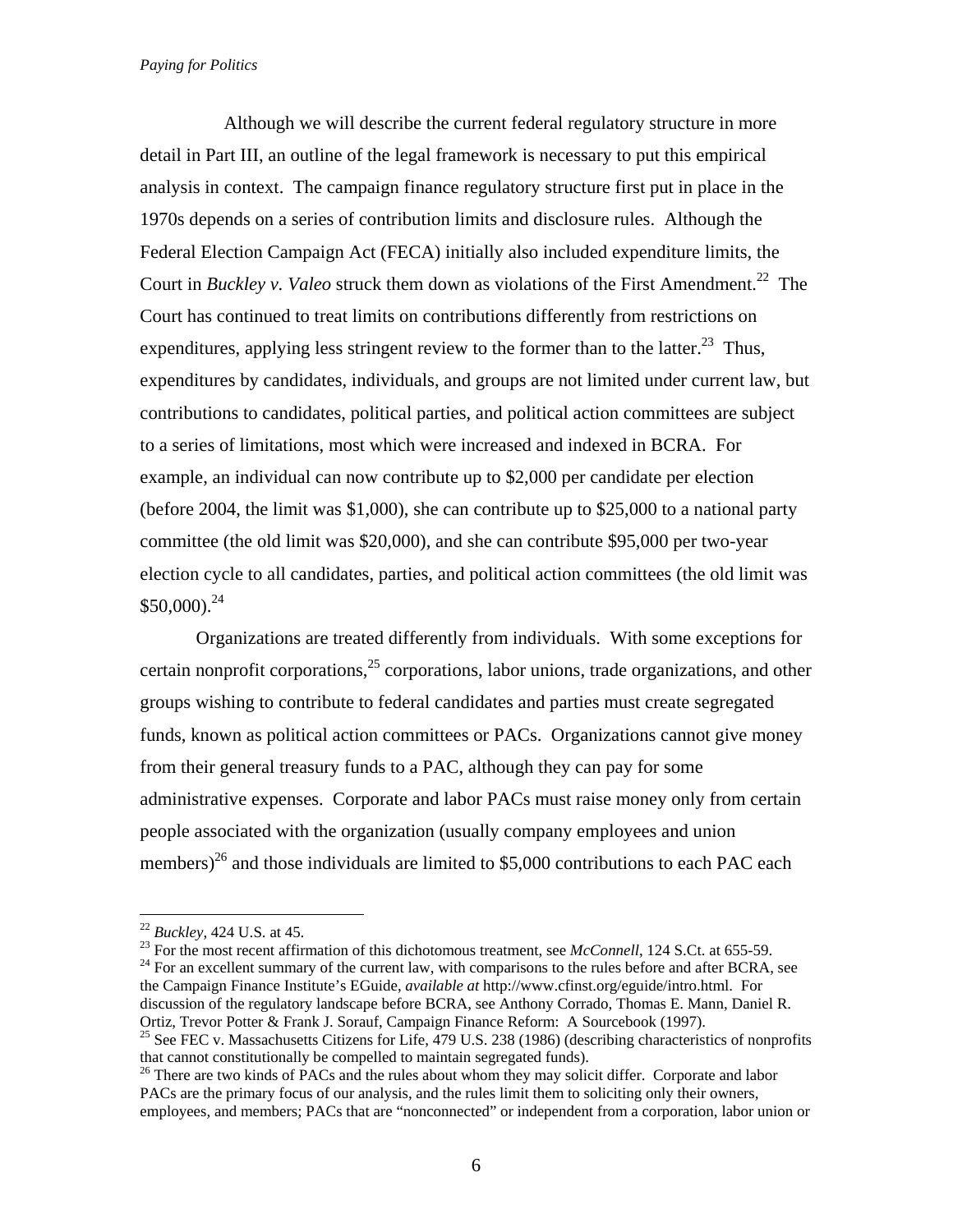year. PACs themselves are limited to contributing no more than \$5,000 to each candidate per election.<sup>27</sup> Thus, concerns about corporate and other "special interest" influence over elections have been addressed with two weapons: contribution restrictions and the requirement that all spending come through separated, segregated accounts that are accumulated from certain people associated with the corporation who know their contributions will be used for political activities.

 Finally, before enactment of BCRA, political parties had access to a source of funds unaffected by contribution caps: so-called soft money.<sup>28</sup> The soft money loophole allowed political parties to raise unlimited amounts of money from individuals and organizations to be used to support nonfederal election activities, to build infrastructure, and to fund voter mobilization programs. Soft money was also available to fund political advertisements that did not expressly advocate the election or defeat of a particular candidate when parties produced these independently of any candidate's campaign. In addition, corporations, labor unions and other groups could use their general treasuries directly to fund issue advertisements developed independently of any candidate or federal party.<sup>29</sup> Use of soft money exploded in 1996, and in the 2000 election it was a primary focus of party fundraising. In that year, the Democrats raised \$245 million in soft money, roughly equal to their \$275 million in hard money; the Republicans raised about the same amount of soft money as their competitors (\$249 million), as well as more than \$465 million in hard money.<sup>30</sup> Disclosure rules were the only regulation of soft money and issue advertisements before the 2004 election, but BCRA closed both the loopholes.<sup>31</sup> National political parties can now only raise hard money, that is, money subject to contribution limitations. Political advertisements now subject to more stringent

other parent organization may solicit the general public. See Corrado, et al., supra note 24, at 7, 124 (setting out rules). PACs associated with trade organizations are considered connected and limited to soliciting people associated with the parent organization. Id. at 124. <sup>27</sup> These amounts were not increased by BCRA.

<sup>28</sup> For discussion of soft money, see Note, *Soft Money: The Current Rules and the Case for Reform*, 111 Harv. L. Rev. 1323 (1998).

<sup>&</sup>lt;sup>29</sup> For discussions of issue ads, see Deborah Beck, Paul Taylor, Jeffrey Stanger & Douglas Rivlin, Issue Advertising During the 1996 Campaign (1997); Jonathan Krasno & Daniel Seltz, Buying Time: Television Advertising in the 1998 Congressional Election (2000).

<sup>30</sup> Michael J. Malbin, *Political Parties Under the Post-McConnell Bipartisan Campaign Reform Act*, 3 Elect. L.J. 177, 181, Table 2 (2004).

<sup>31</sup> For further discussions of the problems of soft money and unregulated issue ads, see *McConnell*, 124 S.Ct. at 648-54.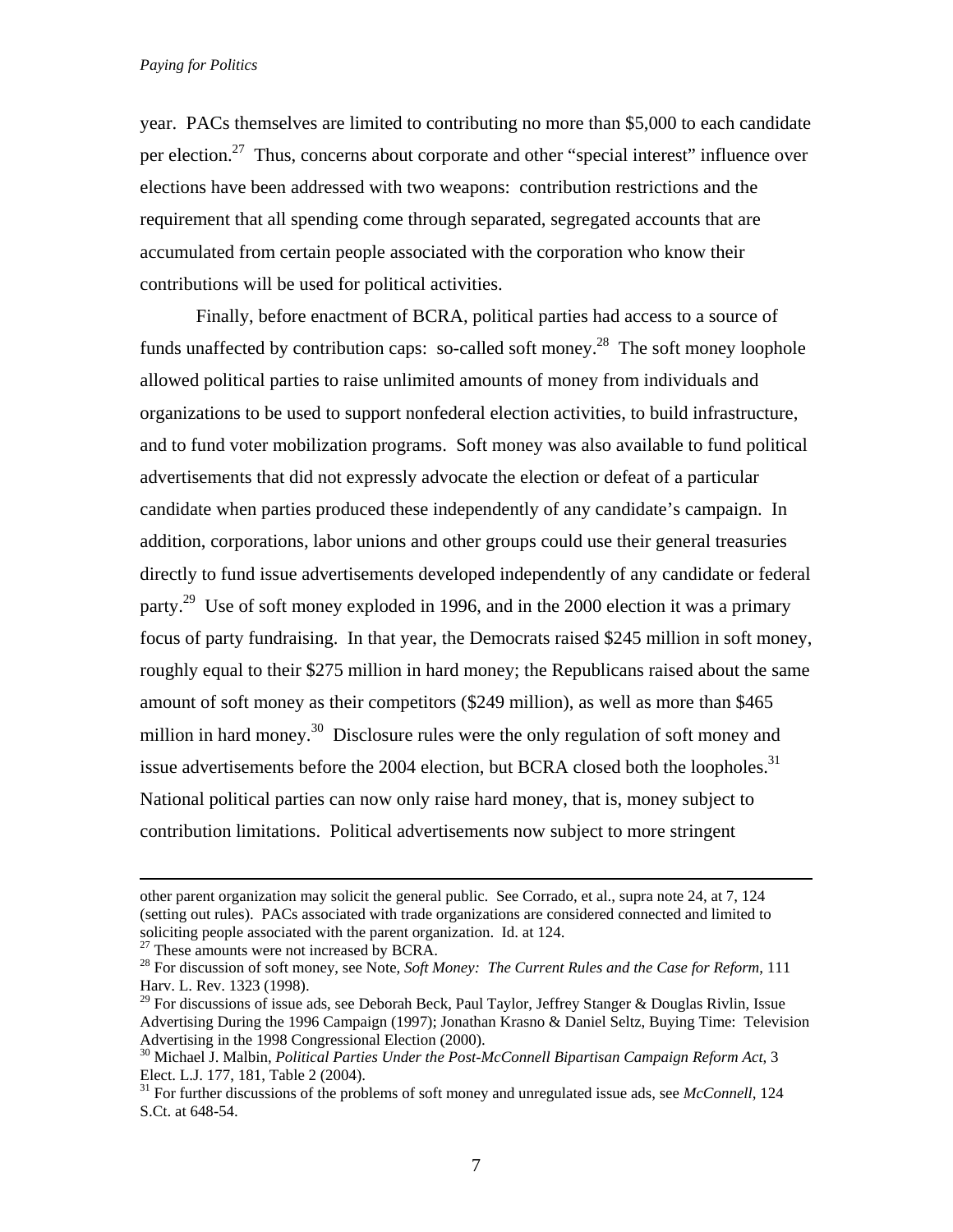$\overline{a}$ 

regulation are those that merely refer to a federal candidate and are broadcast close to an election; they need not use the "magic words" of opposition or support.<sup>32</sup> However, the data we will discuss below largely comes from elections before BCRA and thus in an environment where savvy political players could use these loopholes to evade caps on contributions and contribute unlimited amounts of money.

With this regulatory structure in mind, we can turn to examining the facts about special interest money in federal elections and the role of contributions from individuals in campaign. The data we will discuss relates to pre-BCRA elections that occurred under the lower contribution limits (e.g., contributions by individuals to candidates were capped at \$1,000).

# **A. Special Interest Money**

 In the 1999-2000 election cycle, roughly \$3 billion was raised and spent on federal House, Senate, and Presidential offices. \$1 billion was raised and spent by House and Senate candidates; \$500 million was raised and spent by Presidential candidates; \$1.2 billion was raised and spent by political parties in hard and soft money; and \$235 million was raised by taxpayers through the Presidential Election Campaign Fund matching system and spent by Presidential candidates. Of the \$600 million raised by PACs, only \$260 million reached candidates and another \$20 million was devoted to independent expenditures. Approximately \$320 million of PAC money was spent on "fundraising" activities,  $33$  i.e., administrative and overhead expenses and not direct political contributions.

33 For these figures, see Stephen Ansolabehere, John M. de Figueiredo, & James M. Snyder, Jr., *Why is There So Little Money in U.S. Politics?*, 17 J. Econ. Persp. 105, 107-08 (2003). For a summary of the campaign finance data, see Federal Election Commission, *FEC Reports on Congressional Financial Activity for 2000*, May 15, 2001, and the accompany reports *available at*

<sup>&</sup>lt;sup>32</sup> See *Buckley*, 424 U.S. at 44 n.52 (providing examples of "vote for,' 'elect,' 'support,' 'cast your ballot for,' 'Smith for Congress,' 'vote against,' 'defeat,' 'reject' ").

http://www.fec.gov/press/press2001/051501congfinact/051501congfinact.html; Federal Election Commission, *FEC Reports Increase in Party Fundraising for 2000*, May 15, 2001, and the accompanying reports and data, *available at* http://www.fec.gov/press/press2001/051501partyfund/051501partyfund.html; Federal Election Commission, *PAC Activity Increases in 2000 Election Cycle*, May 31, 2001, and the accompanying reports and data, *available at*

http://www.fec.gov/press/press2001/053101pacfund/053101pacfund.html. In addition, the full datasets can be downloaded from the Federal Election Commission website at:http://www.fec.gov/finance/newftp1.htm.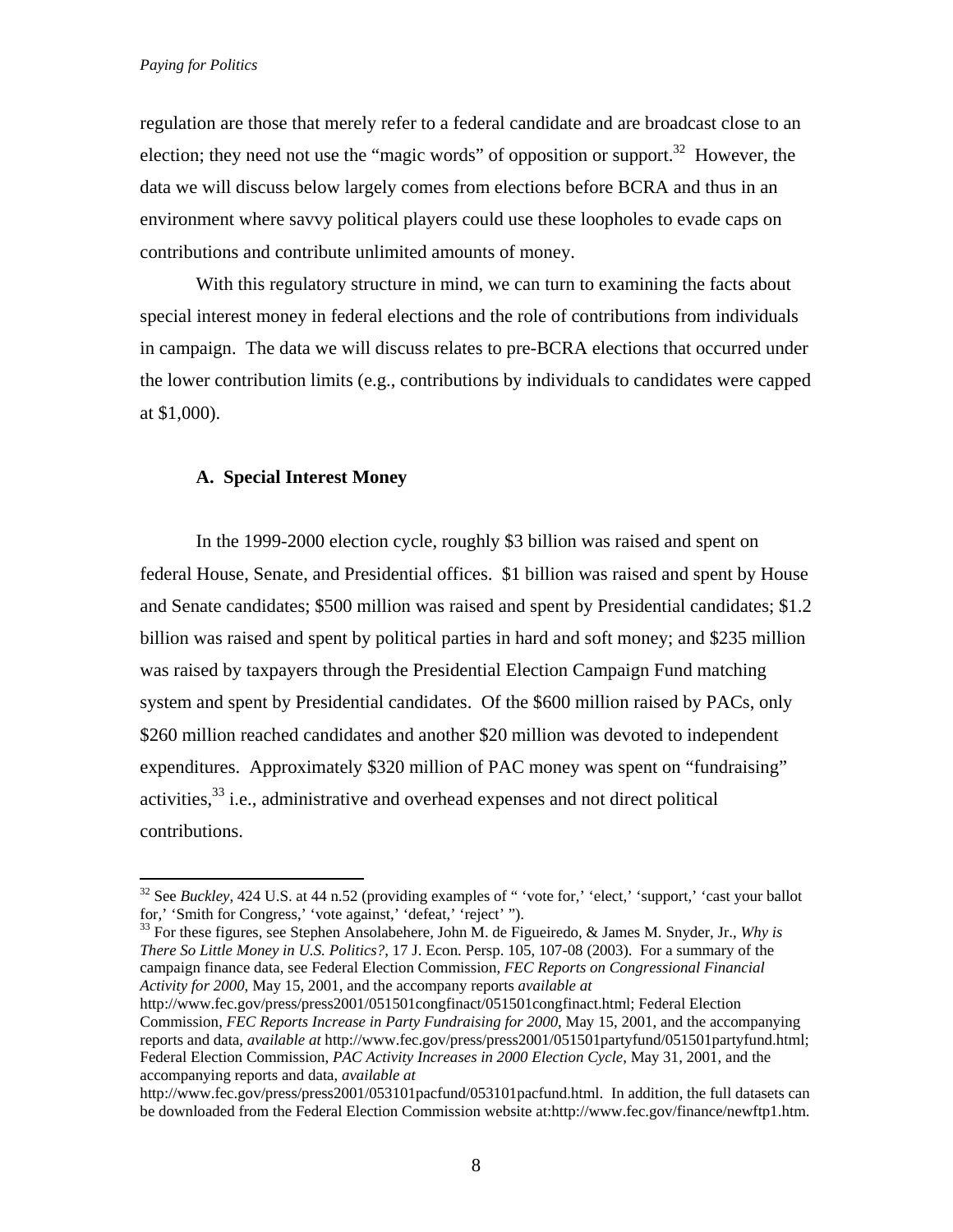What is striking about these figures is that individuals contributed nearly \$2.4 billion of the \$3 billion spent in the last election, \$235 million came from taxpayers through the public financing system for presidential elections, and only \$380 million came directly from the treasuries of corporations, unions and other associations (in the form of soft money or independent expenditures).<sup>34</sup> That is, approximately 13% of all money spent in that election was transferred directly from special interests to politicians. This figure understates the role of special interests, however, because some of the money donated by individuals went to PACs and was then distributed to candidates, parties, or other PACs. Including this \$280 million in the "interested money" category, we still reach a number that points to only \$660 million, or 22%, or all money contributed to campaigns as "interested." Again, this figure, again, may slightly understate the amount of money associated with corporate or other interests. Some of the individuals contributing money directly to federal campaigns should also be considered as part of a special interest because their giving is motivated by their relationship with a corporation or other entity that seeks influence in Washington through the coordinated contributions of individuals associated with it, as well as through the contributions of its PAC. We will return to this practice of "bundling" when we discuss the nature of individual giving.<sup>35</sup> However, as we will discuss below,  $36$  most individuals make contributions of modest size, suggesting that their donations are not part of a coordinated strategy to gain disproportionate influence.

 The fact that individuals are the mainstay of the campaign finance system is largely lost in the literature. Much of the press and scholarship has focused on the corrupting influence of special interests in the campaign system.<sup>37</sup> It is important to underscore, however, that these special interests represent only about 22% of total money in the system, and this percentage has not shifted drastically since  $1980$ <sup>38</sup>

 $34$  Ansolabehere, et al., supra note 33, at 108; Federal Election Commission data, supra note 33.<br><sup>35</sup> See infra text accompanying notes 82 through 89.

<sup>&</sup>lt;sup>36</sup> See infra text accompanying notes 78 through 80.<br><sup>37</sup> See, e.g., Jay Heck, *Capitol Corruption Still Business as Usual*, Capital Times (Madison, WI), July 3, 2004, at 9A; Thomas E. Mann & Norman Ornstein, *So Far, So Good on Campaign Finance Reform,* Wash. Post, Mar. 1, 2004, at A19.

<sup>&</sup>lt;sup>38</sup> See Joseph E. Cantor, CRS Report to Congress: Campaign Financing in Federal Elections: A Guide to the Law and Its Operation, No. 95-1145 GOV, at CRS-39, Table 6 (1995) (distributed by Penny Hill Press).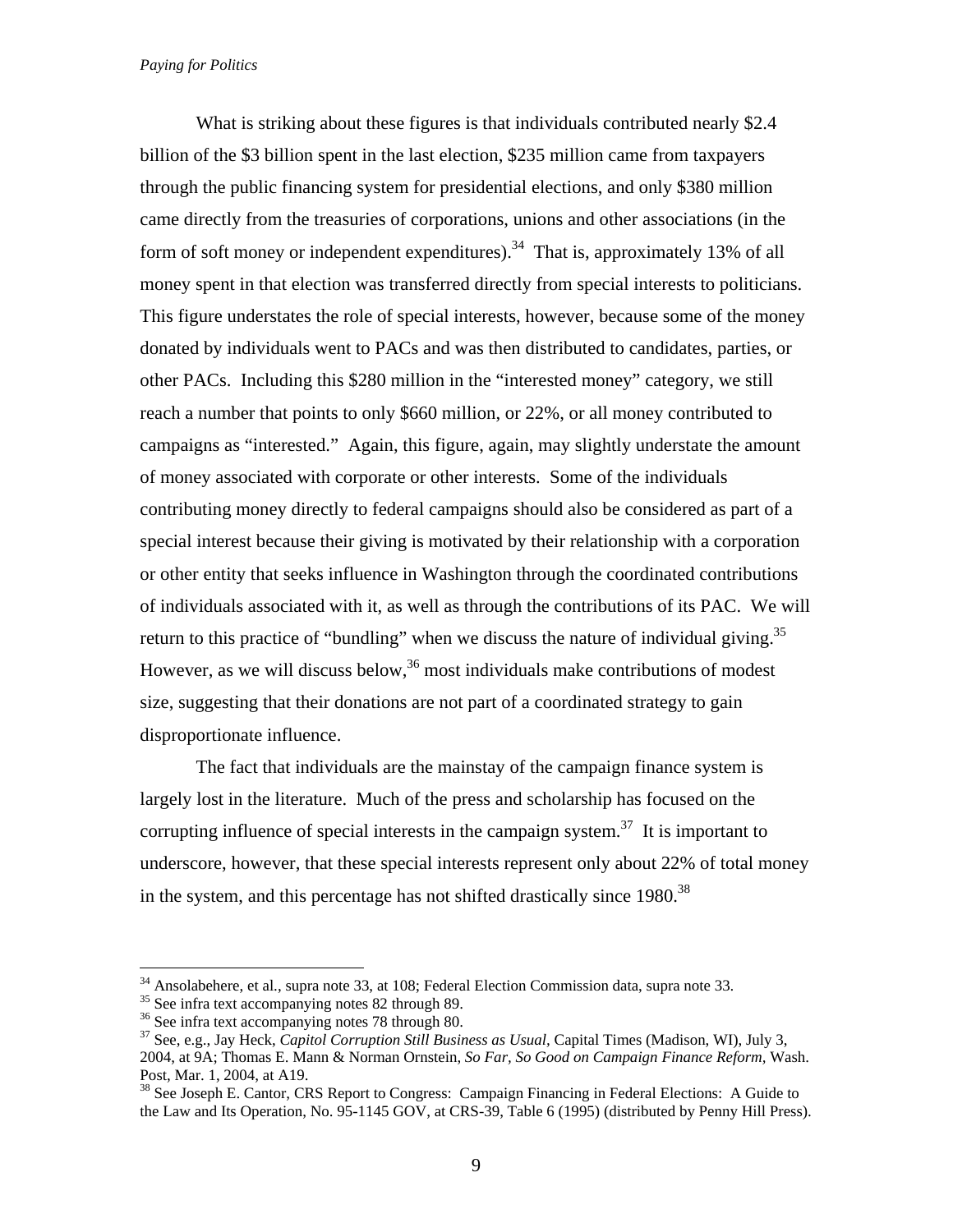This reality raises the question: If money has the profound influence on outcomes that critics of the system claim, why is there not substantially more money in politics from groups seeking to gain government benefits?<sup>39</sup> Special interests could easily and quickly have given more to politicians in the 2000 election through various legal mechanisms, but they chose not to do so. First, they could have channeled more money to politicians and parties directly from corporate treasuries through soft money contributions. These contributions, while required to be disclosed, were not capped and thus could be legally contributed in unlimited amounts.<sup>40</sup> If money buys significant policy change, surely there would have been more soft money funneled to the parties before it was prohibited by BCRA.

Second, special interests could have given significantly more money to candidates through the PAC system of hard money. Only 4% of PAC contributions to House and Senate candidates were near the maximum of the \$10,000, assuming both a primary and general election. The average PAC contribution was  $$1,700<sup>41</sup>$  Given the average cost of running a House campaign in the 1990s was about \$800,000 and a Senate campaign was \$4 million,<sup>42</sup> the average PAC check covered less than 0.3% of a House campaign and less than  $0.04\%$  of a Senate campaign.<sup>43</sup> If PACs had contributed the full \$10,000 to the candidates to which they did contribute some money, then PAC giving would have been six times higher (or \$1.6 billion) than it was in the 2000 election.

One might counter this analysis by arguing that PACs would have given up to their contribution limits if the rules had allowed them to raise more money from individuals eligible to donate to PACs. Given constraints on the supply side, this argument continues, PACs cannot reach the maximum contribution levels allowed by law. Again, the facts decisively undermine this argument. Federal law permits corporations, unions, and trade associations to pay some overhead, administrative, and

<sup>&</sup>lt;sup>39</sup> Gordon Tullock posed just this question in *The Purchase of Politicians*, 10 W. Econ. J. 354 (1972); it was analyzed recently by Ansolabehere, et al, supra note 33.

<sup>&</sup>lt;sup>40</sup> See Anthony Corrado, *Party Soft Money*, in Corrado, et al., supra note 24, at 170-71.<br><sup>41</sup> See Ansolabehere, et al., supra note 33, at 108-09.<br><sup>42</sup> Jon Corzine spent \$63 million in his successful quest for the Senat

disproportionately expensive campaign raises the average for all Senate campaigns by \$2 million.

<sup>43</sup> James M. Snyder, Jr., *The Market for Campaign Contributions: Evidence for the U.S. Senate, 1980- 1986.* 5 Econ. & Pol. 219 (1993).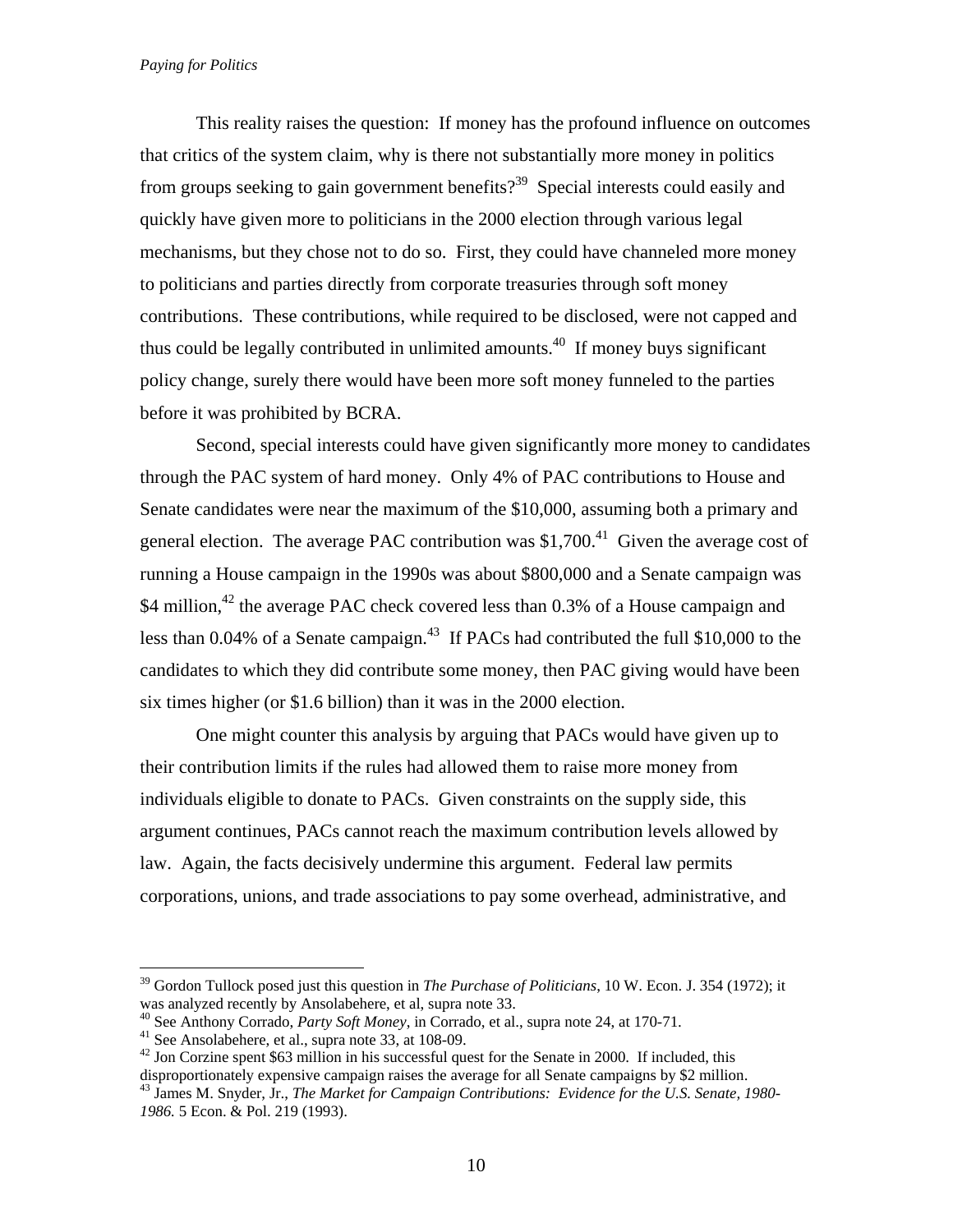fundraising costs of their  $PACs<sup>44</sup>$ . If special interests wished to instantaneously increase PAC giving, they could have covered much of their fundraising costs with distributions from general treasury funds, freeing up around \$320 million to be used for additional direct contributions to candidates. PACs raised a total of \$579.4 million; thus, directly paying some PAC operating costs from general treasury funds could have more than doubled the amount of money available to influence electoral outcomes.<sup>45</sup> However, PACs and their sponsors have not pursued this simple strategy to spend more money without raising an additional dollar from individual contributors.<sup>46</sup>

 Thus, special interests could quickly inject substantially more money into the campaign finance system if it found such investments profitable, but their PACs have chosen not to do so. Likewise, if special interests felt they were over-investing in candidate campaigns, they could contribute substantially less, but they have chosen not to do this either. This suggests that special interests have found some optimal level of campaign giving (in 2000) to obtain whatever the money buys. Thus, there is a second issue on which we must bring facts to bear: What exactly are special interests using this level of campaign contributions to accomplish? Special interests are sophisticated political players, and they are strategic in determining their level and targets of funding.<sup>47</sup> It is certainly possible that the amount of money they spend is precisely calibrated to achieve certain goals, and that citizens and reformers could view these objectives as corrosive to democratic principles. Money could corrupt politics in three ways. First, it could affect actual policy outcomes. Second, it could affect who is elected. Third, it could affect the policy process. We consider each possibility in turn.

<sup>44</sup> See Federal Election Commission, Advisory Opinion 1975-23 (SUN PAC), *Establishment of Political Action Committee and Employee Political Giving Program by Corporation*, relevant parts reprinted in Corrado, et al., supra note 24, at 130-33. See Ann B. Matasar, Corporate PACs and Federal Campaign Financing Laws: Use or Abuse of Power? 12-13 (1986) (describing SUN PAC Advisory Opinion as providing a way for corporations to "circumvent contribution ceilings"). See also Jan Witold Baran, The Election Law Primer for Corporations 7-8 (3d ed. 2002) (describing expenses that a corporation can pay directly for PAC and process of doing so).

<sup>45</sup> See Ansolabehere, et al., supra note 33, at 109.

<sup>&</sup>lt;sup>46</sup> See Cantor, supra note 38, at CRS-38, Table 5 (showing that the percentage of money spent on fundraising and overhead has remained relatively constant over the past 20 years).

<sup>47</sup> James M. Snyder, Jr., *Campaign Contributions as Investments: The U.S. House of Representatives, 1980-1986*, 98 J. Pol. Econ. 1195, 1196-97 (1990); Kevin B. Grier & Michael C. Munger, *Comparing Interest Group PAC Contributions to House and Senate Incumbents, 1980-1986,* 55 J. Pol. 615, 616, 637- 40 (1993).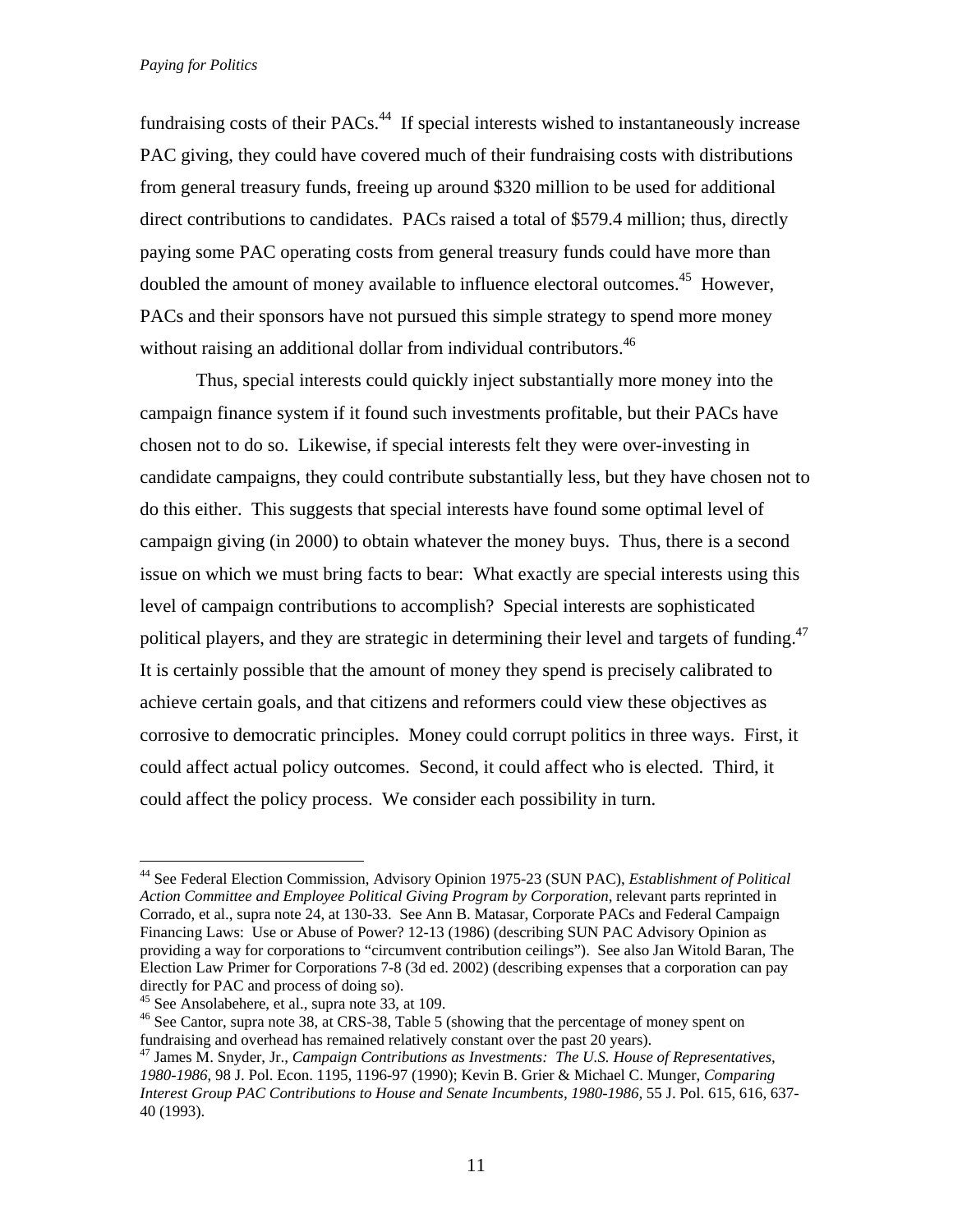$\overline{a}$ 

# **1. Changing Votes with Special Interest Money**

There are numerous studies which claim that small amounts of PAC contributions buy enormous amounts of policy.<sup>48</sup> For example, one author estimated that a "\$3,000" sugar PAC contribution maps into a yes vote [with regard to a \$5 billion sugar subsidy] with almost certainty."<sup>49</sup> This would mean that \$192,000 in PAC contributions by the sugar industry would buy it a \$5 billion sugar subsidy over 5 years. Another study of gun control legislation found that \$285 in campaign contributions would result in a 3% change in the probability that a legislator would vote for gun control. This finding means that to buy a legislator's vote with certainty would cost approximately  $$28,215$ <sup>50</sup> Given many of the votes analyzed were decided by about 10 votes, the author implies that had gun control proponents contributed \$300,000 to legislators, they would have purchased federal gun control legislation.<sup>51</sup> Such statements by scholars and the press have led many to believe that small amounts of money can buy important and sweeping policy change.<sup>52</sup>

However, in a survey of the literature, we find that these cases are outliers. One of us, in an earlier co-authored study, examined over 40 statistical academic studies that

<sup>48</sup> See, e.g., Linda L. Johnson, *The Effectiveness of Savings and Loan Political Action Committees,* 46 Pub. Choice 289 (1985); Frank W. Wayman, *Arms Control and Strategic Arms Voting in the U.S. Senate: Patterns of Change, 1967-1983*, 29 J. Conflict Res. 225 (1985); John P. Frendreis & Richard Waterman, *PAC Contributions and Legislative Behavior: Senate Voting on Trucking Deregulation,* 66 Soc. Sci. Q. 401 (1986); Woodrow Jones, Jr. & K. Robert Keiser, *Issue Visibility and the Effects of PAC Money,* 68 Soc. Sci. Q. 170 (1987); John McArthur & Stephen V. Marks, *Constituent Interest vs. Legislator Ideology: The Role of Political Opportunity Cost,* 26 Econ. Inq. 461 (1988); Laura I. Langbein & Mark Lotwis, *The*  Political Efficacy of Lobbying and Money: Gun Control in the U.S. House, 1986, 15 Legis. Stud. Q. 413 (1990); Thomas Stratmann, *What Do Campaign Contributions Buy? Deciphering Causal Effects of Money and Votes,* 57 Southern Econ. J. 606 (1991); Thomas Stratmann, *Campaign Contributions and Congressional Voting: Does the Timing of Contributions Matter?,* 77 Rev. Econ. & Stats. 127 (1995); Thomas Stratmann, *Can Special Interests Buy Congressional Votes? Evidence from Financial Services Legislation,* 45 J. L. & Econ. 345 (2002).<br><sup>49</sup> Stratmann, *What Do Contributions Buy?*, supra note 48, at 615.

<sup>&</sup>lt;sup>50</sup> Laura I. Langbein, *PACs, Lobbies, and Political Conflict: The Case of Gun Control, 77 Pub. Choice* 551, 562-64 (1993) (providing \$285 figure and accompanying statistics). To buy an opposing legislator's vote with certainty, would mean a 100% vote, which is 3% x 33. At \$285 per each 3%, the cost is \$28,215 for the vote.

<sup>&</sup>lt;sup>51</sup> Id at 557 (showing the vote splits at 10 votes). Multiplying these swing votes by \$28,215/vote equals almost \$300,000. This is the implied cost of "swinging" the legislature to gun control.

<sup>52</sup> See, e.g., Common Cause Corporate Welfare Project, *Return on Investment: The Hidden Story of Soft Money, Corporate Welfare and the 1997 Budget & Tax Deal* (1997) (linking specific provisions in budget bill to corporate interests who contributed soft money); Jeffery Sparshott, *House Approves Corporate-Tax Breaks; Bill Includes Elimination of Challenged Subsidy,* Wash. Times, June 18, 2004, at C8 (linking action on tax bill to contributions by corporate interests).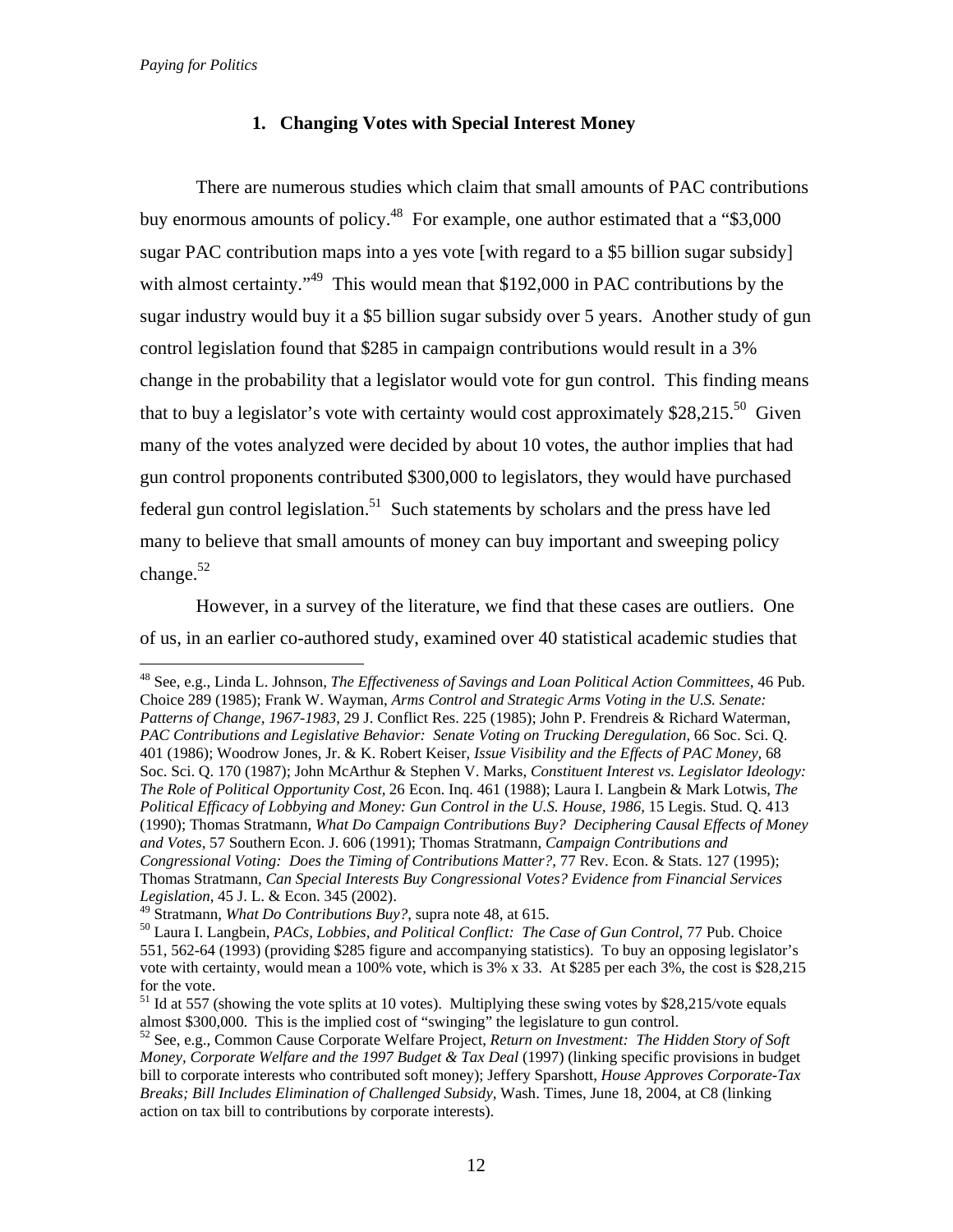explored hundreds of votes on the floor of Congress.<sup>53</sup> 75% of the studies had statistically insignificant coefficients or wrong signs on the variables of interest. Most of the remaining studies used incorrect statistical methods. Using the incorrect statistical methods, the authors replicated the earlier studies that showed small amounts of money bought congressional votes. They then used correct statistical methods on the same data and showed that small amounts of money do not buy congressional votes. The study demonstrates how important it is to separate the effect of "we give money to our friends and it doesn't change their vote" from the effect of "we give money to marginal legislators to change their vote."<sup>54</sup> A great deal of the former goes on in Congress; not much of the latter can be detected. This leads us to believe that it is unlikely (though not impossible) that money buys "big" votes in Congress.

# **2. Buying Elections with Special Interest Money**

If there is no statistical relationship between special interest giving and voting behavior when proper statistical methods are used, then perhaps special interests are more sophisticated in deploying their campaign resources. They do not try to buy individual votes; rather, they buy elections.<sup>55</sup> Those who advocate this election rationale to explain political contributions argue that interest groups do not need to buy votes because they can, instead, just buy legislators. Numerous empirical studies have found that party affiliation can explain an enormous amount of variance in voting behavior.<sup>56</sup> These results suggest that ideology drives votes; thus, corporate and other interests can determine a candidate's ideology through party affiliation and other information and use their wealth to guarantee that the people elected will share their political perspectives.

<sup>53</sup> Ansolabehere, et al., supra note 33, at 112-17.

<sup>54</sup> Id. at 116.

<sup>&</sup>lt;sup>55</sup> Lowenstein has referred to these different strategies as "legislative strategies" (vote-buying) and "electoral strategies" (affecting who is elected). See Daniel Hays Lowenstein, *On Campaign Finance Reform: The Root of All Evil is Deeply Rooted*, 18 Hofstra L. Rev. 301, 308 (1989). See also Lillian R. BeVier, *Campaign Finance Reform: Specious Arguments, Intractable Dilemmas*, 94 Colum. L. Rev. 1258, 1272 (1994) (making distinction); Note, *The Ass Atop the Castle: Competing Strategies for Using Campaign Donations to Influence Lawmaking*, 116 Harv. L. Rev. 2610 (2003) (analyzing the two strategies).

<sup>56</sup> See, e.g., Ansolabehere, et al., supra note 33, at 113, Table 1 (listing over 30 studies that find a significant relationship between party affiliation or ideology measure and voting).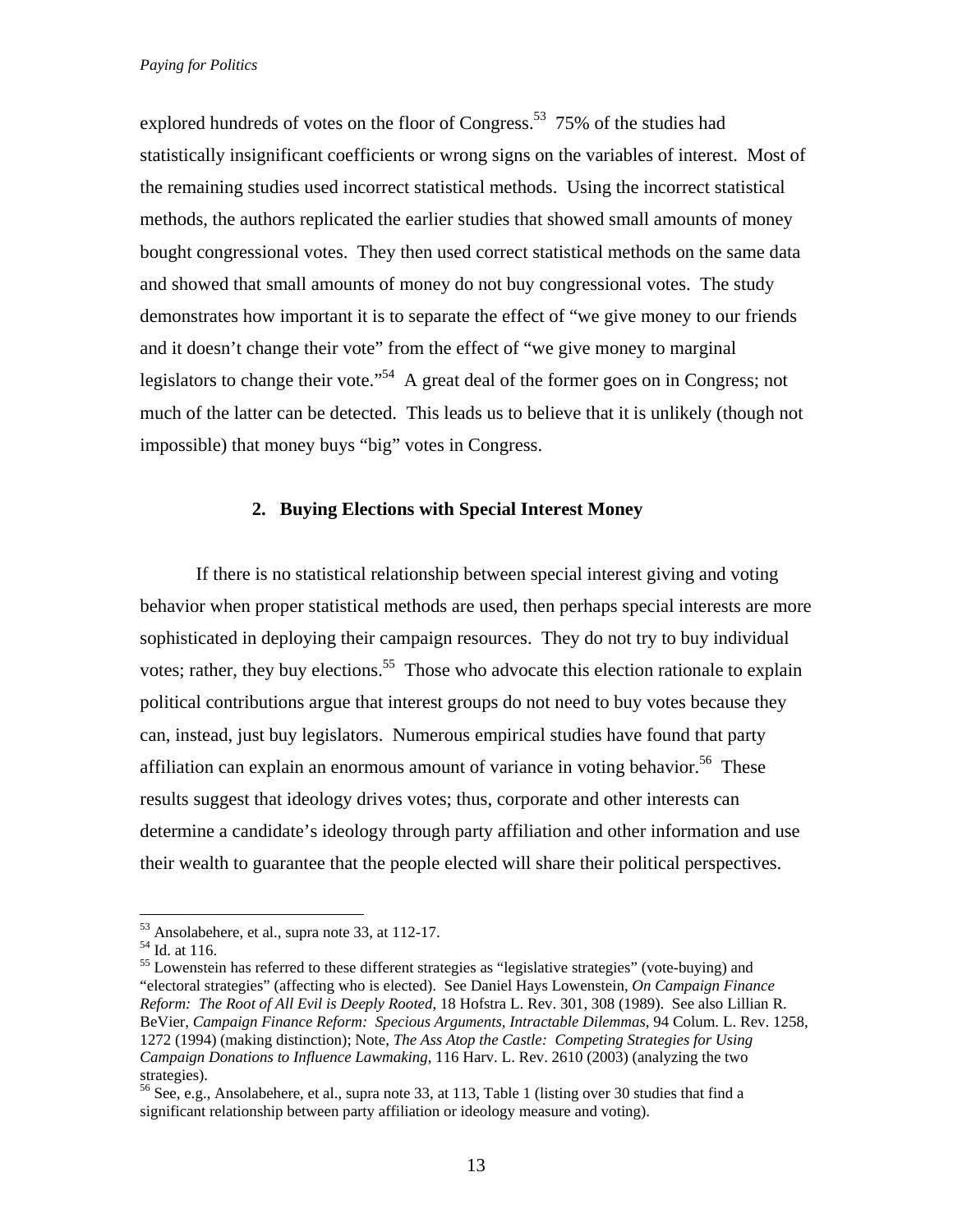1

This argument continues that special interest money does not merely buy elections, but it is also used to form war chests that deter other people considering entering a contest. That is, an incumbent who has accumulated a large campaign fund (assumedly from special interests) can deter quality candidates from entering the race and thereby ensure reelection.<sup>57</sup> Thus, special interest money buys both the current election and deters challengers in future elections.

This argument, however, does not accord with the empirical reality. Social science studies have shown that, once a requisite minimum has been collected, money in a political war chest does not substantially affect election outcomes. Multiple statistical studies have shown that an additional \$100,000 (12.5%) in campaign spending has no more than a one percentage point affect on the overall outcome of a typical House race (in the observable ranges).<sup>58</sup> The political landscape is strewn with politicians who spent millions of their own money and special interest money – even millions more than the opposition – and still lost.<sup>59</sup> Thus, individual or even groups of special interests will have a hard time affecting the outcome of most races. But do teeming war chests deter quality challengers? Again, studies have found that incumbent war chests do not affect the quality of challengers, and that they do not deter high quality challengers from entering the race. $60$  Moreover, war chests usually consist of money remaining from a previous election campaign in which the incumbent faced a relatively weak challenger. $61$  To the extent that war chests are collected, there is considerable evidence that candidates intend

<sup>57</sup> See, e.g., Edie N. Goldenberg, Michael W. Traugott, & Frank K. Baumgartner, *Preemptive and Reactive Spending in U.S. House Races,* 8 Pol. Beh. 3 (1986); Robert K. Goidel & Donald A. Gross, *A Systems Approach to Campaign Finance in U.S. House Elections,* 22 Amer. Pol. Q. 125 (1994); Philip L. Hersch & Gerald S. McDougall, *Campaign War Chests as a Barrier to Entry in Congressional Races,* 32 Econ. Inq. 630 (1994).

<sup>58</sup> See Steven D. Levitt, *Using Repeat Challengers to Estimate the Effect of Campaign Spending on Election Outcomes in the U.S. House,* 102 J. Pol. Econ. 777, 780 (1994); Gary C. Jacobsen, Money in Congressional Elections 41-43 (1980).

<sup>&</sup>lt;sup>59</sup> See Jennifer Steen, *The Folly of Self-Financed Campaigns*, Wash. Post Nat'l Weekly Ed., July 3, 2000 (discussing the unsuccessful campaigns of self-finance millionaires as well as some of the successes).

<sup>&</sup>lt;sup>60</sup> See Jeffrey Milyo, Citizens' Research Foundation Report, *The Electoral Effects of Campaign Spending in House Elections* (1998); Jonathan S. Krasno & Donald Philip Green, *Preempting Quality Challengers in House Elections,* 50 J. Pol. 920 (1988); Stephen Ansolabehere & James M. Snyder, Jr., *Campaign War Chests in Congressional Elections,* 2 Bus. & Pol. 9 (2000); Jay Goodliffe, *The Effect of War Chests on Challenger Entry in U.S House Elections,* 45 Am. J. Pol. Sci. 830 (2001). 61 Ansolabehere & Snyder, *Campaign War Chests in Congressional Elections,* supra note 60, at 10; Jay

Goodliffe, *Campaign War Chests and Challenger Quality in Senate Elections* (paper presented at the 2002 Annual Meetings of the Midwest Political Science Ass'n), *available at*  fhss.byu.edu/polsci/Goodliffe/papers/.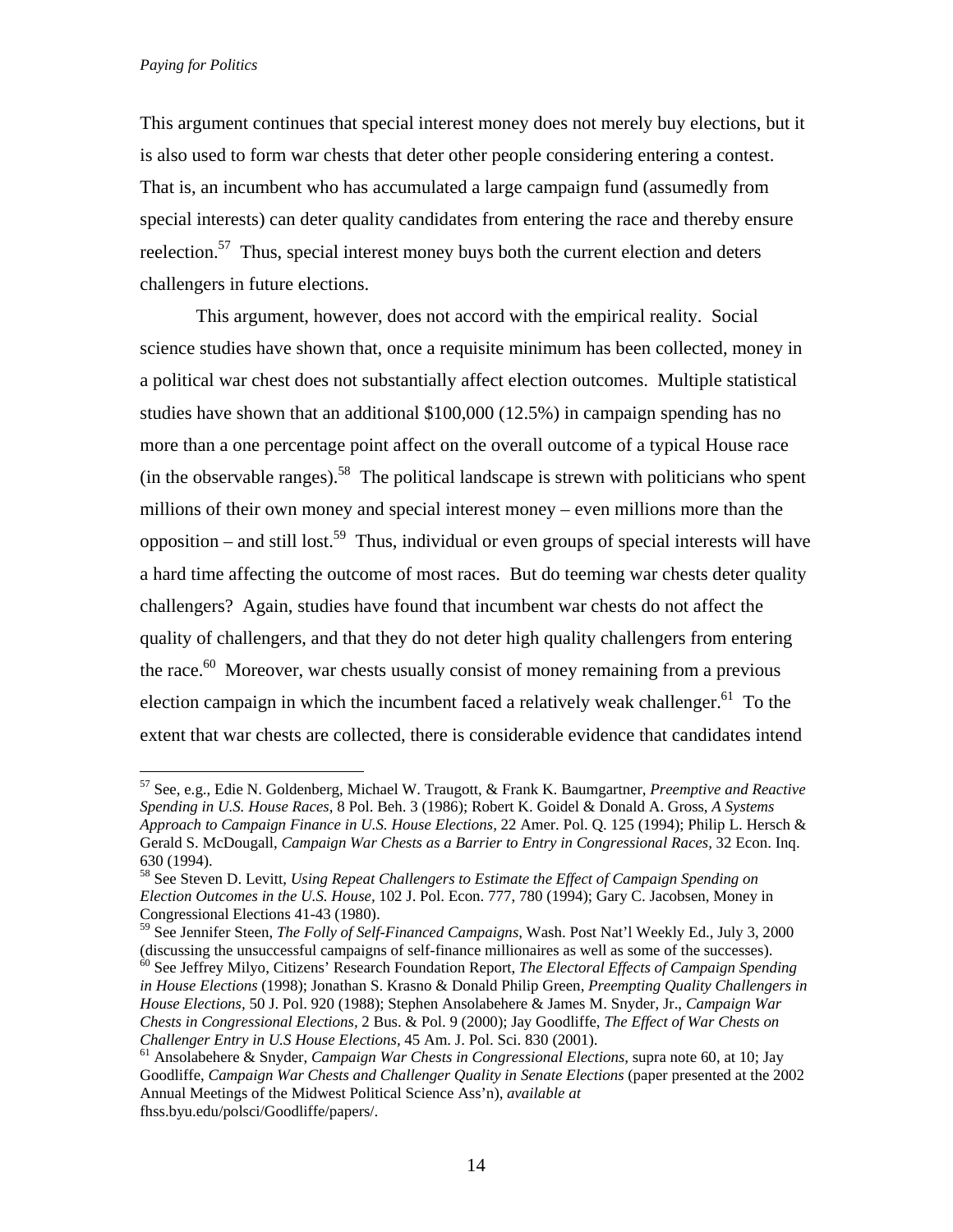$\overline{a}$ 

to use them to run for higher office, rather than to provide any immediate deterrence effect.<sup>62</sup>

Our analysis, to this point, has looked largely at the average behavior of special interests and politicians. This may not be the best way to think about special interest money. To better determine whether special interest pursue some kind of election strategy, we should examine how special interests behave on the margin. That is, on the margin, PACs should adopt strategies of deploying their political contributions so as to maximize their returns. This analysis reinforces our conclusion that money cannot buy elections. Two pieces of data provide some evidence that, on the margin, special interests do not change their giving patterns to affect electoral outcomes and, accordingly, that politicians do not rely on special interests to win.

A first piece of evidence comes from the supply side of funds in Senate races. The cost of running a Senatorial campaign differs widely across states. For example, in 2000, Diane Feinstein's Senatorial campaign cost \$10.4 million, of which \$8.2 million was raised from individuals and \$2 million from special interests. In that same year, Olympia Snowe of Maine ran a reelection campaign that cost \$2.2 million, of which approximately \$1 million came from individuals and \$1 million from special interests. Conrad Burns of Montana also ran a reelection campaign which cost \$3.9 million, of which \$2 million came from individuals and \$1.9 million from special interests. $^{63}$  Given this financial reality, if special interests could overcome collective action problems and wanted to "buy" a Senator, how would they allocate their money? Clearly, the most rational strategy on the margin is to concentrate money on the race in the low population state where campaigns are cheap and to put no money in an expensive state where the same expenditure of money will be only a small percentage of the total campaign funds raised. Yet, we do not observe PACs engaging in the "rational" strategy of moving money from California to Wyoming. Instead, special interests contribute roughly the same amount to each Senate candidate (approximately \$1 to \$2 million).  $64$ 

 $62$  They may deter "low quality" challengers, who cannot raise money, but there is no demonstrated deterrence effect on "high quality" challengers. See Ansolabehere & Snyder, supra note 60, at 19, 28-29.<br><sup>63</sup> Federal Election Commission, *Six Year Financial Summary for 2000 Campaigns through December 31*,

*<sup>2000</sup>*, *available at* http://www.fec.gov/press/press2001/051501congfinact/sixyearsenate.html. 64 This fact has been documented for senate races throughout the 1990s, controlling for other factors. See Snyder, *Evidence for the U.S. Senate 1980-1986*, supra note 47, at 235-36.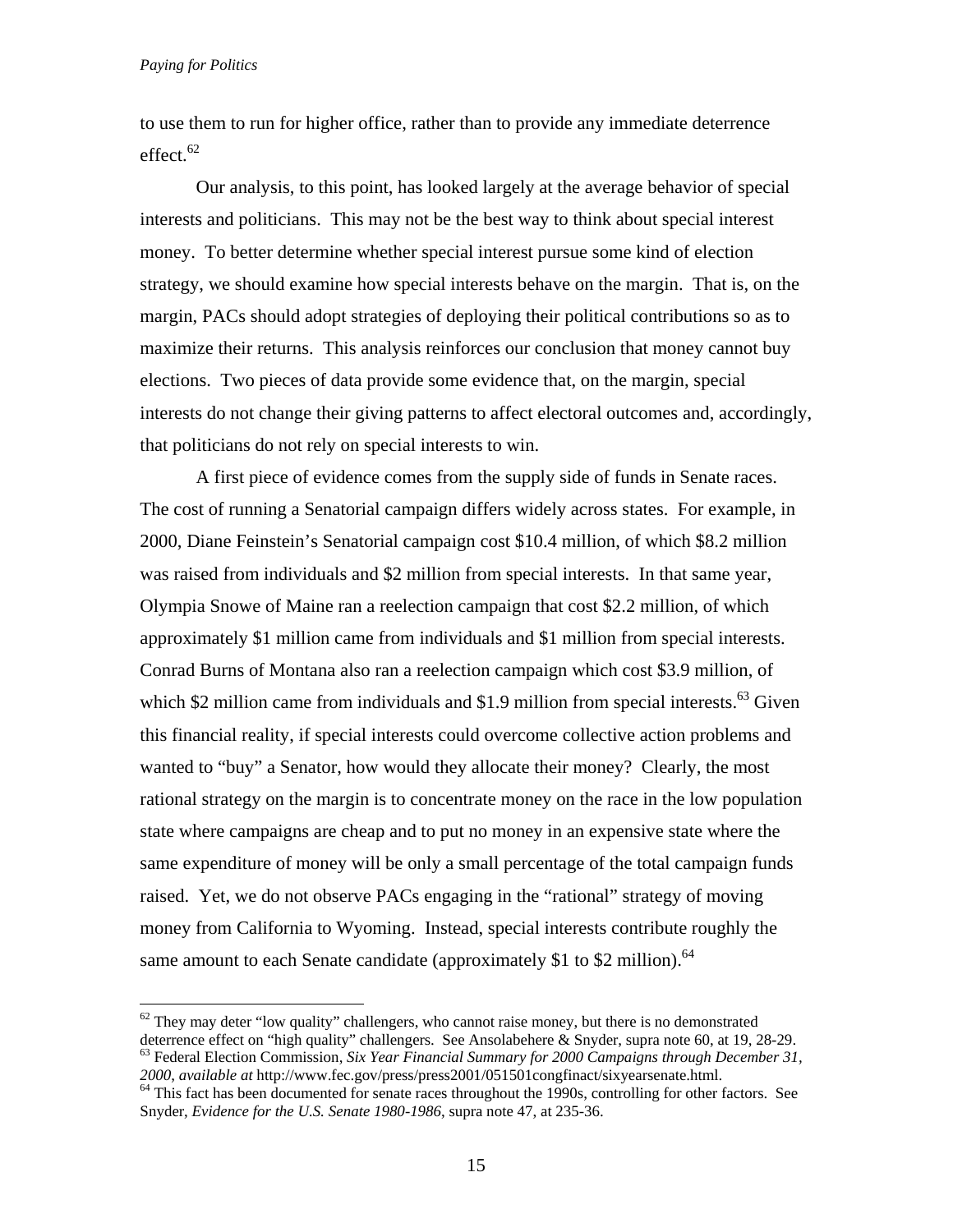A second piece of evidence comes from the demand side of funds in House races. When politicians find themselves in very close races, they demand more money for their campaigns. During the 1990s, the average House race was decided by 17 percentage points.<sup>65</sup> The total amount spent in each of these races was about \$980,000.<sup>66</sup> In races decided by more than 30 percentage points, only \$396,000 was spent; but in races decided by less than 5 percentage points, \$1.3 million was spent.<sup>67</sup> The closer the race, then, the more money spent by candidates. From whom does the candidate raise the additional money when her demand for money grows? The money on the margin does not come from special interests through PAC contributions; rather, the money comes from individuals. The importance of individuals in campaign finance grows as the demand for cash increases. In House races decided by a margin of 30 percentage points or more, 48% of campaign funds came from individuals and 46% from PACs. In House races decided by 5 percentage points or less, 60% of the campaign funds came from individuals and 31% came from PACs, with most of the difference in the share from individuals accounted for by contributions of less than  $$500<sup>68</sup>$  These relatively modest contributions, well under the statutory cap of \$1,000 applicable to these races before BCRA, are unlikely to represent coordinated contributions that might disguise special interest money as individual donations. In short, on the margin, individuals, not special interests, provide the necessary money in close elections.

# **3. The Subtle Influence of Special Interest Money on Policy**

A third and real possibility is that money affects the political process that occurs "under the radar screen." That is, special interests may give only a little and get only a little in return. Thus, their influence does not result in major policy change, but it does cause small dislocations in observed policy, and perhaps larger dislocations in

<sup>65</sup> Ansolabehere, et al., supra note 33, at 123.

<sup>66</sup> Id. at 123-24; Federal Election Commission, data cited supra note 33, and ancillary FEC report *available at* http://www.fec.gov/press/press2001/051501congfinact/housenonincummedian.html. 67 Ansolabehere, et al., supra note 33, at 123-24. See also Stephen Ansolabehere & James M. Snyder, Jr.,

*Money and Institutional Power*, 77 Tex. L. Rev. 1673, 1688 (1999) (similar findings in earlier elections). <sup>68</sup> Id. at 124.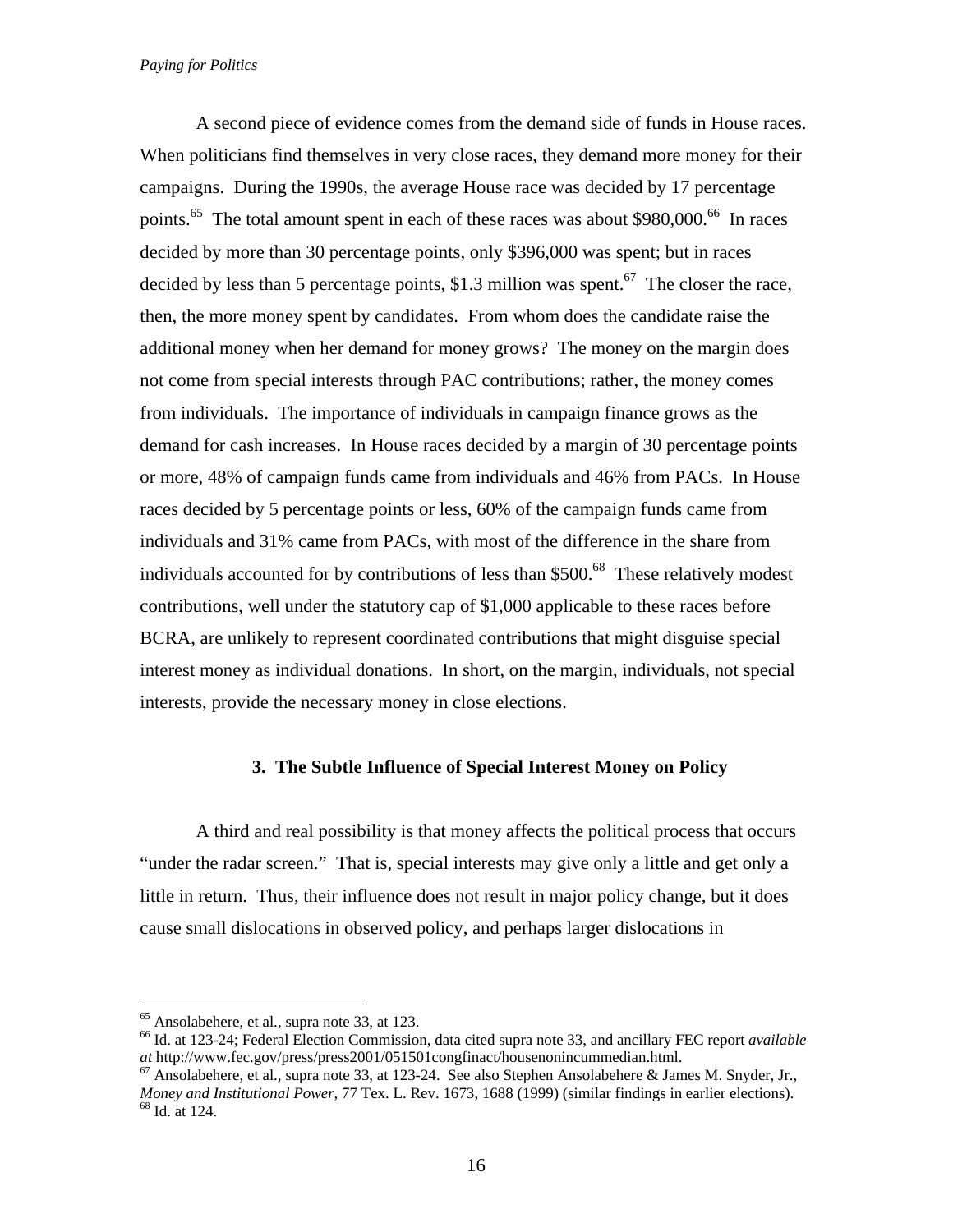unobserved policy.<sup>69</sup> Even these dislocations, however, must be relatively minor; otherwise, we would observe substantially more money flowing into the campaign system and more special interests involved in obtaining such benefits. Because this kind of non-salient policy change is hard to detect, reformers and jurists who point to the "potential for corruption" as a justification for regulation are often referring to the likelihood that small favors are granted to a privileged few in subtle, easily overlooked ways.

How might interest groups exercise this kind of influence? One of the more obvious benefits that campaign contributions may garner is privileged access. Groups that give money are more likely to gain access to the politicians so they can communicate their point of view and affect the policy agenda.<sup>70</sup> There is some empirical analysis that suggests that groups with relatively few members but who intend to engage in substantial lobbying of Congress are more likely to contribute to congressional campaigns than are other groups.<sup>71</sup> The implication is that they gain access to lawmakers that they would not be able to obtain otherwise because they do not have many members who are constituents of key members of Congress.72 Although access does not necessarily mean that the politician will vote with the group, it does mean that the politician may consciously or unconsciously act favorably to the group's interest with regard to the language she inserts into bill or with regard to votes on amendments or issues that are not salient to her constituents. This worry about privileged access is the main aspect of the legislative process that the *McConnell* Court views as giving rise to the appearance of political corruption.73

Political contributions could affect the legislative process in a second "under the radar screen" way. Money could be buying the effort and time of politicians to work

<sup>69</sup> Cf. Kay Lehman Schlozman & John T. Tierney, Organized Interests and American Democracy 396-98 (1986) (classic study of interest group influence finding more influence on the details of policy that are not salient to voters).

 $70$  For an example of a mathematical modeling illustrating how money buys access, see David Austen-<br>Smith, *Campaign Contributions and Access*, 89 Am. Pol. Sci. Rev. 566 (1995).

<sup>&</sup>lt;sup>71</sup> See Stephen Ansolabehere, James M. Snyder Jr., & Micky Tripathi, *Are PAC Contributions and Lobbying Linked? New Evidence from the 1995 Lobby Disclosure Act,* 4 Bus. & Pol. 131, 151-52 (2002). <sup>72</sup> Others have argued that these types of contributions are more like fruit baskets or Christmas cards. See

Jeffrey Milyo, *Bribes and Fruit Baskets: What Does the Link Between PAC Contributions and Lobbying* 

<sup>&</sup>lt;sup>73</sup> See *McConnell*, 124 S.Ct. at 649, 662-65.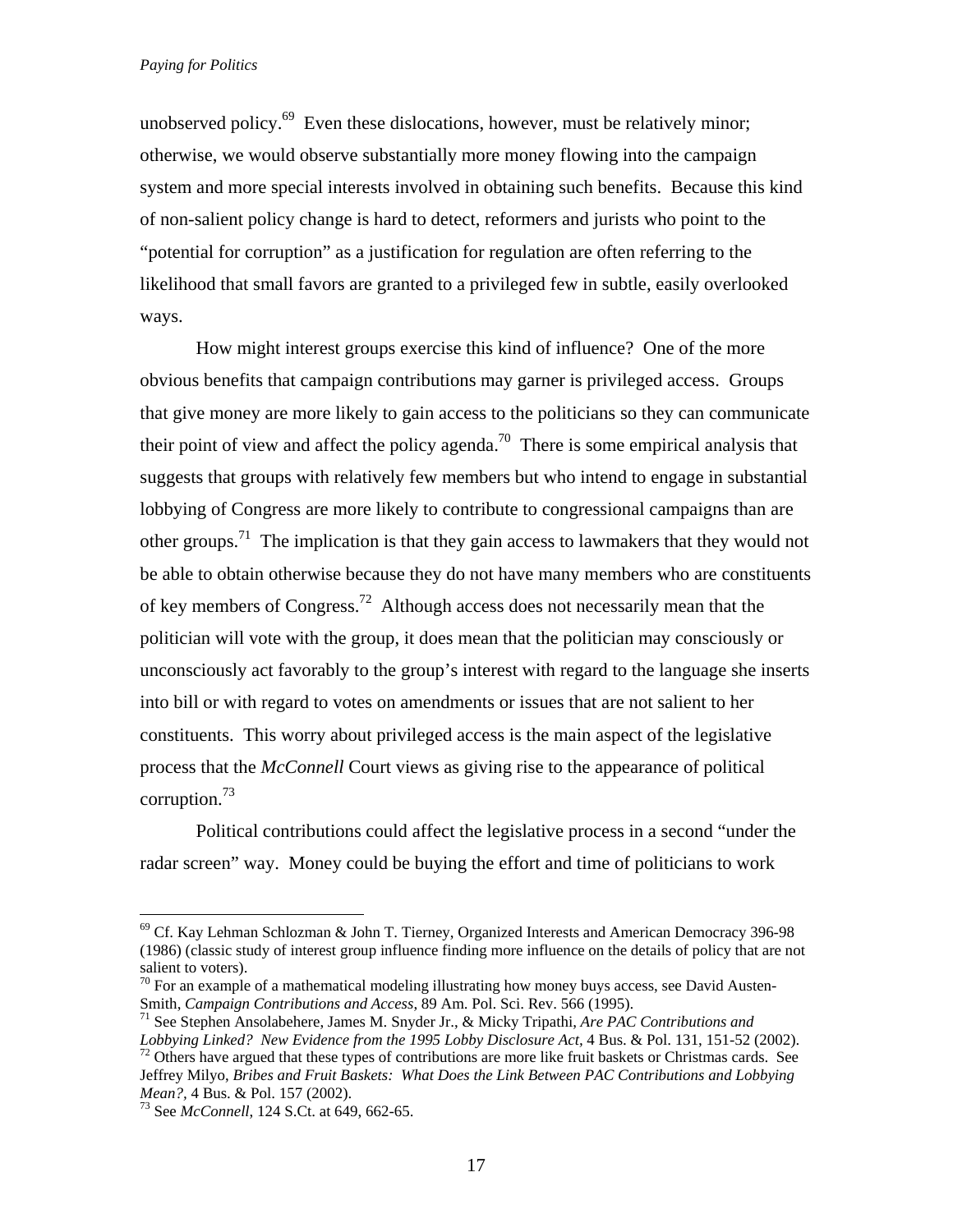$\overline{a}$ 

behind the scenes on issues important to particular interest groups. The politician may not change her views on an issue, but she might work harder to pass certain legislation or to bring an item to the top of the agenda with the additional incentive of PAC support in elections. Indeed, it has been shown that a politician tends to spend more time and engage more actively on particular issues in committee if a special interest has given money to the politician.<sup>74</sup> This kind of legislative work usually occurs in committees, which interest groups monitor but ordinary voters often do not, or even behind closed doors in party caucuses, summits, task forces, or informal negotiations. This behavior might include exerting influence during a mark-up of a bill, slowing a bill or speeding it up at a key vetogate, or placing crucial language in a bill or a committee report.

A third way the political process may be affected in a relatively undetectable way is in the pressure politicians can bring to bear in regulatory agencies. Sometimes this pressure is obvious to voters, for example, when legislators pressure agencies in highprofile oversight hearings. But, in most cases, influence brought to bear on the executive branch can be extraordinarily difficult to discover. The actual policy change that congressional influence causes is frequently unobserved because it may be subtle or occur at a sufficiently later time to escape being linked to the legislators' action. Given the pervasiveness of the regulatory process and its effect on special interests, it is possible that special interest money may be mainly buying legislative favors, indirectly, in administrative agencies and other entities in the executive branch.<sup>75</sup> Writing in the wake of the Keating Five scandal of special interest influence through campaign contributions, Dennis Thompson terms this kind of corruption "mediated" or "institutional" corruption in which public officials use their office to bring inappropriate pressure to bear on other governmental actors for the benefit of favored constituents.<sup>76</sup> He notes that the public official's role "is filtered through various practices that are otherwise legitimate and may

Commission, see Barry R. Weingast & Mark J. Moran, *Bureaucratic Discretion or Congressional Control? Regulatory Policymaking by the Federal Trade Commission,* 91 J. Pol. Econ. 765 (1983).<br><sup>76</sup> See Dennis F. Thompson, Ethics in Congress: From Individual to Institutional Corruption 7 (1995).

<sup>&</sup>lt;sup>74</sup> See Richard L. Hall & Frank W. Wayman, Buying Time: Moneyed Interests and the Mobilization of Bias in Congressional Committees, 84 Am. Pol. Sci. Rev. 797 (1990); David Baron, *Service-Induced Campaign Contributions and The Electoral Equilibrium,* 104 Q. J. Econ. 45 (1989).<br><sup>75</sup> For a well-documented example of this pressure in Congress's oversight of the Federal Trade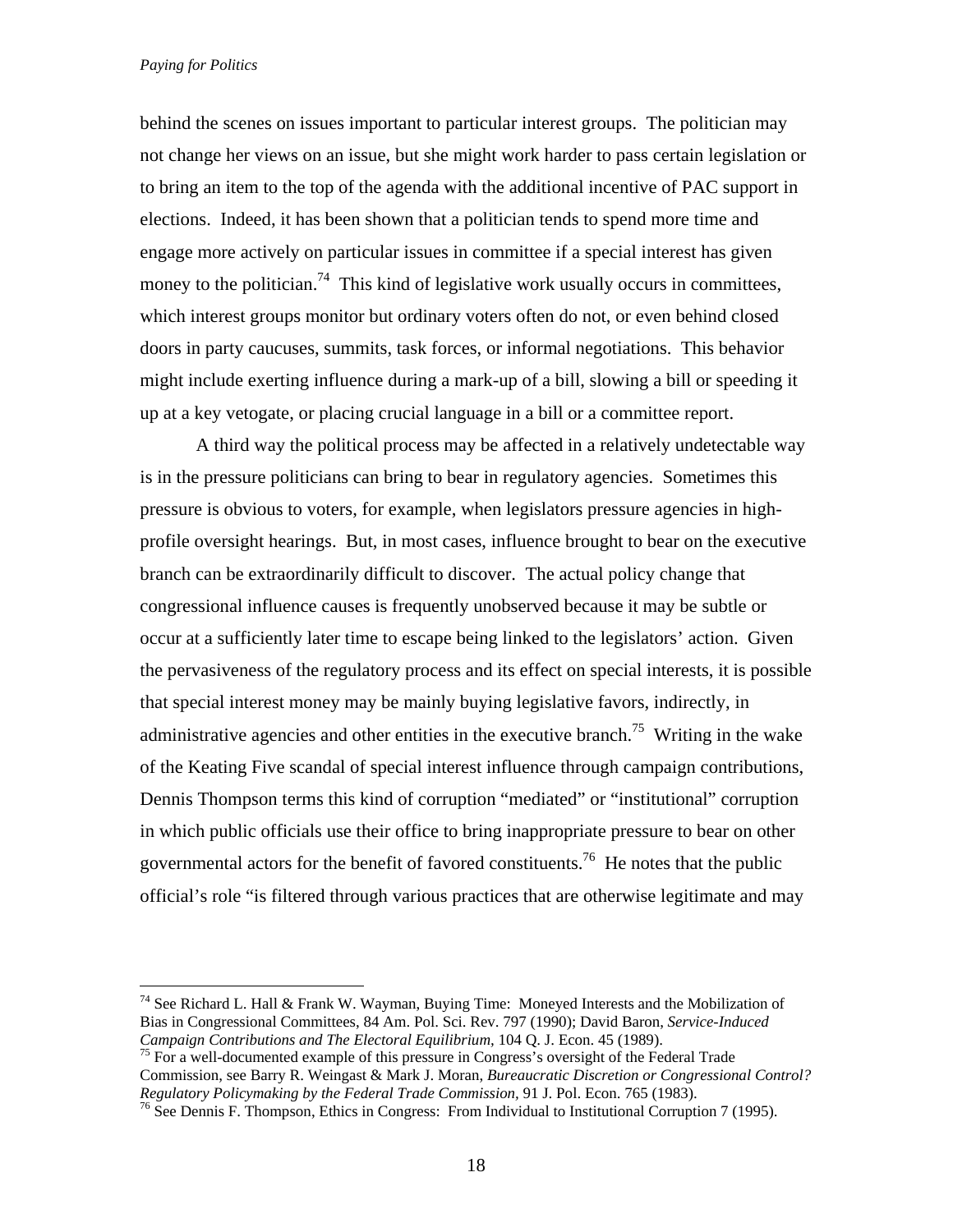even be duties of the office. As a result, both the official and citizens are less likely to recognize that the official has done anything wrong."<sup>77</sup>

In sum, what do we know about the role of special interests in campaigns? Special interests contribute a small portion of the overall money in federal campaigns, around one-quarter of the total, and that portion has remained relatively constant for nearly 25 years. Although special interests could legally, easily, and quickly inject substantial more money into the campaign finance system, they do not. The claims by the popular press, reformers, and some scholars that small amounts of interested money buy major changes in policy or buy elections find little support in the data. When they are in close elections and in great need of more money, politicians turn their attention to raising money from individuals, usually in relatively small amounts. More generally, special interest money is not the marginal money in campaigns. What does money buy? It likely buys access, small favors, energy in casework, intercession with regulators, and a place on the legislative agenda. It is this low-level corruption that the relatively small amount of special interest money in elections causes, as well as adding to an overall "appearance of corruption" in a democratic system. Interestingly, the evidence relied on by the Court in the most recent campaign finance case upholding BRCA is of this sort of activity – there is no evidence of outright vote-buying or crucial support in an election.

# **B. Individuals in the Campaign Finance System**

About three-quarters of political campaign funds comes from individuals, mainly in very small amounts. Survey research conducted during the 2000 election found that 10% of Americans over the age of 18, or 21 million people, gave to political candidates, party committees, or political organizations. The average contribution, therefore, of an individual was \$115 in the 2000 election.<sup>78</sup> \$1.1 billion of this amount goes directly to candidates, \$700 million to political parties, and \$600 million to PACs.<sup>79</sup> Other studies

<sup>77</sup> Dennis F. Thompson, *Mediated Corruption: The Case of the Keating Five*, 87 Am. Pol. Sci. Rev. 369 (1993). See also Ronald M. Levin, *Congressional Ethics and Constituent Advocacy in an Age of Mistrust*, 95 Mich. L. Rev. 1 (1996) (discussing similar problems in casework, another "below the radar screen" activity in many cases).

<sup>78</sup> Ansolabehere, et al., supra note 33, at 108.

 $^{79}$  Id.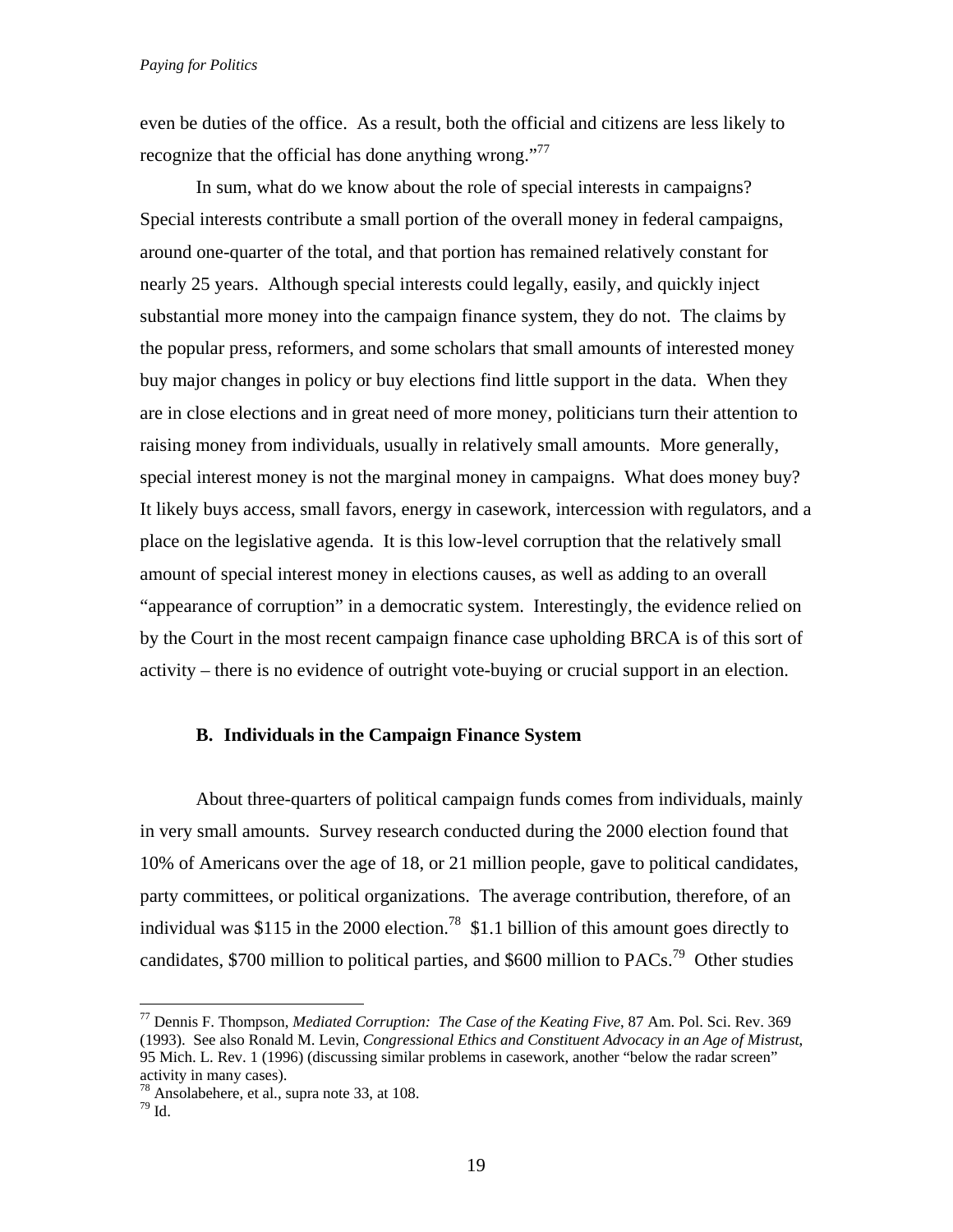also emphasize the dominant role of small contributions by individuals. Michael Malbin cites figures from the Campaign Finance Institute that 775,000 donors gave to presidential campaigns in the 2000 cycle, with only 175,000 donating more than \$200. Over 500,000 gave \$100 or less, with an average contribution of \$52. $80$  These figures strongly suggest that the majority of individuals participating in political campaigns do so though relatively modest contributions that are clearly insufficient to corrupt politicians or the political process.

The importance of contributions from individuals has increased in the 2004 election, in part because of the changes in the soft and hard money regulations. BCRA not only eliminated soft money, but it also raised the hard money limits and indexed them for inflation. Virtually all contribution limits were raised by BCRA, except for the limits that apply to contributions by PACs. In other words, the new law increases the power of individuals relative to PACs. Thus as parties work to replace soft money, they are expanding their individual donor base and working to raise more hard money contributions from all sources.<sup>81</sup>

Political scientists predicting changes in political behavior after BCRA forecast that additional hard money contributions were most likely to come from wealthy individuals who had been previously active in politics, both because they would be willing to spend more and because candidates and parties would target them.<sup>82</sup> The brief experience post-BCRA demonstrates that candidates are vigorously encouraging supporters to "bundle" large individual contributions. Bundling is a practice that circumvents limitations on contributions by PACs because it allows coordination outside the PAC structure. Bundling permits an interest group to deliver multiple individual contributions to a candidate at the same time or in a relatively short period of time so that the interest group gets "credit" for the bundle. In some cases, the checks are physically delivered at the same time; in other cases, another way of tracking the contributions is used. Some of the bundled individual contributions should be considered disguised

<u>.</u>

<sup>80</sup> Michael J. Malbin, supra note 30, at 182.<br><sup>81</sup> See, e.g., Glen Justice, *Despite Loss of Soft Money, Parties are Collecting More Cash*, N.Y. Times, Aug. 10, 2004 (describing current efforts by parties to broaden base to replace soft money).

<sup>&</sup>lt;sup>82</sup> See, e.g., Clyde Wilcox, Alexandra Cooper, Peter Francia, John C. Green, Paul S. Herrnson, Lynda Powell, Jason Reilfer & Benjamin A. Webster, *With Limits Raised, Who Will Give More? The Impact of BCRA on Individual Donors*, in Life After Reform: When the Bipartisan Campaign Reform Act Meets Politics 61 (M. Malbin ed., 2003).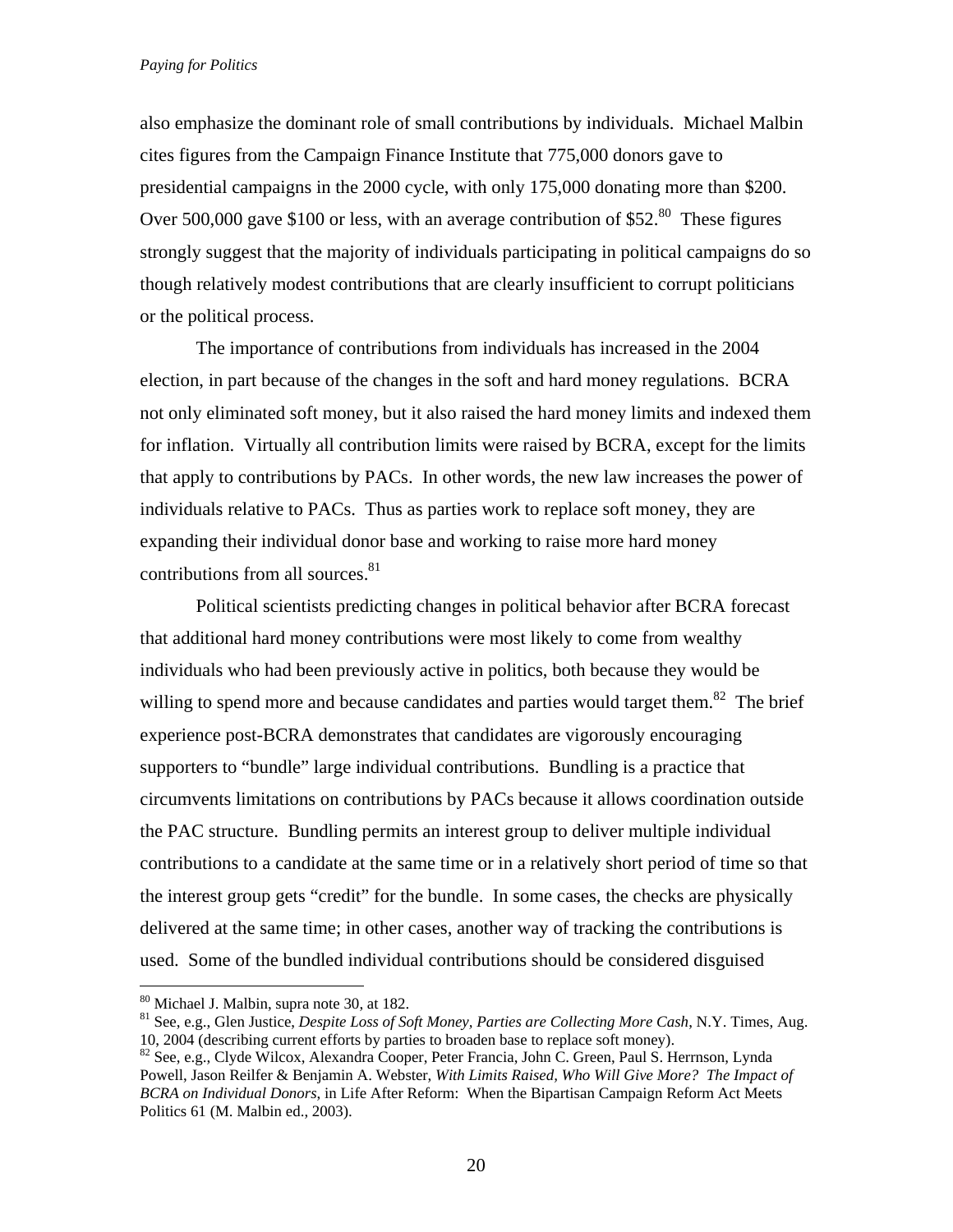$\overline{a}$ 

special interest spending because they are coordinated by collective entities to replicate what is done formally through the PAC structure. It is difficult, however, to measure the extent of bundling because no law requires candidates or group to report bundling, although some campaigns have voluntarily revealed information about their use of this fundraising strategy.

Bundling is a bipartisan phenomenon and has been part of the federal campaign system for years,  $83$  although it is increasingly important because of BCRA. President Bush has formed a new donors' club to take advantage of bundling under the new hard money rules. In addition to the Pioneers, a group also active in 2000 with members who each raise at least \$100,000 in bundled contributions for his campaign, he also recognizes people who bundle over \$200,000 for his 2004 presidential campaign as Rangers. Each Pioneer or Ranger is given a tracking number that must appear on checks received by the campaign in order for the fundraiser to get credit. Achieving the status of a Pioneer or Ranger is worth more than the right to buy a set of silver cuff links or a belt buckle with the Lone Star of Texas engraved on it: one-fifth of the Pioneers are lobbyists who presumably participated, at least in part, to obtain access to the White House.<sup>84</sup>

Although Bush's campaign is particularly sophisticated in the way it encourages bundling and keeps track of the major fundraisers, Democrats and groups associated with them also work to aggressively encourage coordination of large individual donations. The Kerry campaign recognizes as campaign "vice chairs" supporters who raise at least \$100,000 in bundled contributions. Kerry periodically releases the names of his vicechairs, revealing that many are trial lawyers, members of the telecommunications industry, or groups with interests related to recent Senate Finance Committee work, a committee on which Kerry sits. $85$  Although Kerry had trouble attracting vice-chairs early in his primary campaign, his staff now reports more than 60 such bundlers, some of whom have raised much more than the requisite \$100,000. Kerry's running mate, John

<sup>&</sup>lt;sup>83</sup> See Lisa Rosenberg, Center for Responsive Politics Publication, A Bag of Tricks: Loopholes in the Campaign Finance System 23-26 (1996).

<sup>84</sup> Thomas B. Edsall, Sarah Cohen & James V. Grimaldi*, Pioneers Fill War Chest, Then Capitalize*, Wash. Post, May 16, 2004, at A1.

<sup>85</sup> See Thomas B. Edsall, James V. Grimaldi & Alice R. Crites, *Redefining Democratic Fundraising*, Wash. Post, July 24, 2004, at A1.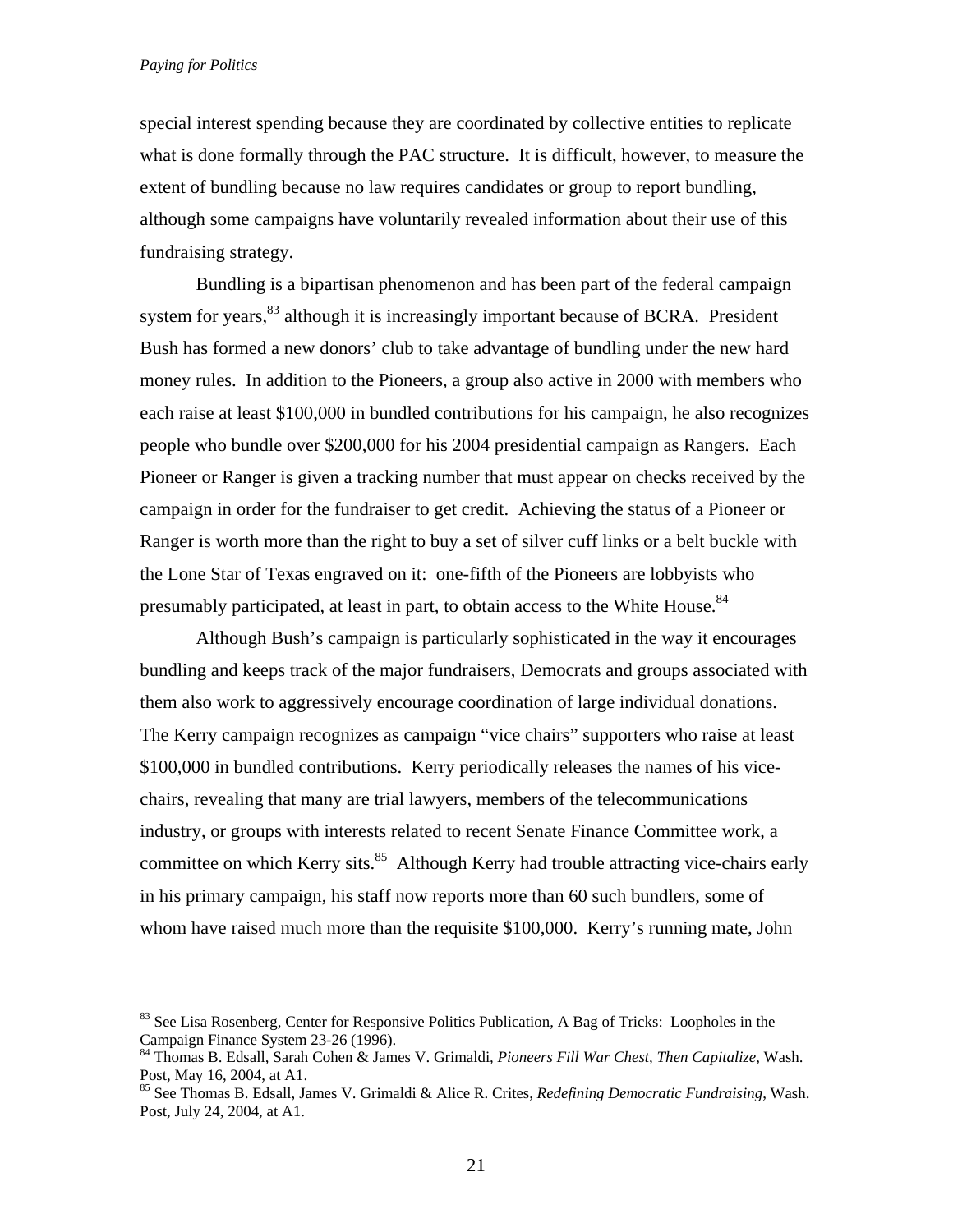Edwards, also relied on bundling, particularly from law firms, to raise money in his initial quest for the top spot on the ticket.<sup>86</sup>

Some politically liberal PACs have also encouraged supporters to make additional individual contributions to particular candidates as part of a bundling strategy. EMILY's List, an organization that works to elect women candidates who support reproductive rights, has long taken the lead in promoting bundling and has consistently opposed any legislation to discourage the practice. The Association of American Trial Lawyers (ATLA) uses a technique to track bundled donations similar to Bush's campaign; that is, ATLA encourages those cooperating with its strategy to contribute an odd amount, say, \$912. It can then use publicly available information about donors' occupations as well as the particular amounts of the donations to pinpoint who is part of their bundle and inform candidates.<sup>87</sup> The conservative Club for Growth, which espouses an anti-tax platform, has used EMILY's List's techniques as a model to bundle \$3.2 million in 2002.<sup>88</sup> Unlike the presidential campaigns, however, some groups on both the left and the right target people who will give far less than the legal maximum; Rangers, Pioneers and Vice-Chairs work to raise money, one \$2,000 check at a time.<sup>89</sup>

At the same time they encourage bundling of large donations, all candidates and both parties have also worked in the 2004 election to expand their base of those who give more modest amounts. In a world of only hard money, increasing the number of people giving to a campaign is key to future success. A larger donor base now, even of people giving small amounts, can be used in the future to encourage larger donations. In addition, the fact that many people are participating in a campaign through small contributions signals to voters that the candidate enjoys grassroots support and is therefore likely to be someone who can represent the preferences of ordinary Americans. In other words, a campaign that can point to many small donations by lots of taxpayers hopes to combat claims that the candidate is too compliant with the wishes of wealthy

<sup>86</sup> *By "Bundling" Small Checks Partisans Undercut Reforms,* USA Today, Aug. 24, 2003. See also Lisa Getter, *Surprisingly Efficient Money Machine Still Running*, L.A. Times, July 30, 2004, at A17 (detailing fundraising strategies of Kerry and Edwards, including use of bundling).

<sup>87</sup> See Lisa Rosenberg, supra note 83, at 24-25 (detailing strategies of EMILY's List and ATLA). 88 *By "Bundling" Small Checks*, supra note 86.

<sup>89</sup> See Campaign Finance Institute Press Release, *CFI Analysis of the Presidential Candidates' Financial Reports Filed July 20, 2004*, July 23, 2004 (noting that most of Kerry's and Bush's large contributions are in \$2,000 increments).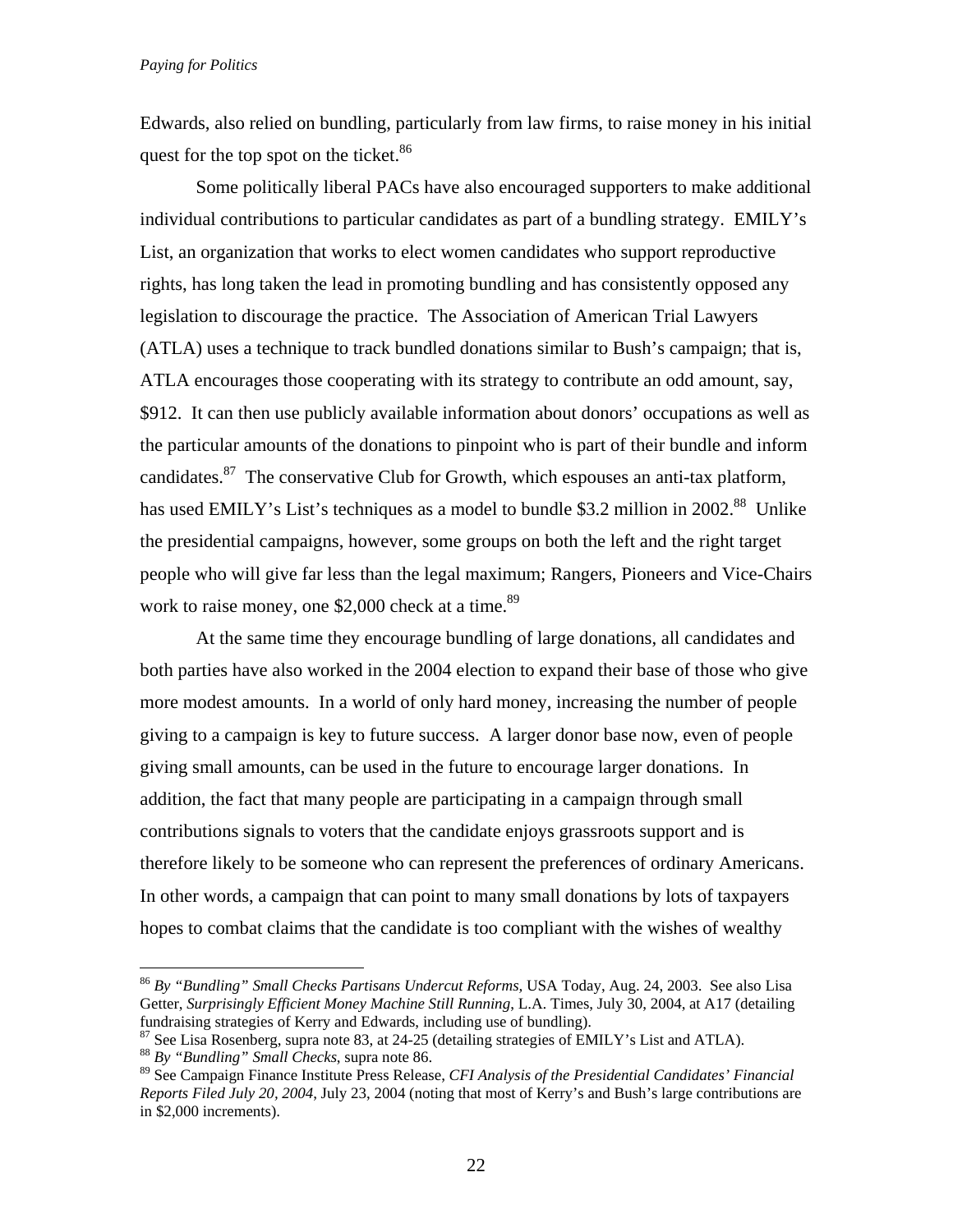special interests. Not surprisingly, then, all other things equal, politicians prefer individual money to corporate money and want a significant portion in small donations.<sup>90</sup> Furthermore, the process of raising money from many citizens can help in every candidate's ultimate goal: getting the largest number of votes. Of course, candidates value the efficiency of raising money through bundling; otherwise they would not create Republican Rangers and Democratic Vice-Chairs. The point is only that a campaign needs a mix of donations and prefers that most come from individuals.

In the 2004 presidential race, the candidates of both parties have generated record numbers of small donations.<sup>91</sup> As of June 30, 2004, the presidential candidates of both major parties had raised a combined total of \$144 million in contributions of \$200 or less, triple the amount raised in the 2000 presidential election, and such small donations made up 30% of all contributions from individuals, as compared to 23% four years before.<sup>92</sup> The Republican National Committee received donations from more than one million first-time contributors during the first three years of Bush's term, with an average contribution of just under \$30. $93$  By July 2004, both Bush and Kerry had raised more than \$60 million via donations of \$200 or less. To provide a comparison, Kerry raised six times the amount of money through small donations than Al Gore and Bill Bradley did together in 2000. $94$  Democratic candidates like Dean and Kucinich received substantial press for the plethora of small donations made to their campaigns, many raised over the Internet.<sup>95</sup> For example, more than 60% of the over \$52 million raised by Dean came in increments of \$200 or less; and Kucinich's campaign received 68% of its donations in checks of that size, albeit for a much smaller total.<sup>96</sup>

 $90$  See infra text accompanying note 195.

<sup>&</sup>lt;sup>91</sup> This reality in 2004 is different from the description Rosenberg provides when he argues that politicians have "shunted aside" small contributors, an argument for which he provides little data. Rosenberg, supra note 18, at 3. The facts do not support Rosenberg on this issue even with respect to the situation before 2004, when BCRA's prohibition of soft money further increased the importance of a large donor base of hard money contributors.

<sup>92</sup> See Campaign Finance Institute Press Release, *Small Contributions Have Tripled; Large Contributions Doubled; Total Up 60%*, June 30, 2004.

<sup>93</sup> See Anthony Corrado, *National Party Fundraising Remains Strong, Despite Ban on Soft Money*, Brookings Institution Governance Study (May 19, 2004).

<sup>94</sup> Campaign Finance Institute Press Release, *July Presidential Financial Reports*, supra note 89.

<sup>&</sup>lt;sup>95</sup> See Howard Dean, *We the People (Who Write Small Checks)* Wall St. J., Nov. 10, 2003. See also infra text accompanying notes 115 through 123 (discussing role of Internet in raising small donations).

<sup>&</sup>lt;sup>96</sup> Campaign Finance Institute Press Release, *July Presidential Financial Reports*, supra note 89, at Table 3.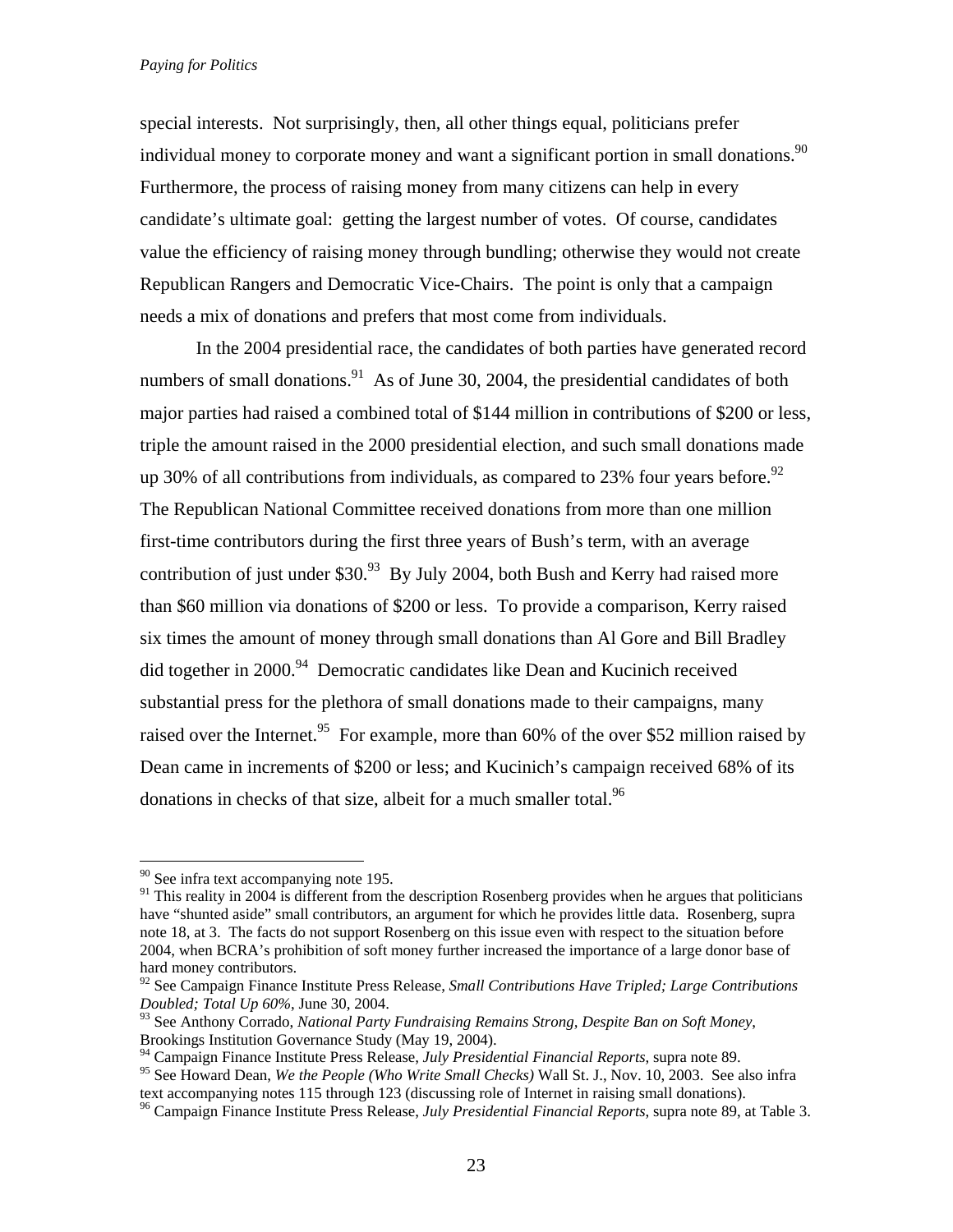Why did 21 million people give a total of over \$2 billion to federal political candidates in 2000, with many more people likely to give in 2004? Survey research indicates that people contribute because they are ideologically motivated, because they are engaged and excited about a particular election, because they are asked to donate by friends, and because they want to have their voices heard.<sup>97</sup> In other words, political giving is a form of consumption for an individual.<sup>98</sup> She does not expect to obtain a particular benefit from the money she gives; rather, she gives because she feels like participating in the political process.<sup>99</sup> Indeed, people who give money are more likely to participate in other ways, such as watching political programs, talking to friends about politics, attending political meetings, and (perhaps most importantly) voting.<sup>100</sup>

Overall, we find that the majority of money in the federal campaign finance system is donated by individuals. These contributions come in small amounts from about 10% of the population.<sup>101</sup> In many respects, political giving looks like charitable giving. Once the facts of who pays for politics are understood, then reform proposals can be

<sup>&</sup>lt;u>.</u>  $97$  See Steven J. Rosenstone & John Mark Hasen, Mobilization, Participation, and Democracy in America 1-70, 128-209 (1992); Sidney Verba, Kay Lehman Schlozman & Henry E. Brady, Voice and Equality: Civic Voluntarism in American Politics 134-49 (1995); National Election Studies, NES Contributions to Scholarship: A Review 58-59 (visited Aug. 7, 2004) *available at*

http://www.umich.edu/~nes/resources/papers/sapintro.htm.

<sup>&</sup>lt;sup>98</sup> See Ansolabehere, et al., supra note 33, at 125.

<sup>99</sup> Rosenstone & Hansen, supra note 97, at 19-20, 146-47; National Election Study, supra note 97, at 56-57 (referring to "duty" as a reason people give).

<sup>&</sup>lt;sup>100</sup> In this sense, political giving is like giving to charity. Indeed, politicians discovered that after September 11, 2001, citizens shifted a substantial amount of money from political giving into charitable giving. See Allison Stevens, *Despite Terrorism Candidates Make Slow Return to Fundraising*, The Hill, Oct. 24, 2001, *available at* www.hillnews.com/102401. One concern that may arise with our proposal is that by making it more attractive to give money to politicians, individuals will substitute political giving for their current charitable giving. In that case, charitable giving would decline. We do not think this is a serious issue because, as we will discuss, political giving up to \$100 per eligible taxpayer will be essentially free under our proposal for eligible taxpayers. See infra text accompanying notes 180 through 187. Interestingly, charities, even the traditional  $501(c)(3)$  groups, are increasingly vehicles used to circumvent campaign regulations and to obtain deductions for political contributions. See Donald B. Tobin, *Anonymous Speech and Section 527 of the Internal Revenue Code*, 37 Ga. L. Rev. 611 (2003); Frances R. Hill, *Softer Money: Exempt Organizations and Campaign Finance*, 23 Exempt. Org. Tax Rev. 27 (2001) (both discussing the various kinds of nonprofits active in politics). Although our proposal allows favored tax treatment for some political contributions, its effect on the use of nonprofits as a conduit of political spending is likely to be small. Because our tax credit is targeted to lower- and middle-income Americans, it is probably not available to those who currently use charities to obtain a tax deduction for political giving. More importantly, charities are attractive political vehicles to some people not because of the deduction but because some nonprofit organizations allow donors to shield their identities. See Elizabeth Garrett & Daniel A. Smith, *Veiled Political Actors: The Real Threat to Campaign Disclosure Statutes*, USC-Caltech Center for the Study of Law and Politics Working Paper No. 13 (2004).<br><sup>101</sup> Given that approximately 50% of registered voters participate in a Presidential election, then approximately 20% of people who participate in the electoral process contribute money to campaigns.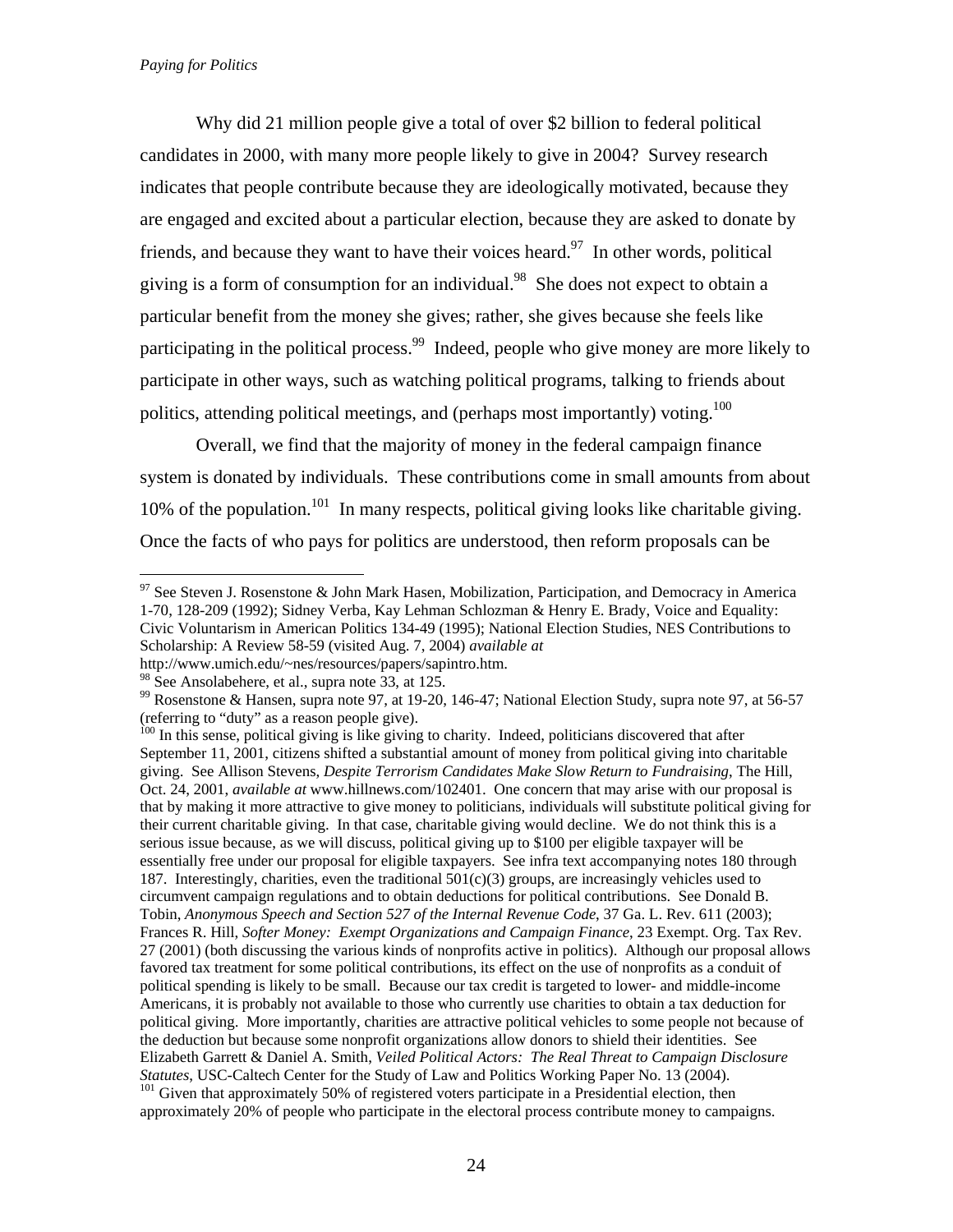1

assessed more realistically. Some might use our empirical analysis to argue that regulation of the campaign finance system is unnecessary.<sup>102</sup> If special interests are not a substantial threat to the political system and individuals are the dominant force in campaign financing, they would contend, regulation is not justified given its burden on political speech and association. Because political contributions and expenditures implicate the First Amendment, restrictions that reduce the amount of this form of political speech face heightened judicial scrutiny, more strict for expenditure limits but still significant for contribution caps. If the current justification for campaign finance laws, *quid pro quo* corruption, lacks the force reformers claim, then it is less likely to support significant regulation of the campaign finance arena.

We believe that is the wrong lesson to draw from this analysis for two reasons. First, although the data show that although special interests provide only about one-fourth of the money in campaigns, this money likely influences policy. Such influence may be felt only in relatively minor ways or subtly in the process of agenda-setting or regulatory oversight, but such influence is disturbing nonetheless in a democratic system where money is not supposed to buy political favors. Second, the political landscape would surely be very different in a world of no regulation, as the country had before the Tillman Act of 1907 and as continued even after passage of that law until more effective rules were enacted by FECA in the  $1970s$ .<sup>103</sup> The historical record is replete with examples of outright corruption,  $104$  and while the world is different today, we suspect that a complete absence of regulation would worsen any corrupting effects of corporate and other interest group spending in elections.

Although we do not draw from these facts that the right policy response is no regulation, we do argue that the current system of regulation is incomplete and does not draw enough guidance from the realities of political giving. Moreover, the fact that

 $102$  For some who argue against any regulation of political spending, although not necessarily with a firm grasp of the empirical reality of campaign money, see Lillian BeVier, McConnell v. FEC: *Not Senator Buckley's First Amendment*, 3 Elect. L.J. 127 (2004); Bradley A. Smith, Unfree Speech: The Folly of Campaign Finance Reform (2001).

<sup>&</sup>lt;sup>103</sup> See William N. Eskridge, Jr., Philip P. Frickey, & Elizabeth Garrett, Cases and Materials on Legislation: Statutes and the Creation of Public Policy 228 (3d ed. 2001) (discussing early campaign finance laws). <sup>104</sup> For discussions of corrupt corporate influence in politics that led to the enactment of the Tillman Act,

see Adam Winkler, *The Corporation in Election Law*, 32 Loyola of L.A. L. Rev. 1243, 1243-47 (1999); Robert H. Sitkoff, *Corporate Political Speech, Political Extortion, and the Competition for Corporate Charters*, 69 U. Chi. L. Rev. 1103, 1131-35 (2002).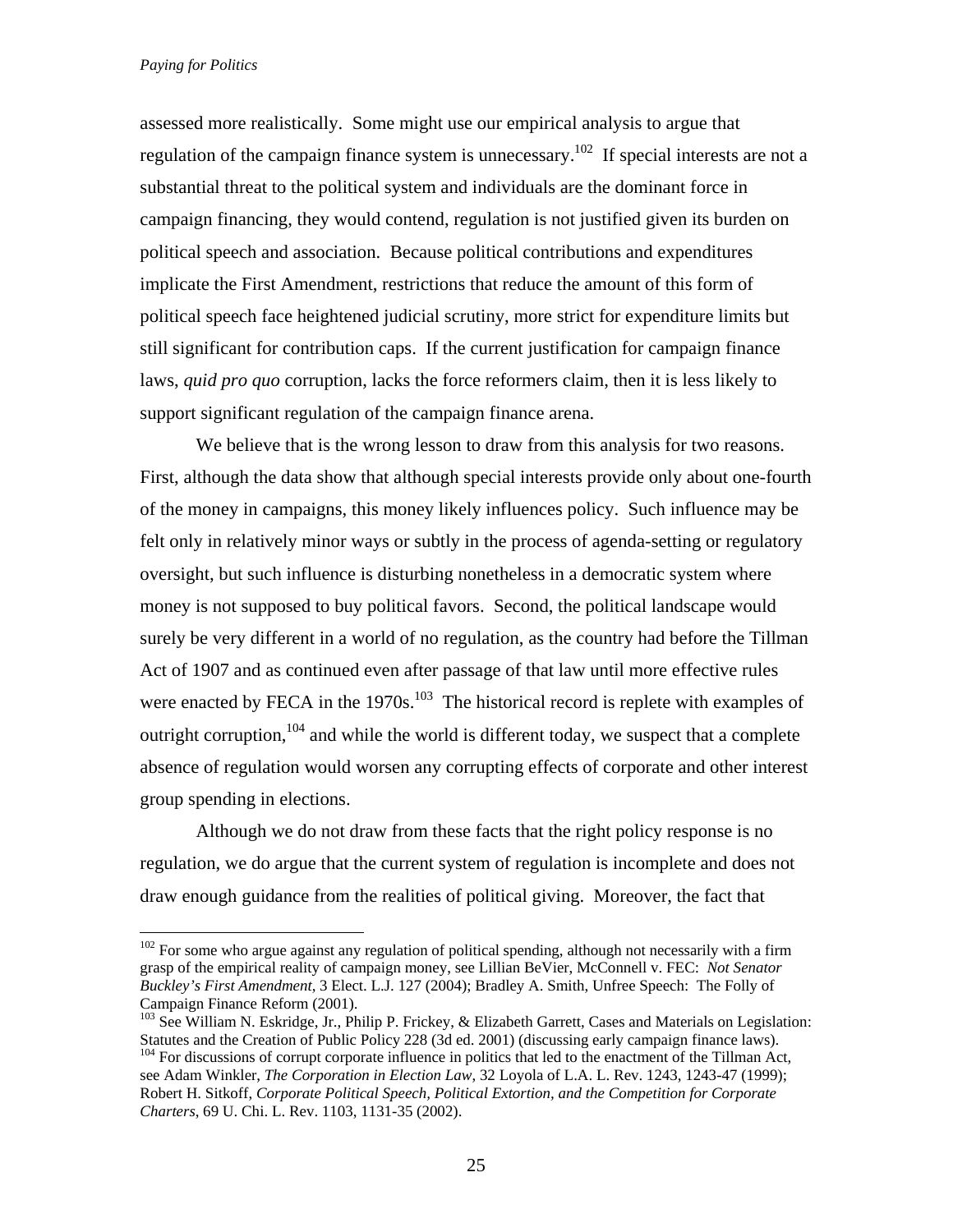individuals who contribute modest amounts are the major force paying for politics suggests that properly crafted reforms could nurture and expand this characteristic of electoral politics. Indeed, given the incentive that politicians have to encourage small donors to participate in campaigns, reforms in this direction may be effective in part because sophisticated political players will take advantage of them to meet their demand for money. To set these facts in context before we present our tax credit proposal designed to achieve expanded participation, we next turn to the jurisprudence of campaign finance and two of the important objectives served by regulation. Increasing the already growing base of small donors is consistent with both the objective of combating corruption and its appearance and the objective of democratizing the campaign process.

# **II. Objectives of Campaign Finance Reform**

Campaign finance reform efforts have been fueled primarily by concerns about corruption. The *quid pro quo* corruption rationale articulated by courts since *Buckley*  identifies a subtle form of pressure exerted by large contributors on elected officials, a pressure similar to bribery but difficult to police through traditional bribery and unlawful gratuities laws.<sup>105</sup> In addition, reformers have often cited considerations of equality, arguing that influence in the political realm should not be tied to one's economic position and that the wealthy ought not to be able to voice their opinions in the political realm more loudly than those without financial means.<sup>106</sup> Egalitarian ideals have informed public financing reforms in the states, for example, and they form part of the foundation for the presidential campaign fund system. The Court has not been particularly sympathetic to the state's interest in political equality, rejecting it in *Buckley v. Valeo* as a justification for expenditure limitations.<sup>107</sup> Nonetheless, a slightly different but related state interest has been articulated in recent campaign finance cases, particularly in the opinions of Justice Breyer, and it was discussed in the legislative debate surrounding

<sup>&</sup>lt;sup>105</sup> See, e.g., *Shrink Missouri Government PAC*, 528 U.S at 390.<br><sup>106</sup> See, e.g., *Symposium, Money, Politics, and Equality*, 77 Tex. L. Rev. 1603-2021 (1999).<br><sup>107</sup> *Buckley*, 424 U.S. at 48-49 ("The concept that gover our society in order to enhance the relative voice of others is wholly foreign to the First Amendment.").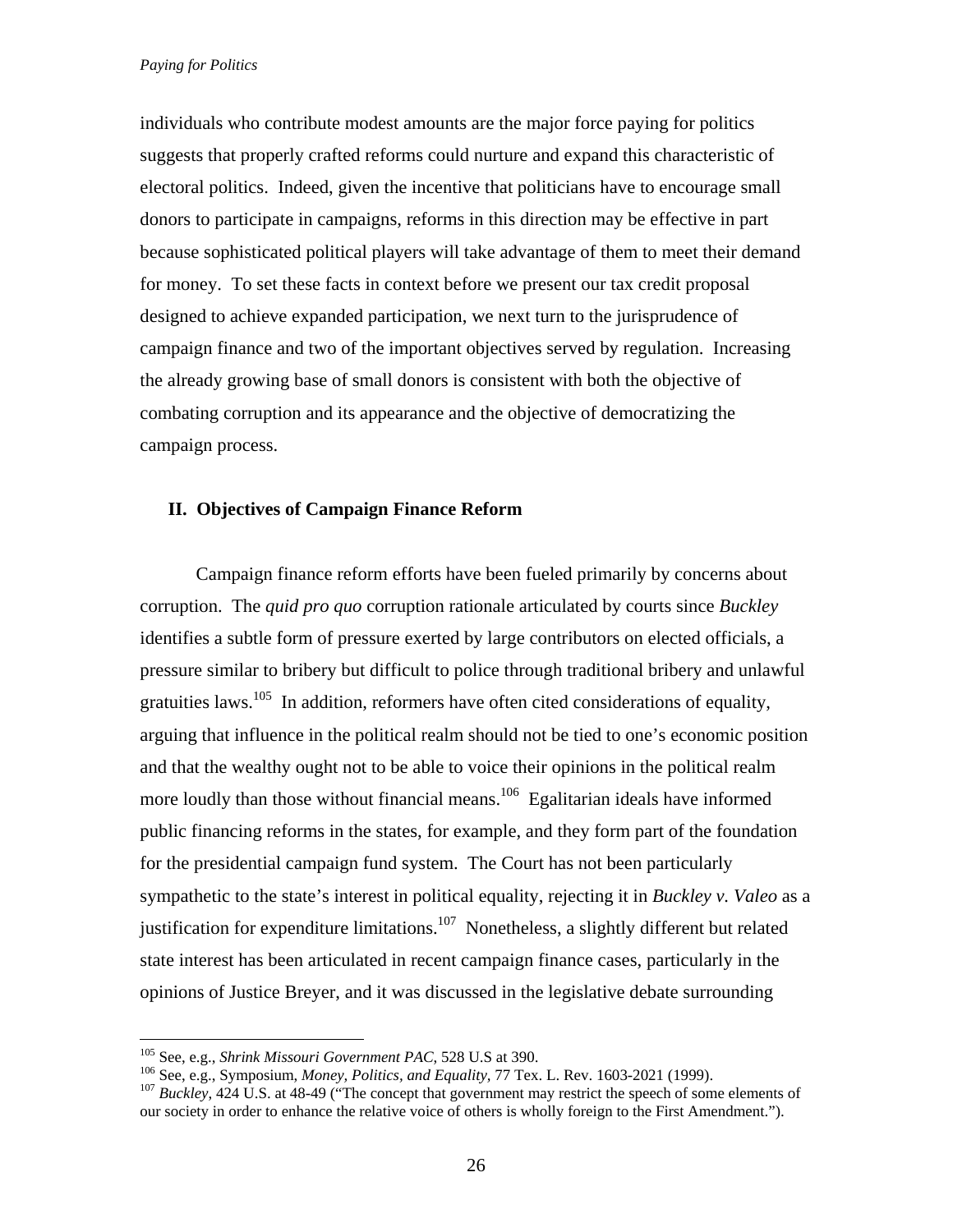1

passage of BCRA. It is an interest in democratizing the political process and enhancing participatory self-government.<sup>108</sup> We will analyze these two interests<sup>109</sup> in the light of the facts presented above. Furthermore, we will suggest how they relate to a proposal designed to provide incentives to more citizens to donate to candidates' campaigns. We will focus most of our attention on the latter justification of democratization, because it is a recent development in campaign finance jurisprudence and suggests the need for new regulatory approaches.

# **A. Combating** *Quid Pro Quo* **Corruption by Diluting the Influence of Special Interests**

Traditionally, courts have viewed campaign finance reform as aimed at *quid pro quo* corruption, and often at corporations and other wealthy interests as the primary source of political corruption. Consistent with our empirical findings above, the conception of troubling corruption has developed over time to include not merely votebuying, but preferential access and a greater ability to influence the legislature's policy agenda.<sup>110</sup> The subtlety of *quid pro quo* corruption and the difficulty of proving actual examples of corrupt outcomes also led to the Court's formulation of the concept as both actual corruption and its appearance. As it wrote in *Buckley v. Valeo*, "Of almost equal concern as the danger of actual *quid pro quo* arrangements is the impact of the appearance of corruption stemming from public awareness of the opportunities for abuse inherent in a regime of large individual financial contributions."<sup>111</sup>

<sup>108</sup> See Richard L. Hasen, Buckley *Is Dead, Long Live* Buckley: *The New Campaign Finance Incoherence of* McConnell v. Federal Election Commission, 152 U. Pa. L. Rev. \_\_\_ (forthcoming 2004).

<sup>&</sup>lt;sup>109</sup> We do not claim that these are the only interests that could support campaign finance regulations, but only that they are important ones. For discussions of an additional vital state interest, that of improving voter competence through disclosure statutes, see Elizabeth Garrett, *Voting with Cues*, 37 U. Rich. L. Rev. 1011 (2003). Our proposal here has no direct bearing on the informational interest served largely through disclosure statutes in both candidate and issue campaigns. We think it likely that voters who participate more in politics are likely to take more of an interest in politics and may well use voting cues more effectively, but more work is required to test these hypotheses.

<sup>110</sup> See, e.g., *McConnell,* 124 S.Ct. at 649-50 (describing access as the objective of large soft money contributions).

 $111$  424 U.S. at 27. The appearance of corruption is a problematic justification for regulation because survey data suggests that the public finds contributions that fall *within* current federal restrictions as evidence of a corrupt political system, particularly when many of the interests participating in campaigns are the well-to-do. See Nathaniel Persily & Kelli Lamme, *Perceptions of Corruption and Campaign*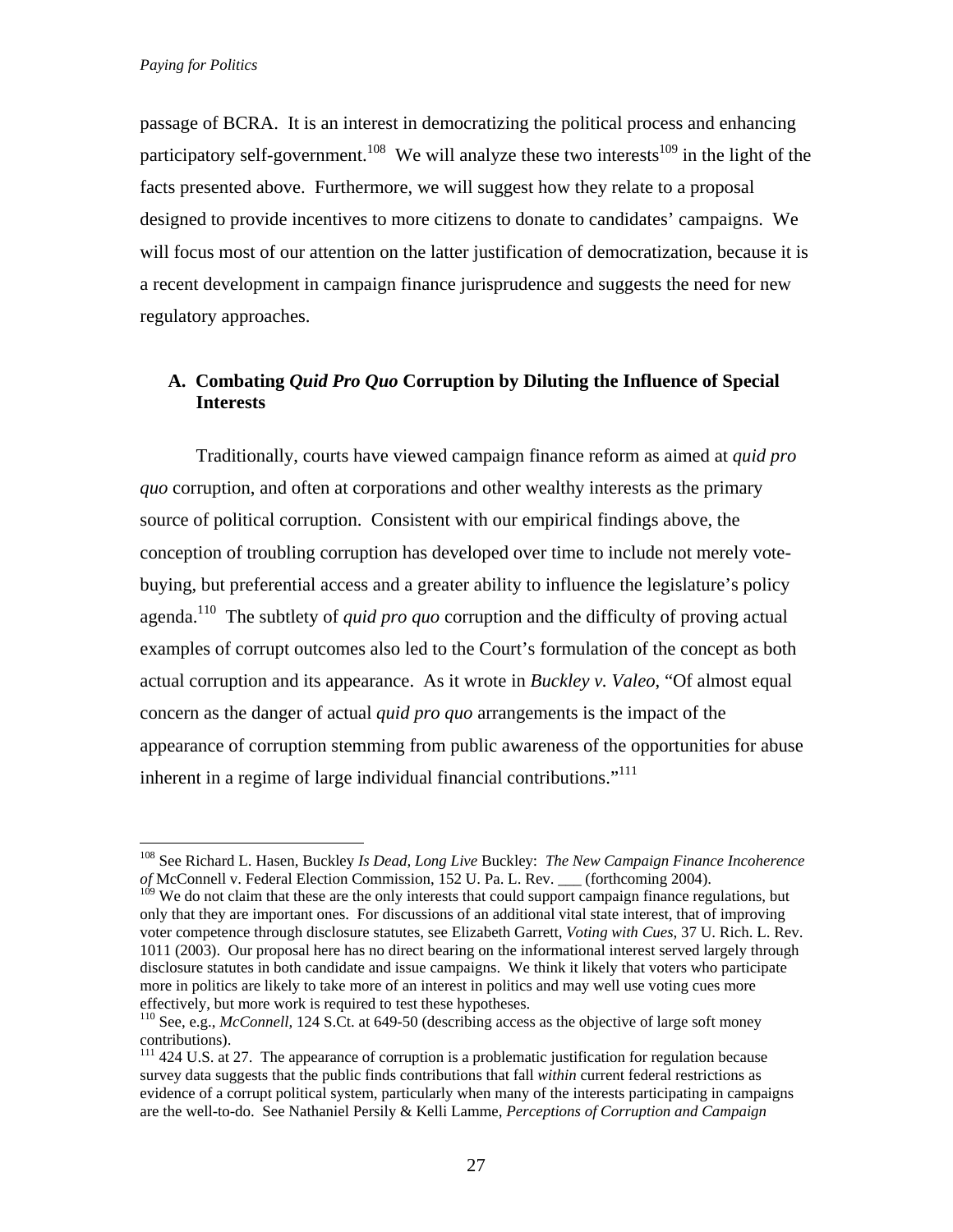$\overline{a}$ 

Congress has chosen to combat *quid pro quo* corruption and its appearance largely through restrictions on the size of contributions and requirements that corporations and other groups like labor unions fund their political activities through segregated funds consisting of money raised solely for political activity and governed by contribution limitations. Although that choice has been partly driven by the Supreme Court's jurisprudence, which subjects contribution restrictions to less rigorous First Amendment scrutiny than expenditure limitations and has allowed relatively more regulation of corporations than other entities, early reform efforts before *Buckley* and its progeny also tended to prohibit or restrict contributions and target mainly corporations. Although this kind of regulation is one avenue to combat corruption and its appearance, it is not a sufficient answer to the problem. The difficulty lies in the ingenuity of political actors to circumvent campaign finance rules and in the hydraulic nature of political money.<sup>112</sup>

With each successive reform effort, those who want to spend substantial amounts of money in political campaigns find new outlets for their funds. Early laws like the Tillman Act and the Corrupt Practices Act of 1925 were easily evaded because of their vague language. FECA, enacted in 1971 and amended in 1974, was bypassed in a variety of ways, including the use of independent expenditures to benefit candidates and soft money contributions to political parties. BCRA seeks to regulate some independent expenditures, through the requirement that corporations and unions use segregated funds to pay for broadcast advertisements that mention federal candidates and are aired close to elections and through aggressive disclosure requirements applied to all such electioneering communication. The Act also shuts off the supply of soft money for political parties. Yet, BCRA left loopholes to be exploited by savvy political operatives. Those who want to spend unlimited amounts of money to influence political campaigns have turned to nonprofit organizations, in particular, 527 groups.

We are not arguing that regulations restricting campaign contributions are meaningless. They certainly shape the way groups spend money in campaigns, although

*Finance: When Public Opinion Determines Constitutional Law*, 152 U. Pa. L. Rev. \_\_\_ (forthcoming 2004).

<sup>112</sup> See Samuel Issacharoff & Pamela S. Karlan, *The Hydraulics of Campaign Finance Reform*, 77 Tex. L. Rev. 1705 (1999).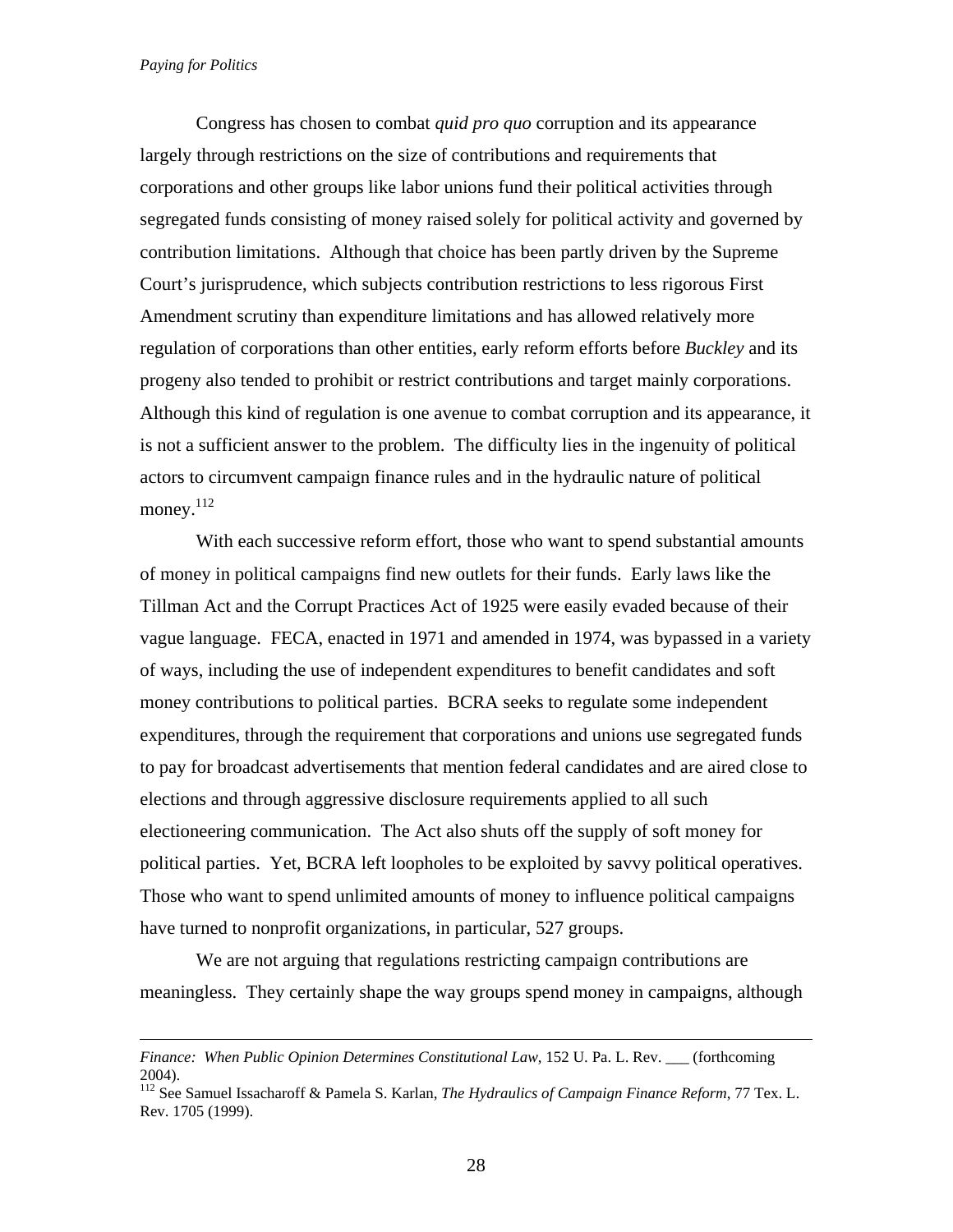not necessarily for the good. For example, one can argue persuasively that BCRA has empowered interest groups relative to political parties, a development which may reduce the ability of parties to serve as intermediaries among groups that tend to focus more on single issues rather than a larger political agenda.<sup>113</sup> Some of the new channels that political money finds may be less regulated by disclosure laws and thus more problematic, from both corruption and voter competence perspectives, than the channels through which it flowed before the new regulation. These unintended consequences of regulation must be considered as they occur and often require regular revision of the campaign laws to plug loopholes or expand disclosure. Nonetheless, we are not arguing that restrictions on contributions have no positive effects on the influence of wealthy interests on campaigns; certainly, they do. But we do contend that such regulation alone will never completely solve the problems of actual corruption and the appearance of such because the system is complex and fluid enough to allow circumvention.

Accordingly, campaign finance regulation aimed at corruption will be enhanced if it is expanded to include strategies to increase the participation of more individuals in financing political campaigns. In that way, the influence of special interests will be diluted by the infusion of new financial resources into the system. Politicians will be less dependent on the money of large contributors when that money is no longer as important to them. In some respects, this strategy merely emphasizes the current reality of federal campaign financing where contributions by individuals are the main source of federal campaign funds and where the average contribution is relatively small.<sup>114</sup> An effective way to increase such donations is to make giving easier and cheaper; another is to design a system where it is in the interest of sophisticated political players to encourage more donors to become involved in politics. As we discussed in Part I, the latter has occurred in 2004 because of BCRA's new rules eliminating soft money. The use of the Internet for fundraising demonstrates the first tactic: how making contributing itself much easier

<sup>113</sup> See Nathaniel Persily, *Soft Parties and Strong Money*, 3 Election L.J. 315, 320 (2004) ("The BCRA 527 loophole will have replaced the FECA soft money loophole as the avenue for otherwise regulated and prohibited contributions and expenditures. [In that case,] the money will have been pushed from the most accountable and integrative incarnations of the party toward the less accountable and more factionalized incarnations of the party.").

<sup>114</sup> See supra Part I.B.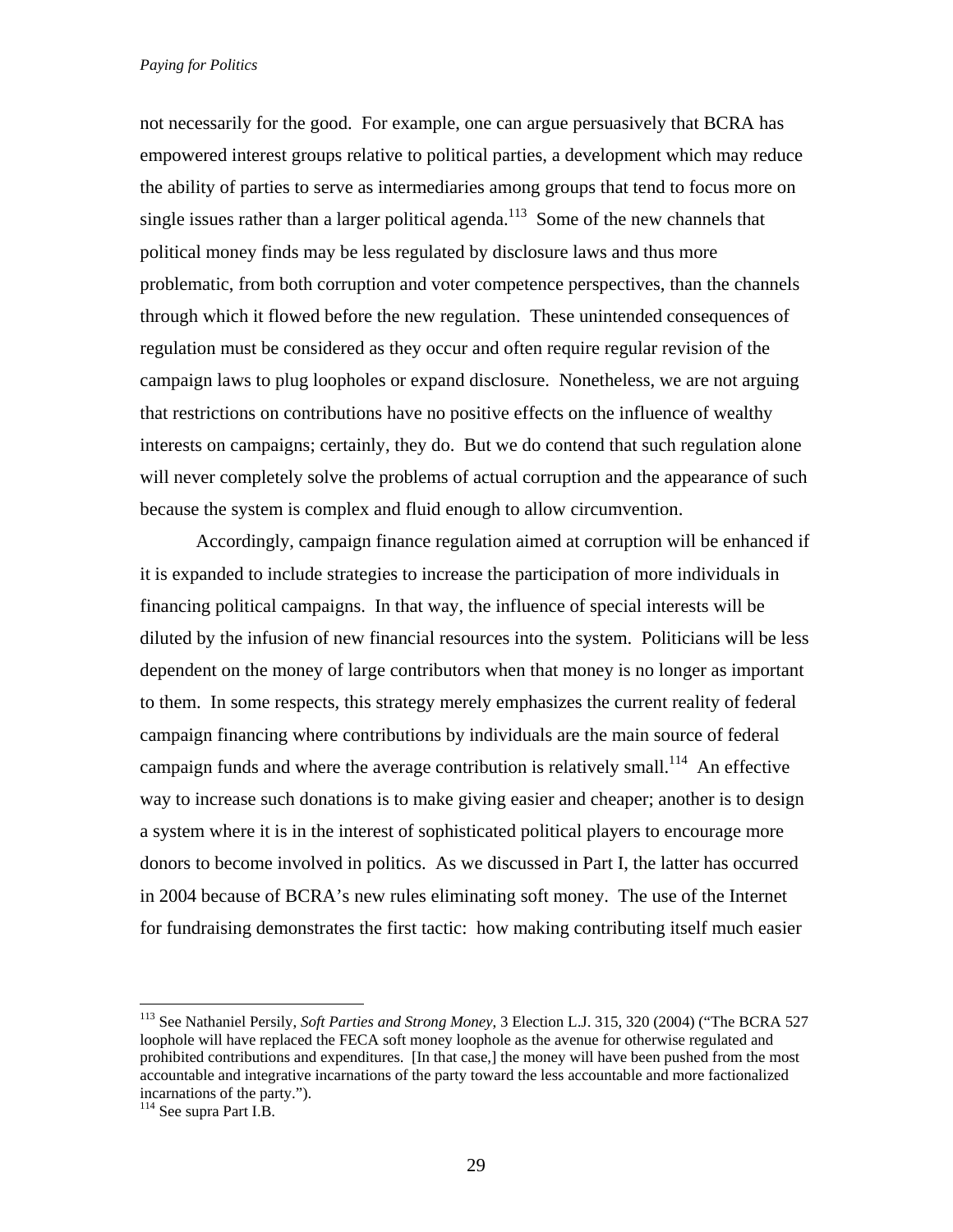$\overline{a}$ 

for people can increase the number of citizens sending contributions and the number of those making modest contributions.

The Internet is a very recent phenomenon in the campaign finance system; Bruce Bimber and Richard Davis identify the year 2000 as the year when the Internet began to dramatically affect political campaigns.<sup>115</sup> Thus, data about its effects on fundraising are still relatively anecdotal. Once the Federal Election Commission ruled in 1999 that funds raised over the Internet could qualify for the presidential matching system,  $116$  savvy presidential candidates began to tap the potential of this technology in their race for money. Congressional candidates had first used the Internet to raise money in 1998, but the explosion in its use in these races also came in 2000 and after. The Internet reduces the transaction costs of donating because it makes it simple for citizens with access to the Web to donate at any hour of the day using their credit cards. In 2000, Democrat Bill Bradley raised more than \$600,000 via the Internet from 3,700 donors, and Republican George Bush averaged about \$200,000 to \$300,000 in on-line contributions after each email blast the campaign sent to supporters.<sup>117</sup> The Internet allowed candidates to raise substantial amounts of money immediately after a big win or positive development in their campaigns; for example, John McCain took in \$1.4 million in on-line donations within three days after his success in the New Hampshire primary in February  $2000$ <sup>118</sup>

Third party candidates have also been able to harness new technology to compete more cheaply against well-funded established opponents. In the presidential system, it is difficult for third party candidates to qualify for federal matching funds so they are entirely dependent on the money they raise from individuals and groups. For political

<sup>&</sup>lt;sup>115</sup> Bruce Bimber & Richard Davis, Campaigning On-line: The Internet in U.S. Elections 3-4 (2003). See also Richard Davis, The Web of Politics: The Internet's Impact on the American Political System (1999) (discussing influence of Internet before 2000); Elaine Ciulla Kamarck, *Campaigning on the Internet in the Elections of 1998*, in democracy.com?: Governance in a Networked World 99 (E.C. Kamarck & J.S. Nye eds. 2000) (describing use of the Internet in 1998, the first election where it played any sort of role).<br><sup>116</sup> The ruling came after the request of Bill Bradley's presidential campaign. See Ryan P. Winkler,

*Preserving the Potential for Politics On-line: The Internet's Challenge to Federal Election Law*, 84 Minn. L. Rev. 1867, 1878 (2000).

 $117$  Bimber & Davis, supra note 115, at 39. McCain was the most successful on-line fundraiser in 2000, raising about 25% of his total funds over the Internet, compared to Al Gore who raised 3.4% of his total and George Bush who raised .5% of his total (although both raised more in absolute terms). See Elaine Ciulla Kamarck & Joseph S. Nye, Jr., Governance.com: Democracy in the Information Age 95 (2002). 118 Bimber & Davis, supra note 115, at 39. See also Michael Cornfield, Politics Moves On-line:

Campaigning and the Internet 55 (2004) ("On-line fundraising allows success to be converted quickly into spending money.").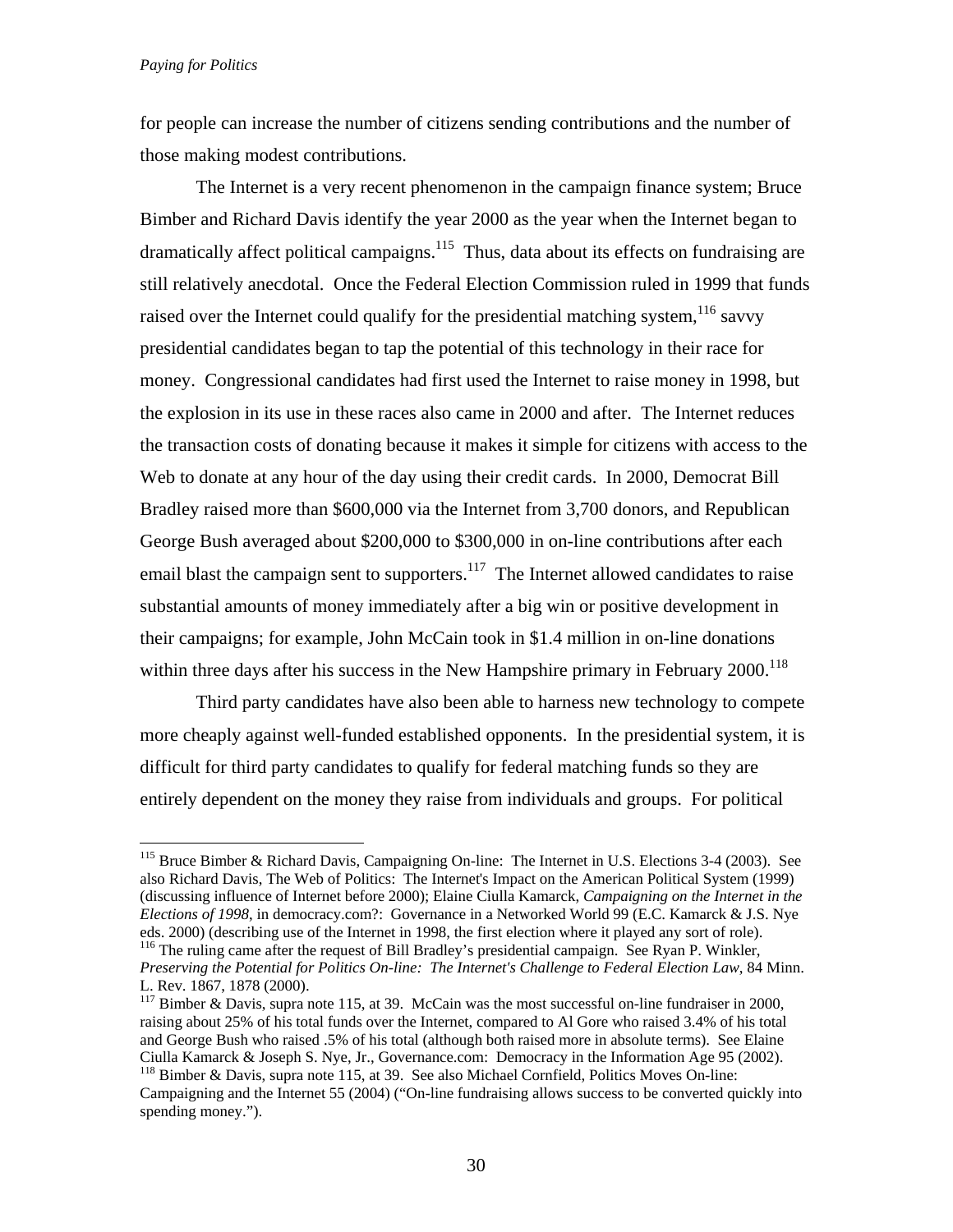outsiders like Ralph Nader in 2000 the main purpose of a campaign website is to raise money.<sup>119</sup> The Internet is not a panacea for minor party candidates and does not entirely level the fundraising ground, but it can provide additional funds and get out the candidate's message to voters who surf the Net to discover more than the two major parties.<sup>120</sup>

The importance of on-line political contributions jumped in the 2004 election. All the presidential candidates, Democrat and Republican, raised more of their campaign funds over the Internet than in the past. For example, in March 2004, Kerry raised \$26.7 million of that month's total of around \$38 million through on-line donations; on March 4 alone, days after Kerry did well in ten state primaries and caucuses held on the same day, the campaign raised \$2.6 million over the Internet.<sup>121</sup> Kerry's successful use of the Internet continued until the day he accepted the Democratic nomination, when his campaign took in a record \$5.2 million in on-line donations.<sup>122</sup> It seems clear also that fundraising over the Internet accounted for some of the increase in small contributions by first-time donors in 2004. The Kerry campaign's March figures for on-line fundraising include 900,000 donors who gave around \$100 each.<sup>123</sup> Both Bush and Kerry coordinated on-line fundraising with email blasts to encourage supporters to visit the website and make a quick contribution.

Internet fundraising demonstrates even at this early stage the power of reducing transaction costs of donating, particularly with regard to relatively small, essentially "impulse" contributions. Reformers should learn this lesson and consider proposals that would further offset the cost of a political donation. Our tax credit proposal, for example, essentially gives eligible taxpayers \$100 in additional income to contribute to federal candidates or national parties, thus encouraging broad participation through relatively modest donations. In our view, increasing the amount of money in the system when the new funds come from smaller donations by individuals is valuable because this money will dilute the influence of PACs and special interests. We do not worry that more

 $119$  Id. at 60.

<sup>&</sup>lt;sup>120</sup> Id. at 164; Davis, supra note 115, at 94.<br><sup>121</sup> Maria L. La Ganga, *Fundraisers Vow to Keep Kerry in Financial Race*, L.A. Times, Apr. 13, 2004, at A10.

<sup>&</sup>lt;sup>122</sup> Doyle McManus, *Kerry Campaign Isn't Banking on a "Bounce*," L.A. Times, July 31, 2004, at A16.<br><sup>123</sup> Patrick Healy, *Kerry Shows Flair for Raising Money; Senator's Camp Amasses \$175M*, Boston Globe,

July 1, 2004, at A6.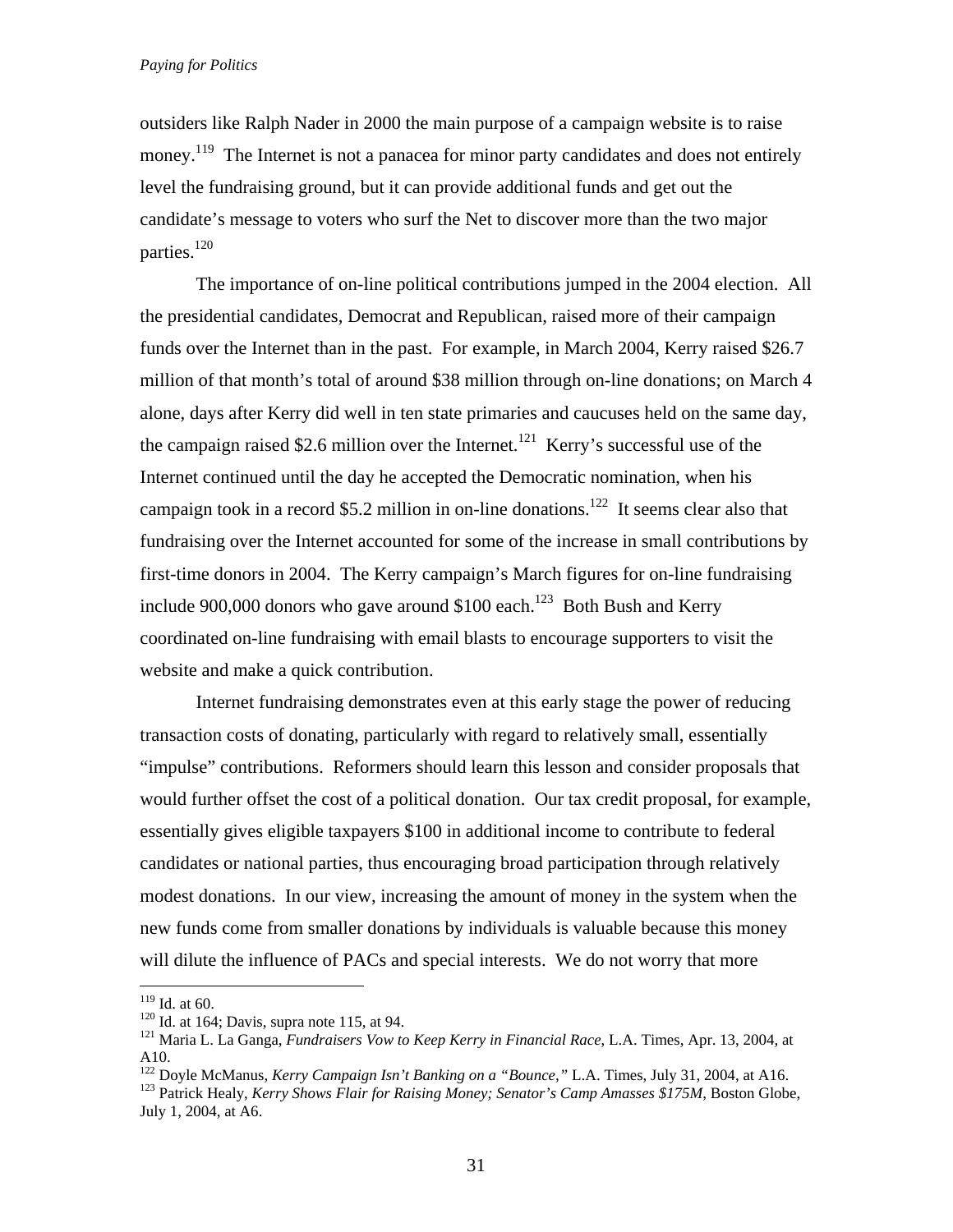$\overline{a}$ 

money in the aggregate will be spent on political campaigns; in our view, the problem is not that too much money is spent on politics, far from it. Considering the importance of political decisions and governance, relatively little money is spent on politics.<sup>124</sup> The problem is where the money to pay for politics comes from and the effect that mix of funding has on electoral and policy integrity.

Not only will more money from individuals in amounts not sufficient to "buy" political favors reduce the power of special interest money, but adding to the grassroots character of politics in America can combat the appearance of corruption. A political system where more people participate and where more of those who are involved are typical Americans is one that avoids the corrupt appearance of the regime of large contributions indicted by *Buckley*. In short, a regulatory approach that combines mechanisms to encourage political donations with the current system of contribution limits may not only increase the supply of money, and thus reduce the power of large contributors, but it will also change the character of the supply of money in a way that decreases voters' belief that the system is corrupt. A political system with broad participation by citizens of all income levels may also have independent value, a justification to which we turn now.

# **B. Democratizing Campaigns and Political Participation**

Concerns about the lack of political equality have driven many reform efforts, including those imposing expenditure limitations and incorporating an element of public financing.<sup>125</sup> However, because the Supreme Court has been unwilling to accept equality concerns as justification for regulations that "level down" or reduce the ability of the

 $124$  See Ansolabehere, et al., supra note 33, at 110 (comparing political expenditures to federal spending and the costs of compliance with regulation); Jeffrey Milyo, David Primo & Timothy Groseclose, *Corporate PAC Campaign Contributions in Perspective*, 2 Bus. & Pol. 75, 83-84 (2000) (comparing firms' charitable giving to their political contributions); Bradley A. Smith, *Faulty Assumptions and Undemocratic Consequences of Campaign Finance Reform,* 105 Yale L.J. 1049, 1060 (1996) (comparing money spent on political campaigns with money spent in the annual advertising budgets of only two companies, Procter  $\&$ Gamble and Philip Morris).

<sup>&</sup>lt;sup>125</sup> For articulation of the necessity of political equality in the campaign finance arena, see Ronald Dworkin, *The Curse of American Politics*, N.Y. Rev. of Books, Oct. 17, 1996, at 19, 21 ("It is another premise of democracy that citizens must be able, as individuals, to participate on equal terms in both formal politics and in the informal cultural life that creates the moral environment of the community."); John Rawls, *The Idea of Public Reason Revisited*, 64 U. Chi. L. Rev. 765 (1997).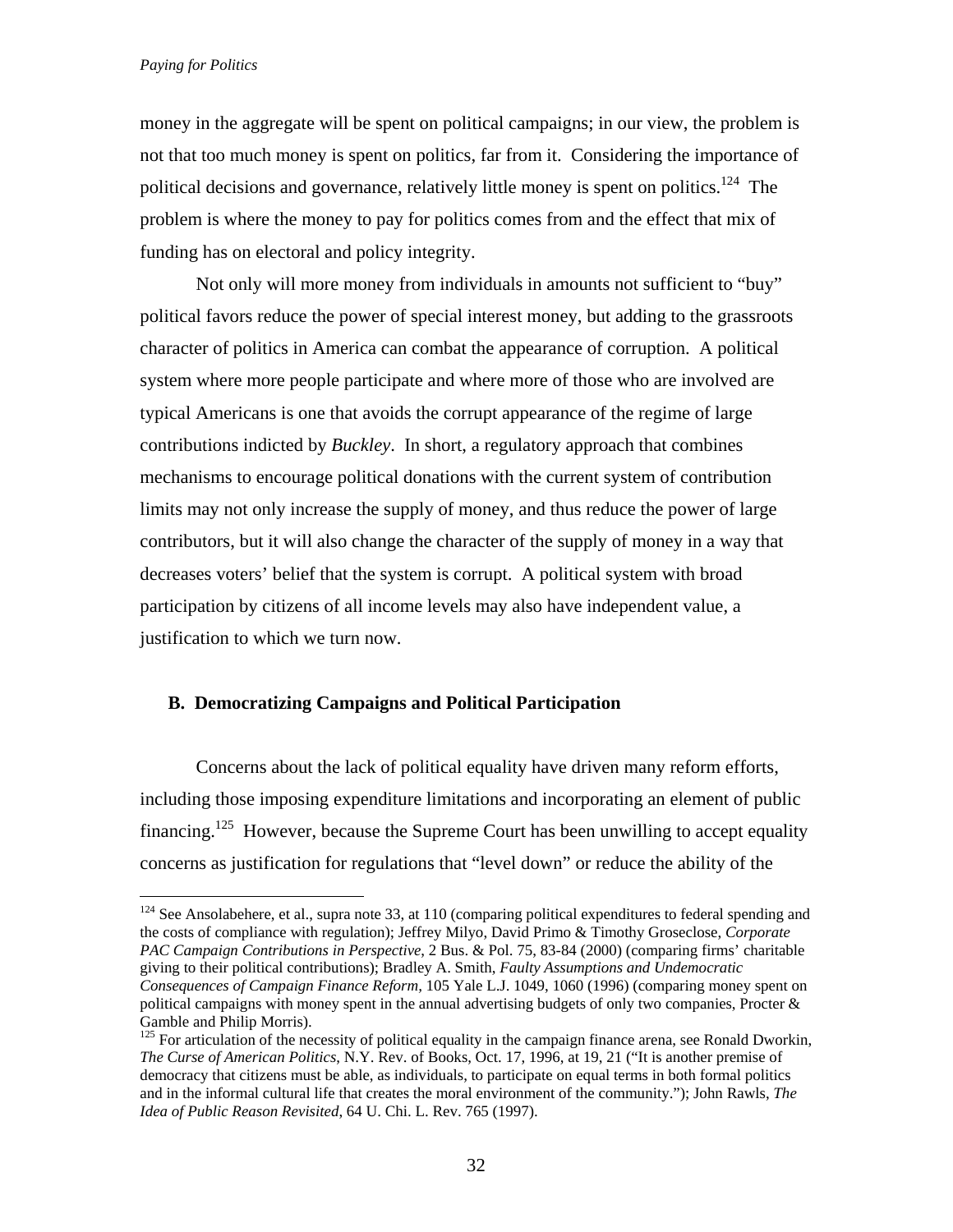wealthy to spend their money in the political realm, the interest is seldom framed in a straightforward way. In campaign finance jurisprudence, one of its incarnations appears in cases upholding regulations aimed at corporations, which long been the target of campaign finance reform. In *Austin v. Michigan Chamber of Commerce*, the Court upheld segregated fund requirements imposed on corporate spending in candidate campaigns as a way "to combat the corrosive and distorting effects of immense aggregations of wealth that are accumulated with the help of the corporate form and that have little or no correlation to the public's support for the corporation's political ideas."<sup>126</sup> The Court denied that this was an equality consideration, arguing instead that "the unique state-conferred corporate structure … facilitates the amassing of large treasuries [which can] unfairly influence elections."127 Although the rationale is tied to the ability of corporations to accumulate wealth using state-granted privileges, it has been applied to nonprofit corporations (except ideological nonprofits whose resources accurately reflect the political views of their contributors<sup>128</sup>) and to unincorporated labor unions. $129$ 

It is not our project to argue whether the *Austin* rationale is really an equality concern in sheep's clothing.<sup>130</sup> Instead, this strand of jurisprudence, which taps into reformers' special concern about corporate influence over politicians, is relevant to our project in two ways. First, it suggests that the nature of the supply of political money can be problematic: if too much of the funding for campaigns come from corporate or other wealthy special interests, then the political debate is distorted in a way that undermines electoral integrity. Currently, finance laws try to address this distortion by restricting the amount of money that corporations can contribute or spend and by channeling it through segregated funds. But another way to eliminate the distortion is to increase the supply of other money – leveling up rather than (or in addition to) leveling down. In that way,

1

<sup>&</sup>lt;sup>126</sup> *Austin*, 494 U.S. at 660.<br><sup>127</sup> Id. <sup>128</sup> See FEC v. Massachusetts Citizens for Life, 479 U.S. 238 (1986).<br><sup>129</sup> See *McConnell*, 124 S.Ct. at 694-99.

<sup>&</sup>lt;sup>130</sup> Others have argued that the *Austin* corruption rationale is just such a disguised equality concern. See Lillian R. BeVier, *Campaign Finance Reform: Specious Arguments, Intractable Dilemmas*, 94 Colum. L. Rev. 1258, 1270-73 (1994); Julian N. Eule, *Promoting Speaker Diversity:* Austin *and* Metro Broadcasting, 1990 Sup. Ct. Rev. 105, 108-11; Daniel H. Lowenstein, *A Patternless Mosaic: Campaign Finance and the First Amendment After* Austin, 21 Cap. U. L. Rev. 381, 412 (1992). But see Adam Winkler, *Beyond*  Bellotti, 32 Loy. of L.A. L. Rev. 133 (1998) (contesting this reading of *Austin*).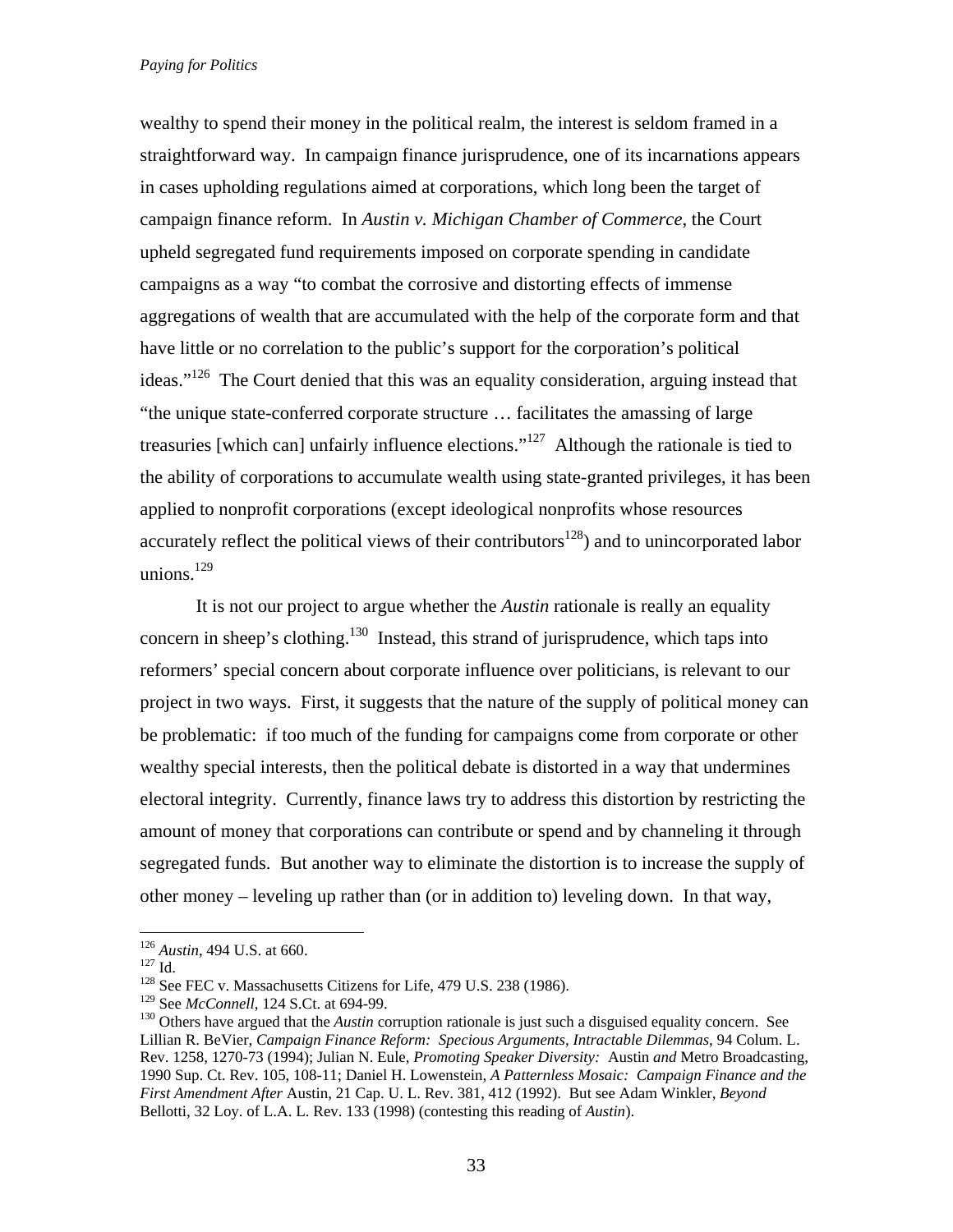$\overline{a}$ 

corporations can continue to "speak" through their contributions, but their voices will be heard in the context of the myriad other voices encouraged to speak through, for example, a tax credit for their political donations.

Public financing, such as the systems adopted in a few states largely through Clean Elections Laws,  $^{131}$  works to level up in order to combat any distortion caused by the greater ability of wealthy interests to contribute to campaigns. Under these plans, the state uses taxpayer money to provide significant funding for qualifying candidates and usually requires candidates who accept public money to abide by expenditure limits.<sup>132</sup> As Richard Briffault has observed, public financing aims both to increase the resources available for campaigns and the electoral debate they generate and to change the nature of this supply of money.<sup>133</sup> These reforms are promising, and the advantage of a decentralized federal system is that states can experiment with various reforms and other states and the federal government to learn from their experience. But it is our view that large-scale public financing of federal elections is unlikely to be adopted in the near (or even relatively distant) future.

The element of public financing in the current system, the Presidential Election Campaign Fund, is under severe pressure and at the brink of insolvency because of low public support. The state efforts themselves are vulnerable: lawmakers in Massachusetts refused to fund and then repealed that state's Clean Elections Law imposed on them through an initiative, and public financing in other states is under attack by opponents who label them as tax giveaways to politicians.<sup>134</sup> Of course, if we are wrong, and public

<sup>&</sup>lt;sup>131</sup> For example, Maine and Arizona have recently adopted statewide public financing programs and held elections under the system in 2000 and 2002. For an assessment, see General Accounting Office, *Campaign Finance Reform: Early Experiences of Two States that Offer Public Funding for Political Candidates* (May 2003). Some cities also provide public financing for qualifying candidates. See, e.g., Paul Ryan, *Political Reform that Works: Public Campaign Financing Blooms in Tucson*, Center for Governmental Studies publication (2003). See generally Mary M. Janicki, Connecticut Office of Legislative Research Report: Public Financing Update (Nov. 4, 1999), *available at* 

<sup>&</sup>lt;sup>132</sup> For a summary of public financing programs, see Elizabeth Daniel, *Subsidizing Political Campaigns: The Varieties and Values of Public Financing*, Brennan Center for Justice Campaign Finance Reform Series Paper (2000).<br><sup>133</sup> Richard Briffault, *Public Funding and Democratic Elections*, 148 U. Pa. L. Rev. 563, 565, 578 (1999).

<sup>&</sup>lt;sup>134</sup> In Massachusetts, state legislators first resisted and finally repealed a Clean Election Law passed by initiative. William N. Eskridge, Jr., Philip P Frickey & Elizabeth Garrett, 2004 Supplement to Cases and Material on Legislation 25 (2004). And the Arizona law faces a repeal threat through the initiative process in November 2004; advocates of repealing the law, which was also passed as an initiative, call their effort "No Taxpayer Money for Politicians." See Ballot Measure No. 106, petitions turned in June 24, 2004,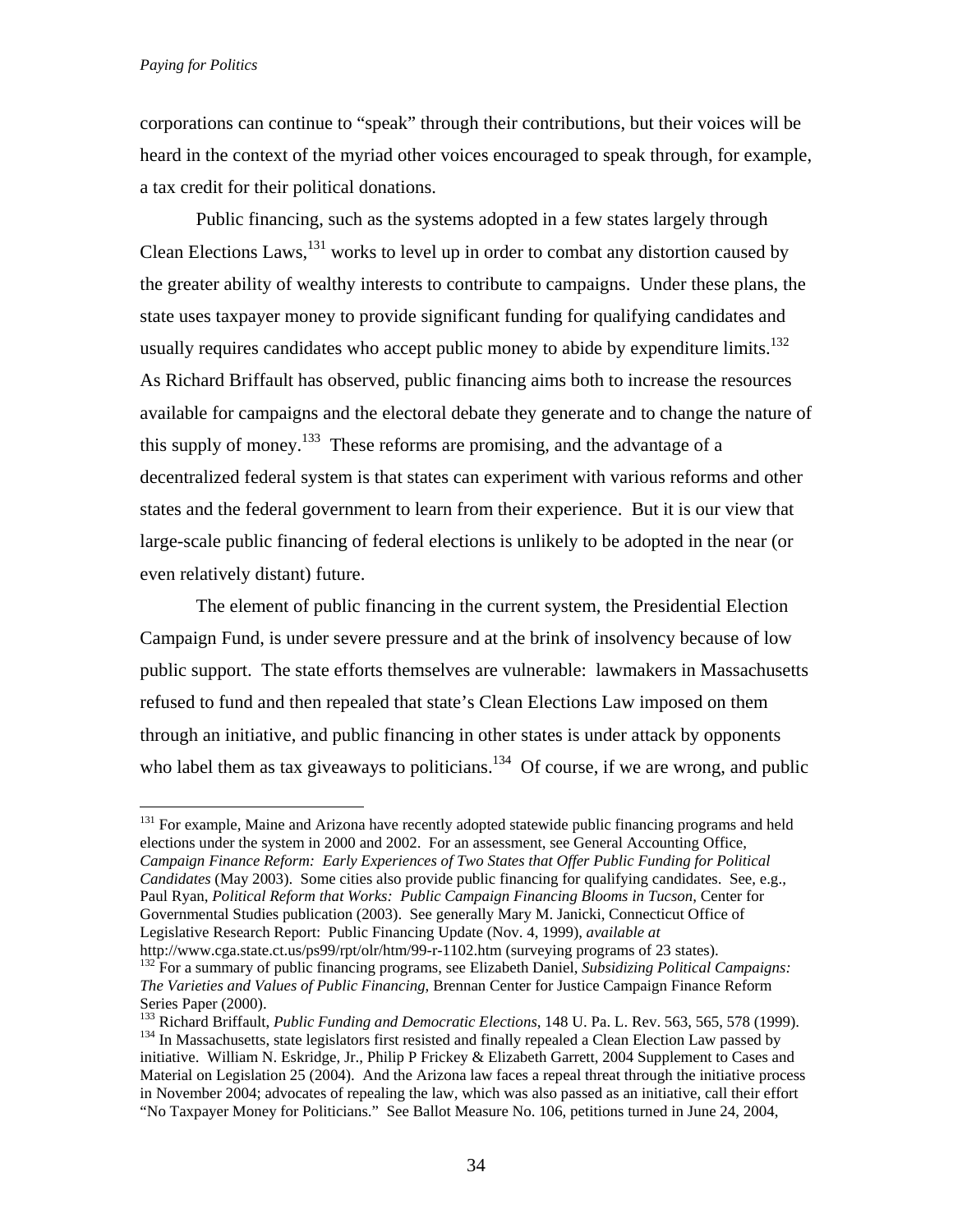financing along the lines of the state systems has a future at the federal level, it can be accompanied by a tax credit such as the one we propose. Many public financing systems envision that some of the money to fund campaigns will come from individual donations as well as tax money, so they are compatible with provisions such as a tax credit that encourages such contributions.<sup>135</sup>

One problem with current public funding regimes is that governments direct the money to candidates, who qualify for public money by collecting signatures on a petition, by receiving a certain amount of small donations, or by past electoral performance, all ways to signal some element of public support to justify taxpayer support.<sup>136</sup> The Presidential Election Campaign Fund similarly collects money from taxpayers and then parcels the money out mainly to the candidates and conventions of major parties and very occasionally to popular minor parties. A more promising design of public financing would empower citizens to direct money to candidates of their choice, including independent candidates and those of minor parties appearing on the ballot; such an approach is more consistent with other successful methods of distributing public money, such as the charitable deduction in the tax code.

Other scholars have proposed voucher systems as ways to level up in a relatively decentralized fashion. A form of public financing, campaign voucher programs would provide citizens with "money" that could be used only to contribute to political campaigns or to fund electoral speech.<sup>137</sup> Our proposal shares with these their decentralized nature, but it has the advantage of using a familiar tool – a tax credit, like tax credits already available, a few which are also refundable, and similar to the

status for November election still to be determined (as of August 7, 2004), *available at*  http://www.azsos.gov/election/2004/General/ballotmeasures.htm.

<sup>&</sup>lt;sup>135</sup> The Arizona Clean Elections Law allows a tax credit for up to \$500 in contributions to the nonpartisan fund that distributes funds to qualifying candidates, providing another twist on how tax provisions might interact with a larger system of public financing. See infra text accompanying notes 170 through 174.<br><sup>136</sup> See Daniel, supra note 132, at 9.<br><sup>137</sup> See, e.g., Richard L. Hasen, *Clipping Coupons for Democracy: An Egalitari* 

*of Campaign Finance Vouchers*, 84 Cal. L. Rev. 1 (1996); Edward Foley, *Equal-Dollars-Per-Voter: A Constitutional Principle of Campaign Finance*, 94 Colum. L. Rev. 1204 (1994); Bruce Ackerman, *Crediting the Voters: A New Beginning for Campaign Finance*, Am. Prospect 71 (1993). Ackerman's proposal is now part of a larger program that couples vouchers with requirements of anonymity in campaign contributions. See Bruce Ackerman & Ian Ayres, supra note 20.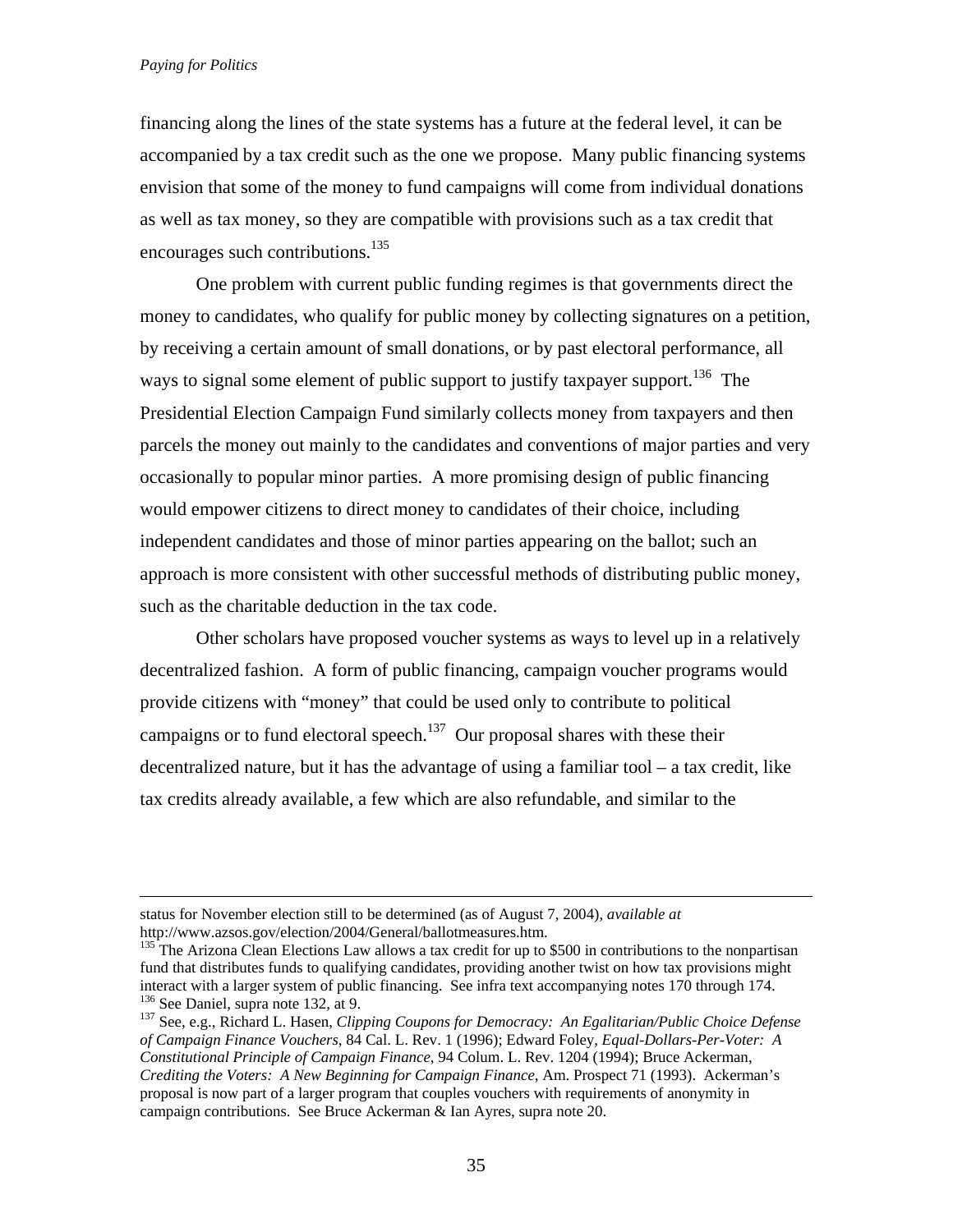1

successful charitable deduction.<sup>138</sup> In essence, a refundable tax credit provides lowerand middle-income Americans with an additional \$100 a year to use for political donations. Familiarity not only makes enactment more likely, but it also helps ensure that the credit will be used by voters and will be "marketed" by candidates and political interests. In addition, it is the case that tax expenditures are often more politically viable methods of allocating federal resources than are appropriations which would be required to fund a traditional public financing system or the innovative voucher proposals.

The second way in which the *Austin* rationale is relevant to our analysis that it has led the Court to identify a new state interest in campaign finance regulation: democratizing the political process and broadening political participation past the few who contribute now. In recent campaign finance opinions, Justice Breyer has articulated a state interest in democratizing political participation that he ties to his vision of the democracy established by the Constitution. This vision of democracy and how it can inform campaign finance is apparent in Breyer's concurrence in *Nixon v. Shrink Missouri Government PAC*. "[B]y limiting the size of the largest contributions," he wrote, "such restrictions aim to democratize the influence that money itself may bring to bear on the electoral process. In doing so, they seek to build public confidence in that process and broaden the base of a candidate's meaningful financial support, encouraging the public participation and open discussion that the First Amendment itself presupposes."<sup>139</sup> Breyer locates that right, with respect to campaign finance regulation, in the First Amendment which he interprets to promote participation by ordinary Americans in the electoral process.

The primary majority opinion in *McConnell*, which Breyer joined, appears to move toward accepting the participatory democracy value as one that can animate permissible campaign finance regulation. Richard Hasen argues that the *McConnell* Court's resurrection of *Austin* signals that it accepts as a state interest sufficient to justify campaign finance regulation the goal of democratizing the process to restore its integrity. "The only (arguably) legitimate reason that a corporation or union should be barred from

<sup>&</sup>lt;sup>138</sup> Foley's proposal also used the tax system, although he proposed a relatively complicated formula borrowed from education financing proposals. See Edward B. Foley, supra note 137, at 1233-35. <sup>139</sup> 528 U.S. at 401 (Breyer, J., concurring). See also Richard Briffault, Nixon v. Shrink Missouri

Government PAC: *The Beginning of the End of the* Buckley *Era?*, 85 Minn. L. Rev. 1729, 1754-55 (2001) (discussing this passage and its emphasis on democratization).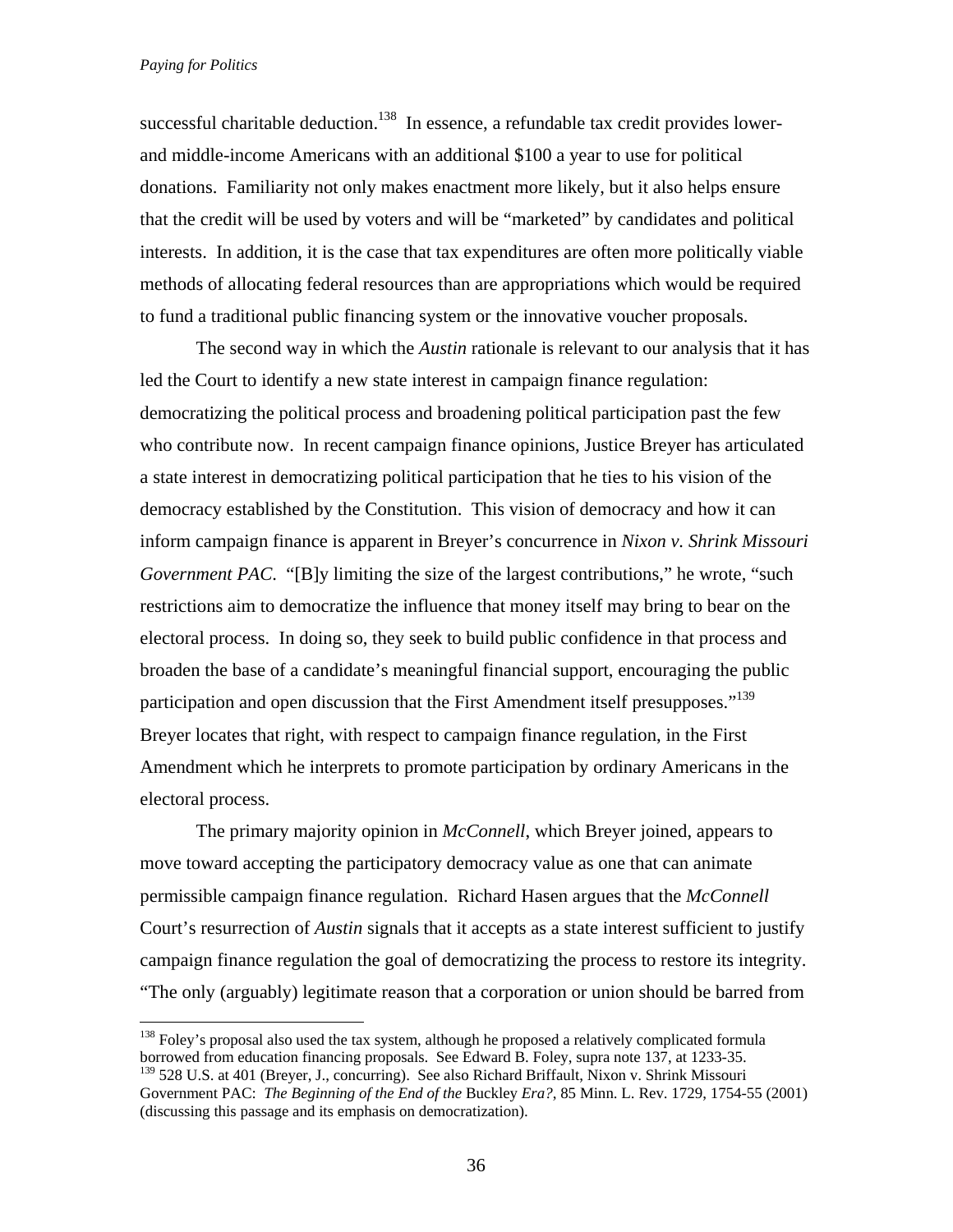spending money on election-related speech disproportionate to the support for its ideas in society is that the legislature is seeking to democratize the influence that money can bring to bear on the electoral process."<sup>140</sup> Hasen and others argue that  $\textit{McConnell}$  is a transition along a path that is bringing the Court closer to an explicit endorsement of democratization and participatory government as a legitimate state interest that can support campaign finance restrictions and perhaps other regulation of the political process.141 The *McConnell* majority does not argue that the Constitution *compels* the Court to promote a vision of democracy as broadly participatory. Instead, the opinion appears to defer to a congressional determination that such an interest is normatively attractive, leads to a better electoral process, and can work to restore the faith of the public in politics.142 In our view, such a conclusion is an eminently reasonable one for the legislative branch to reach and to instantiate through various reforms.

Legislators have agreed that expanding participation is an important goal in reform efforts. In the 1970s, the interest in broadening participation in the electoral process provided part of the rationale for the public funding component of the presidential system.143 The primary reason that the government matches only the first \$250 of a contribution by an individual is to encourage candidates to focus on smaller donations by making them worth more.<sup>144</sup> Expanding participation and thereby increasing the amount of money available for political campaigns was certainly part of the motivation behind some of BCRA's design. Although the higher limits on hard money contributions were partly a trade-off for the agreement to prohibit soft money, supporters also understood that "what may be most needed for the financial health of American politics is to expand the donor base beyond the small pool of those who now

1

<sup>&</sup>lt;sup>140</sup> Hasen, supra note 108, at \_\_\_.<br><sup>141</sup> See, e.g., Richard Briffault, McConnell v. FEC *and the Transformation of Campaign Finance Law*, 3 Election L.J. 147, 174 (2004) (after *McConnell*, "the Court could take into account the potential for appropriate spending limits to promote public participation and advance democratic values"); Daniel R. Ortiz, supra note 1, at 303 (noting that opinion emphasizes participatory rather than speech concerns). <sup>142</sup> One of us has taken the position that such deference is the appropriate judicial approach and contests with the notion that judges should work to further one particular view of democracy. See Elizabeth Garrett, *Is the Party Over? Courts and the Political Process*, 2002 Sup. Ct. Rev. 95 (2002). 143 See *Buckley*, 424 U.S. at 92 (providing rationales). 144 See John McCain, supra note 7, at 120.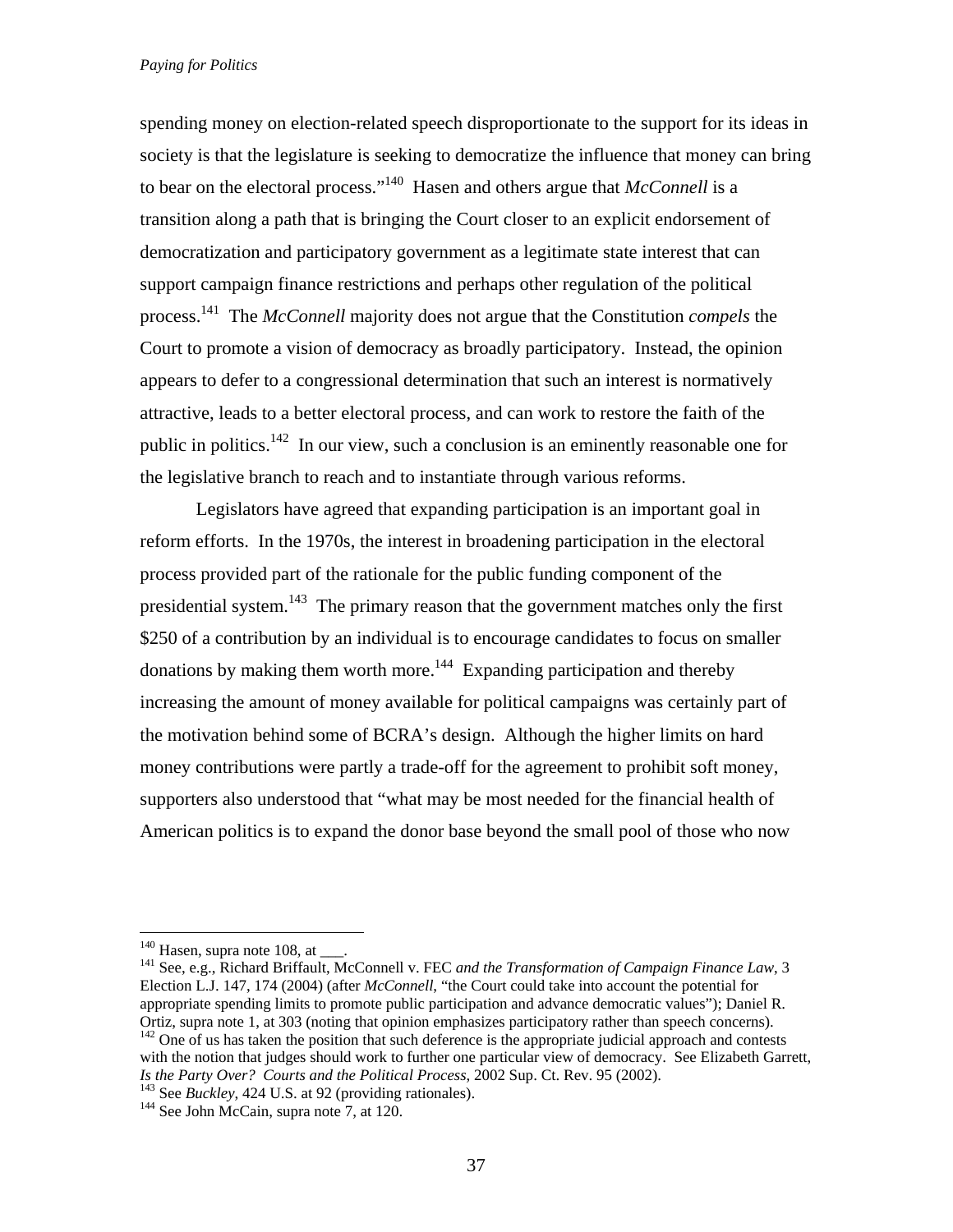1

give."145 Not only would more widespread participation through modest contributions help dilute the corruption of a system seen as dominated by wealthy interests and large contributions, but drafters believed it also would restore voters' confidence in the integrity of the system.

The data support the view that public participation in elections is anemic and not sufficiently well-distributed throughout the population. As we have seen, only 10% of Americans make political contributions, and income is a major determinant in whether a citizen will donate. The overwhelming majority of those who gave money live in households with incomes over \$100,000; indeed, they provide 95% of all political contributions.<sup>146</sup> Only 6% of people with incomes under \$15,000 contribute to campaigns, contrasted to the 56% of those with incomes over \$150,000 who participate in this way.<sup>147</sup> Even if most of these expenditures are not intended to buy influence but are more like consumption expenditures, as our empirical analysis suggests, a system where political participation is skewed so dramatically according to wealth is not a system that appears committed to notions of egalitarianism or participatory democracy. It is, not surprisingly, a system where more than three-quarters of the population believe that the government looks out only for a few well-heeled interests and where nearly twothirds believe that our elected officials do not care what citizens think.<sup>148</sup>

Whether a democracy characterized by the active participation of many of its citizens in political campaigns is normatively appealing is certainly contested.<sup>149</sup> But we

<sup>&</sup>lt;sup>145</sup> See Malbin, supra note 80, at 182. See also John McCain, supra note 7, at 115, 120 (2004) (describing motivations for BCRA and identifying broader political participation as a goal of further reform); E.J. Dionne, Jr., *A Better Campaign Finance System*, Wash. Post, June 4, 2004 ("The hope of McCain-Feingold was to create a more broadly based political money system – more people contributing in smaller amounts."); Herbert Alexander, Tax Incentives for Political Contributions? 7-8 (1961) (broadening the base would "serve as a manifestation of citizen participation and as a means of defraying high campaign costs while obviating the need for large contributions").<br><sup>146</sup> Campaign Finance Institute's Task Force On Presidential Nomination Financing, supra note 9.

<sup>&</sup>lt;sup>147</sup> See Verba, Schlozman & Brady, supra note 97, at 190.<br><sup>148</sup> See Gary Orren, *Fall From Grace: The Public's Loss of Faith in Government*, in Why People Don't

Trust Government 77, 80-81 (J.S. Nye, Jr., P.D. Zelikow & D.C. King eds., 1997).

<sup>149</sup> See, e.g., Bradley A. Smith, McConnell v. Federal Election Commission: *Ideology Trumps Reality, Pragmatism*, 3 Election L.J. 345, 350 (2004) ("[W]e are told it is inherently better if a campaign has many small donors rather than a few large ones – that is to say, if the campaign is funded like George Wallace's, rather than Teddy Roosevelt's."); Ortiz, supra note 141, at 303 (noting that distinctions between the type of participation that is values are controversial). See also John Mueller, *Democracy and Ralph's Pretty Good Grocery: Elections, Equality, and the Minimal Human Being*, 36 Am. J. Pol. Sci. 983 (1992) (arguing that minimal participation is required for democracy to function effectively but also noting that participation other than voting may be more valuable to ensure that democratic institutions are responsive).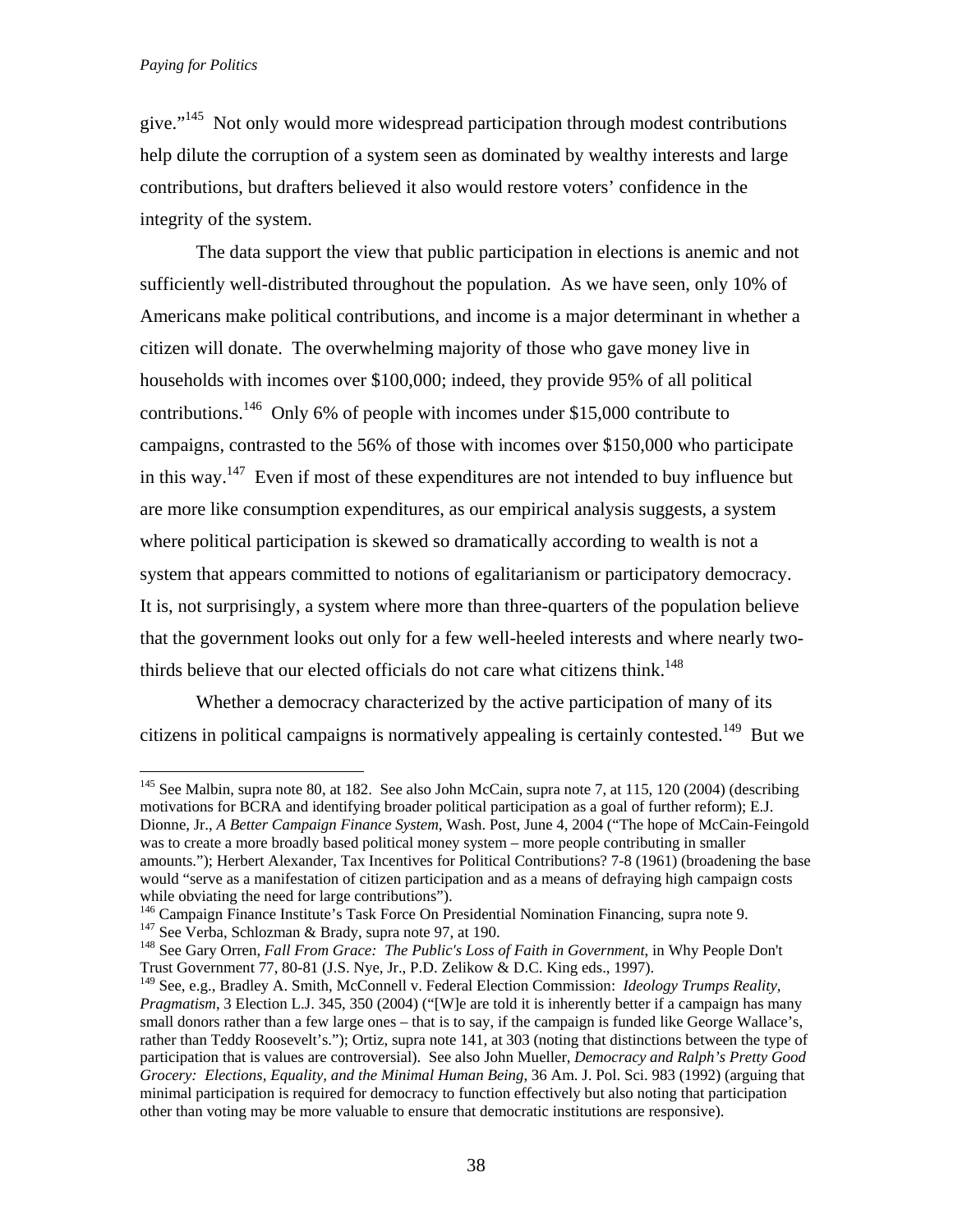1

share the view of the drafters of BCRA, Justice Breyer, and other reformers<sup>150</sup> that a political system where more people of various backgrounds participate in ways other than voting is one that is more likely to win the support of the governed. Such a system will be seen as likely to serve the interests of many, rather than those of a few, and the integrity of the electoral system and the government it puts in place is likely to be greater. A recent report by the American Political Science Association's Task Force on Inequality and American Democracy underscores the need to pay close attention to this reform objective. The Report documents a growing worry among Americans about "disparities of participation, voice, and government responsiveness," and it argues that this concern is fully justified because there are indeed "disturbing inequalities" in political participation and influence.151

The goal of participatory self-government is directly served by reforms that encourage ordinary Americans to donate to political campaigns and to become more involved in elections and governance. Accordingly, any comprehensive reform that seeks to be responsive to the value of participation, as well combat the actuality and appearance of corruption, should include something along the lines of the tax credit we propose in Part IV to decrease the cost of such participation. As the empirical analysis in Part I vividly demonstrated, there is ample room to increase participation in campaigns: only 21 million people or 10% of the country donates now. Before we turn to our proposal, we will locate our analysis in the context of current federal campaign finance regulation, providing details on aspects that we have not previously discussed.

# **III. The Current Federal System of Campaign Finance Regulation**

The federal campaign system regulates primarily through a series of contribution limits and disclosure provisions, with more stringent regulations traditionally applied to corporations. The federal laws have been shaped by the constitutional jurisprudence. The Court has applied less rigorous scrutiny to contribution limits than to expenditure

<sup>150</sup> See, e.g., Norman J. Ornstein, *Foreword* to Rosenberg, supra note 18, at vii ("A healthy democracy works best when lots of people contribute to campaigns, even if the amounts they give are small."); Herbert E. Alexander, supra note 145, at 7.

<sup>&</sup>lt;sup>151</sup> American Political Science Association's Task Force on Inequality and American Democracy, *American Democracy in an Age of Rising Inequality* 5 (2004).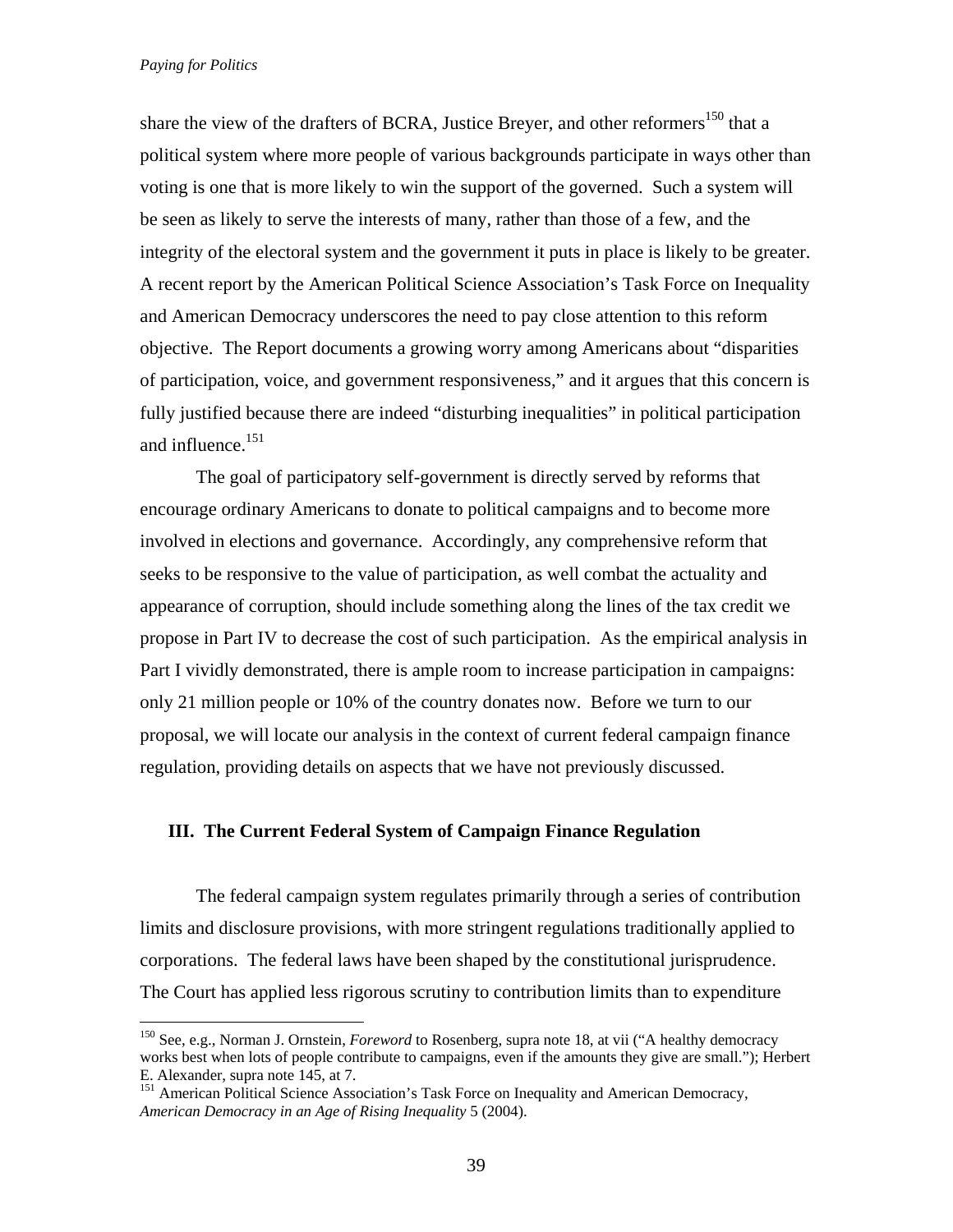$\overline{a}$ 

limits and has accepted more stringent regulation of corporate speech, except when the corporation is a nonprofit ideological one with certain characteristics that assure its treasury reflects the support of its contributors for its political causes. With passage of BCRA, virtually all soft money – money not subject to some federal contribution limit – has been eliminated from the federal system and is entirely unavailable to political parties which had raised hundreds of millions of dollars in soft money in recent elections.<sup>152</sup> Political parties are also limited in what they can contribute to their candidates directly and how much they can spend in coordination with their candidates, although they can make unrestricted expenditures that are completely independent of candidates' campaigns.<sup>153</sup> All the money spent by parties – whether as contributions or independent expenditures – is now hard money, that is, subject to contribution limits, such as the limit of \$25,000 on contributions to political parties by individuals.

Much corporate, union and other organizational political spending is channeled through PACs. BCRA expanded this segregated fund requirement to include expenditures for electioneering communication, which are broadcast ads that mention a candidate for federal office, are aired shortly before an election, and are targeted to voters where the election is being held. Although individuals and unincorporated entities can spend unlimited amounts of money for electioneering communication, they are subject to stringent disclosure requirements once they have spent or contracted to spend more than \$10,000. These new disclosure requirements apply in addition to various other disclosure obligations with respect to campaign contributions from and expenditures by individuals, candidates, parties, and PACs.

<sup>&</sup>lt;sup>152</sup> Some nonprofit groups are spending soft money to influence elections because they refrain from engaging in activity that triggers their being considered as PACs or that constitutes electioneering communication. Whether this loophole will be closed by regulation is unclear because the FEC has postponed ruling on the issue. For discussion, see Edward Foley & Donald Tobin, *Tax Code Section 527 Groups Not an End-Run Around McCain-Feingold*, 72 U.S.L.W. 2403 (2004), Malbin, supra note 80, at 188-90.

<sup>&</sup>lt;sup>153</sup> See Colorado Republican Federal Campaign Committee v. FEC, 518 U.S. 604 (1996). See also Thomas B. Edsall, *An "Independent" Spending Blitz*, Wash. Post, July 30, 2004, at A1 (discussing Democratic Party's use of independent spending in 2004 presidential campaign).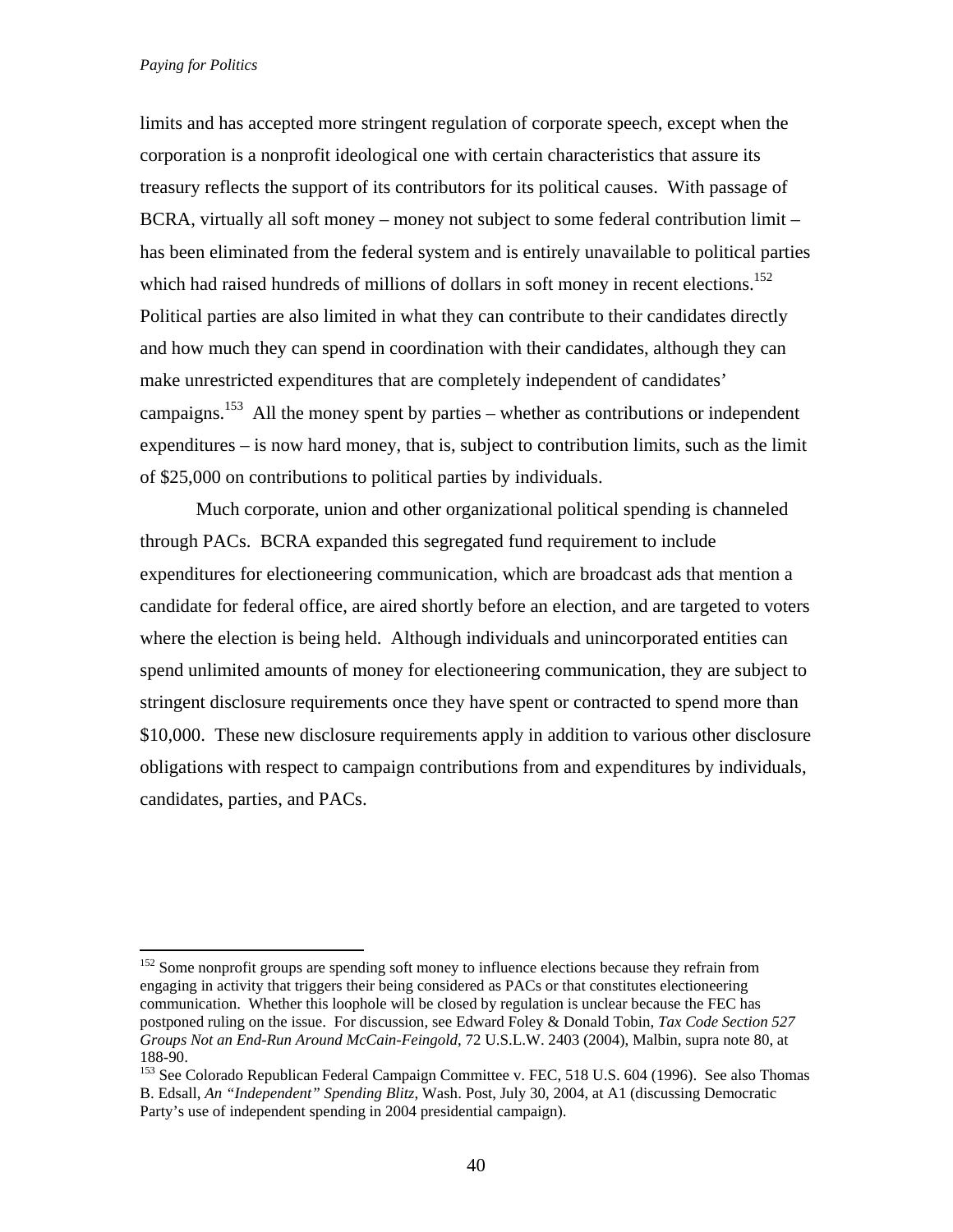$\overline{a}$ 

The only element of public financing in the federal scheme is found in the presidential system.<sup>154</sup> Importantly, presidential candidates are subject to the same contribution restraints and other regulation as any other federal candidate. However, in addition, the Federal Election Campaign Act set up a Presidential Election Campaign Fund that receives money from a \$3 check-off on federal tax returns. The tax check-off increased by \$2 in 1994 but it is not indexed for inflation. Part of the money helps pay for the nominating conventions of the major parties and of some minor parties. In 2004, each major party received \$15 million for its convention.<sup>155</sup> In addition, the Fund provides money during the primary stage of the election (before the party's convention) and the general election campaign (between the convention and the November election) to major party candidates who agree to abide by expenditure limitations. Sometimes, minor party candidates are also eligible for public money, depending on how their candidates did in past election (when they received no federal funds).<sup>156</sup> Most of the money goes to major party candidates, however, so we will focus on the rules that apply to them.

During the primary season, eligible major party candidates (those who have raised at least \$5,000 in contributions of \$250 or less in at least twenty states) are eligible for matching public funds. The first \$250 contributed by an individual donor to an eligible candidate is matched with public money on a dollar-by-dollar basis. The amount of the federal match was not raised when BCRA raised the contribution limit for individuals from \$1,000 to \$2,000 (indexed for inflation), thus the relative importance of federal money declined. Money contributed by PACs is not matched. If a candidate wants to receive federal matching funds, she must agree to abide by limitations applied to aggregate and state-by-state expenditures. In 2004, the aggregate expenditure limit per candidate for the primary season was \$37 million.<sup>157</sup>

<sup>154</sup> For discussion of the rules, see John C. Green & Anthony Corrado*, The Impact of BCRA on Presidential Campaign Finance*, in Life After Reform: When the Bipartisan Campaign Reform Act Meets Politics 174 (M.J. Malbin, ed., 2003).

<sup>155</sup> Julia Malone, *Election 2004: Parties Benefit from Party-Goers; Private Convention Fetes Raise Big Money*, Atlanta J.-Const., July 20, 2004, at 4A.<br><sup>156</sup> In 2000, the Reform Party candidate was eligible for \$12.6 million in federal funds because of Ross

Perot's strong showing in 1992 and 1996.

<sup>157</sup> Federal Election Commission, Campaign Finance Law Resources, *2004 Presidential Spending Limits* (visited on July 25, 2004), *available at* http://www.fec.gov/pages/brochures/pubfund\_limits\_2004.html.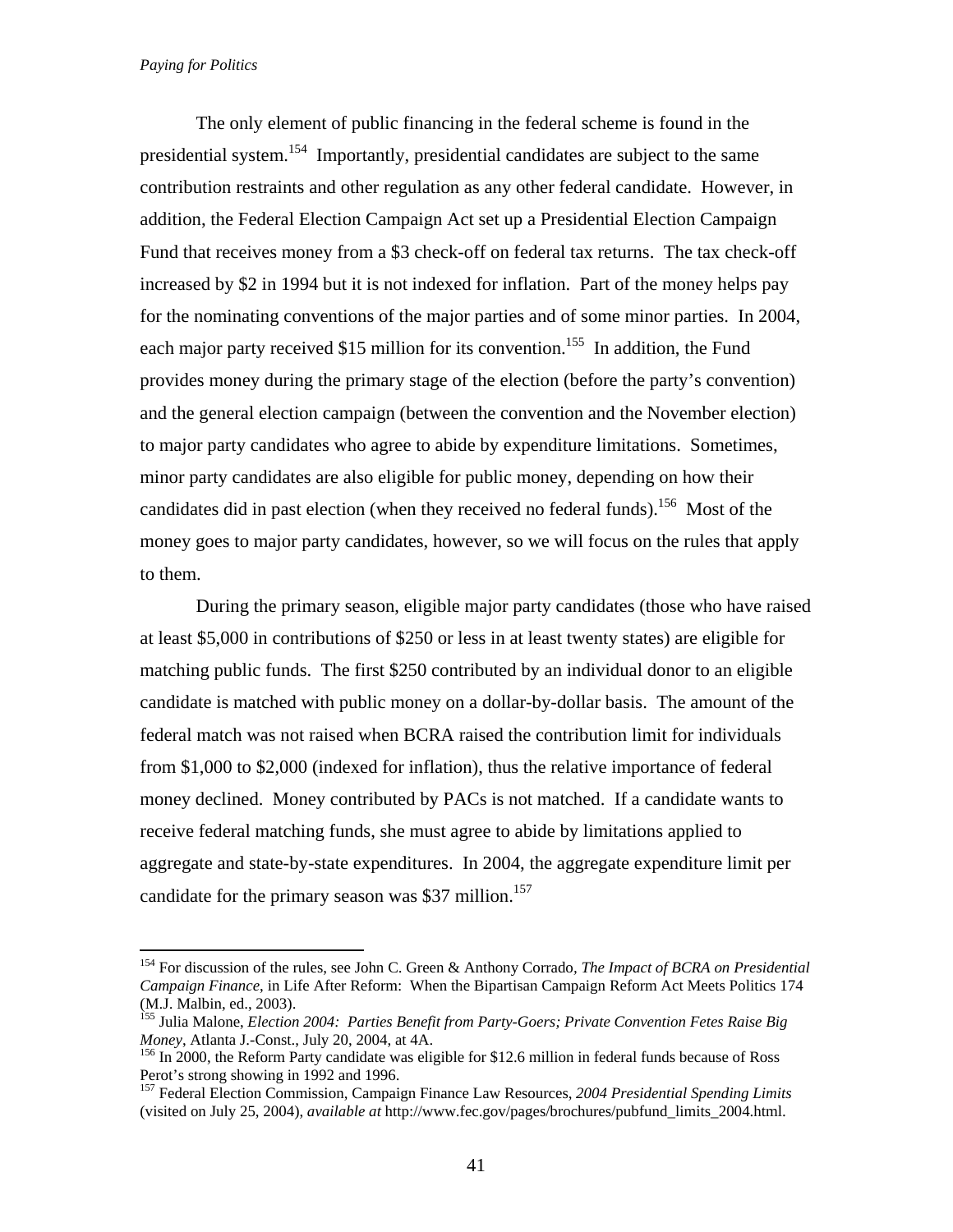One sign of the presidential system's distress is the growing number of candidates declining to participate before the conventions. In 2000, only President Bush opted out, but in 2004 several candidates with a realistic shot of winning the nomination opted out of public financing in the primaries. The two Democratic candidates who opted out of public matching funds, Dean and Kerry, did so not only because they wanted to exceed the aggregate level on expenditures, thereby allowing them the possibility of matching the spending of President Bush who again opted out of the system for the primaries. They also wanted to spend substantially more money in the early primary and caucus states than the state-by-state limits would allow in attempts to lock in the nomination early and concentrate on the Republican opponent. Among the problems of the presidential system are that spending limits are not indexed to the costs of campaigns, which have risen more than inflation, and the limits do not take account of the current practice of front-loading primaries and caucuses.<sup>158</sup> The limits in early primary and caucus states were especially low; for example, the limit for expenditures in New Hampshire was \$746,200 and in Iowa was \$1,343,757.<sup>159</sup>

The presidential system provides complete public funding for the major party nominees in the general election period. If the nominee accepts public money, she is limited to spending only that amount and cannot spend any privately raised money. In 2004, the expenditure limit (and therefore the amount of the public grant) is \$74.62 million.<sup>160</sup> Although both Kerry and Bush decided to accept public money for the general election campaign, the fact that the Democratic convention was held nearly a month before the Republican convention meant that Kerry had to stretch his public money further during a period when Bush could still spend the money he raised during the primary phase. During the general election part of the presidential campaign, individuals, PACs, and parties can spend their own funds independently, subject to campaign finance laws, and the national party committees can spend a limited amount of money in coordinated expenditures. In 2004, the amount of coordinated expenditures in

<sup>158</sup> See Green & Corrado, supra note 154, at 182.

<sup>&</sup>lt;sup>159</sup> Federal Election Commission, *2004 Presidential Spending Limits*, supra note 157.<br><sup>160</sup> Id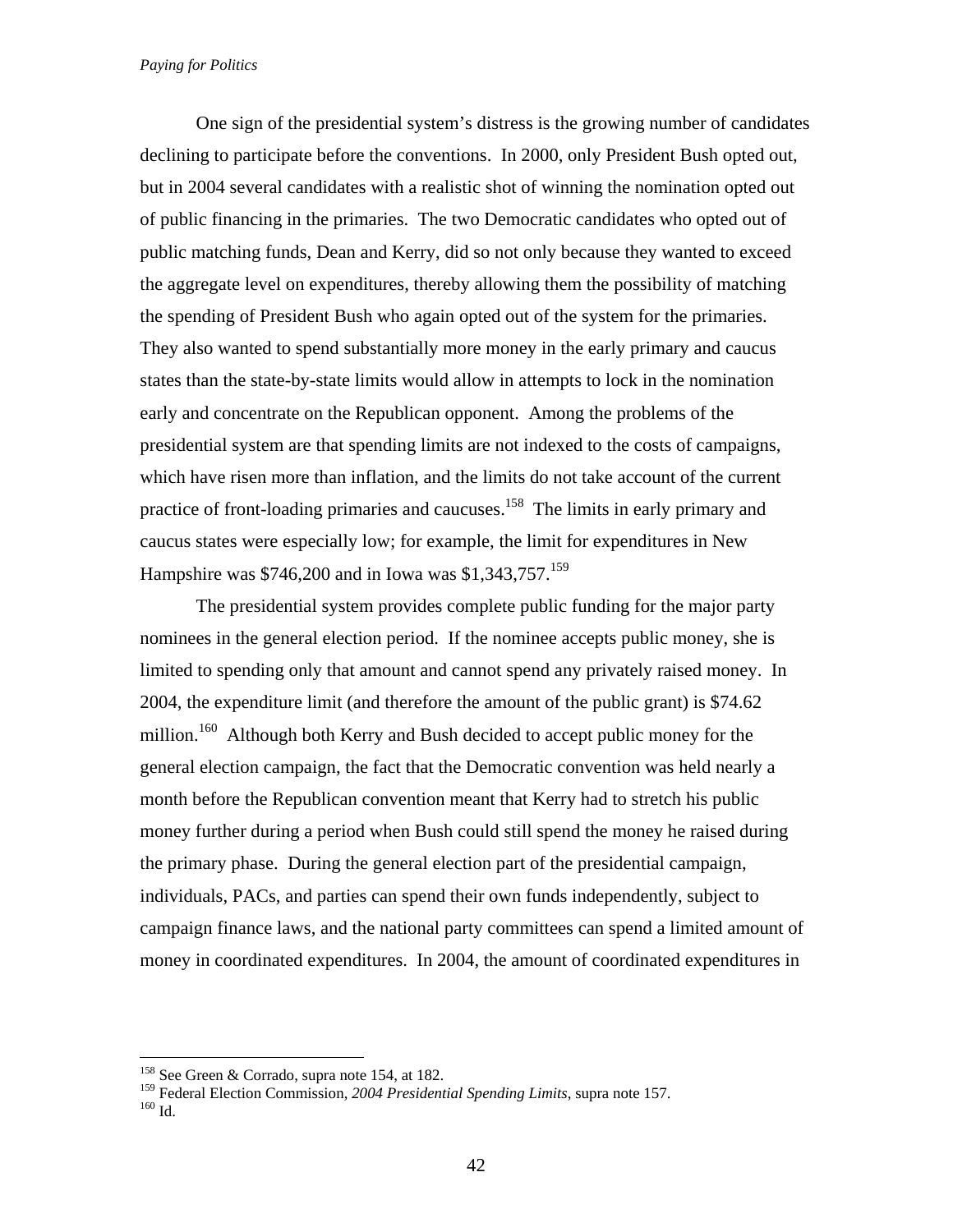the presidential election permitted to the parties during the general election period was  $$16,249,699$ <sup>161</sup>

It has become apparent in 2004 that the Presidential Election Campaign Fund must be substantially overhauled. Three major candidates opted out of it for the primary period. The match provided during the primary period, which has not been changed since the system was enacted in 1974, became substantially less attractive when most of the contribution limits were raised and indexed in BCRA. Although the spending limits are indexed for inflation, they have not kept pace with the rising costs of campaigns and the state-by-state limits are unrealistic in a world of front-loaded primaries. The most significant signal of a system in trouble, however, is the financial viability of the Fund itself. Under the law, the Fund has to set aside sufficient funds for the conventions and the money due major candidates in the general election period, and that has meant that the Fund has come up short with respect to its obligations during the primaries. So far, the government has been able to pay the matching funds as the year continues and money flows in from the check-off, and it has been helped by the decision of major candidates not to take any money during the primaries. But it is clear that absent substantial reform, or an unlikely jump in participation by taxpayers in the check-off program, the Fund will soon be insolvent, perhaps as early as the next election, and unable to meet its legal obligations even in a tardy fashion.

Thus, reform is necessary in the short-term, and reform must include changes that increase participation by taxpayers in the system. Over time, fewer taxpayers have contributed to the Fund,<sup>162</sup> both because fewer taxpayers have been eligible as fewer people have had any tax liability as a result of tax cuts passed by Congress, and because fewer of the remaining eligible taxpayers have chosen to participate.<sup>163</sup> Some argue that the decline is partly due to the increased use of computer software to prepare taxes; such software typically provides a default of no contribution and requires an affirmative decision by taxpayers to make the \$3 available.<sup>164</sup> In addition, many taxpayers may

<sup>&</sup>lt;sup>161</sup> Federal Election Commission, *Record*, Mar. 2004, at 15.<br><sup>162</sup> See id. at 50, 51, Tables 4.2 & 4.3.<br><sup>163</sup> Green & Corrado, supra note 154, at 182.<br><sup>164</sup> Campaign Finance Institute, Task Force on Presidential Nominat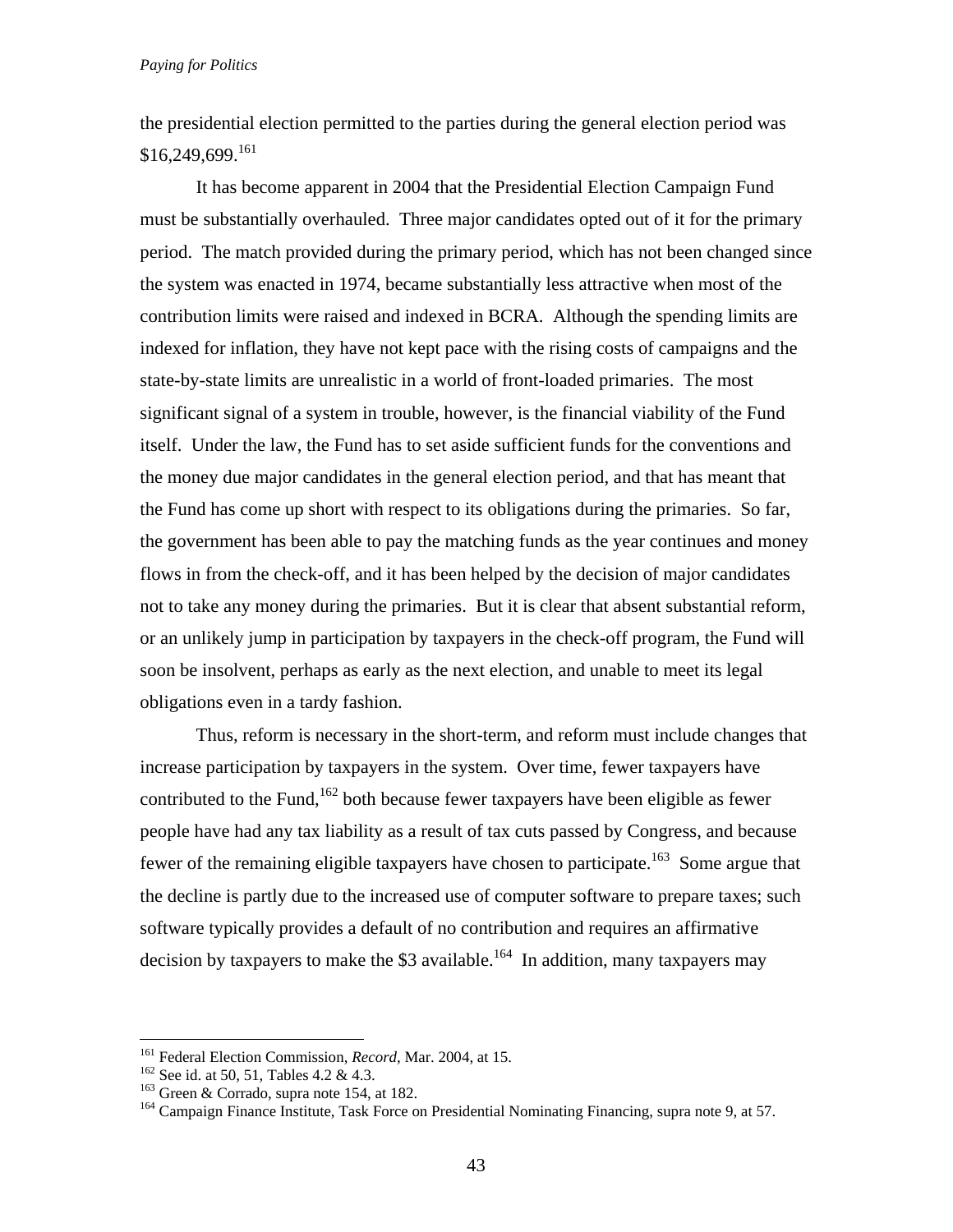mistakenly believe that the check-off program increases their liability rather than merely diverting part of their liability into the Presidential Campaign Election Fund.

Although there is no federal tax credit for political contributions currently in effect, the tax code did include such a subsidy from 1972 until 1986. From 1972 to 1974, taxpayers could claim either a 50% nonrefundable tax credit up to \$12.50 (\$25 for joint filers) or a full deduction of up to  $$50$  (\$100 for joint filers) on political contributions.<sup>165</sup> From 1975 to 1978, the amounts were raised to a 50% tax credit up to \$25 (\$50 for joint filers) or a full deduction of up to  $$100$  ( $$200$  for joint filers).<sup>166</sup> In 1979, the tax credit was increased to 50% of \$50 (\$100 for joint filers), but the deduction option was eliminated.<sup>167</sup> The Tax Reform Act of 1986 repealed the tax credit as part of its overall goal of base broadening.<sup>168</sup> Although proposals to reinstate this tax expenditure are periodically introduced in Congress,<sup>169</sup> they have not received serious attention.

Campaign reform through the tax code is more popular on the state level, although it is not part of the campaign regime of the vast majority of states. Only six states – Arkansas, Arizona, Minnesota, Ohio, Oregon, and Virginia – currently offer a form of tax benefit for political contributions. Minnesota offers a full refund of up to \$50 per person for individual contributions to state and local candidates and political parties. The refund system actually works outside of the income tax system; instead, contributors send a Political Contribution Refund (PCR) receipt to government, and they receive a refund for their contributions one to two months later. In addition, Minnesota taxpayers can participate in a state tax check-off of \$5 which does not increase their tax liability. Money from the tax check-off program goes to political parties and candidates who abide by voluntary expenditure limits. $170$ 

1

<sup>&</sup>lt;sup>165</sup> Pub. L. 92-178.<br><sup>166</sup> Pub. L. 93-443.<br><sup>167</sup> Pub. L. 95-600.<br><sup>168</sup> Pub. L. 99-514.

<sup>&</sup>lt;sup>169</sup> In the 108th Congress, for example, Senators Byron Dorgan (D-ND) and John Warner (R-VA) proposed a nonrefundable tax credit for political contributions up to \$200 per taxpayer and targeted it to individuals with incomes of \$60,000 or less or couples with incomes of \$120,000 or less. See S. 804, An Act to Amend the Internal Revenue Code of 1986 to Allow a Nonrefundable Tax Credit for Contributions to Congressional Candidates, 108th Cong., 1st Sess., Apr. 7, 2003. In addition, an AEI monograph proposes reinstating the tax. See Rosenberg, supra note 18.

<sup>&</sup>lt;sup>170</sup> See Rosenberg, supra note 18, at 35-37.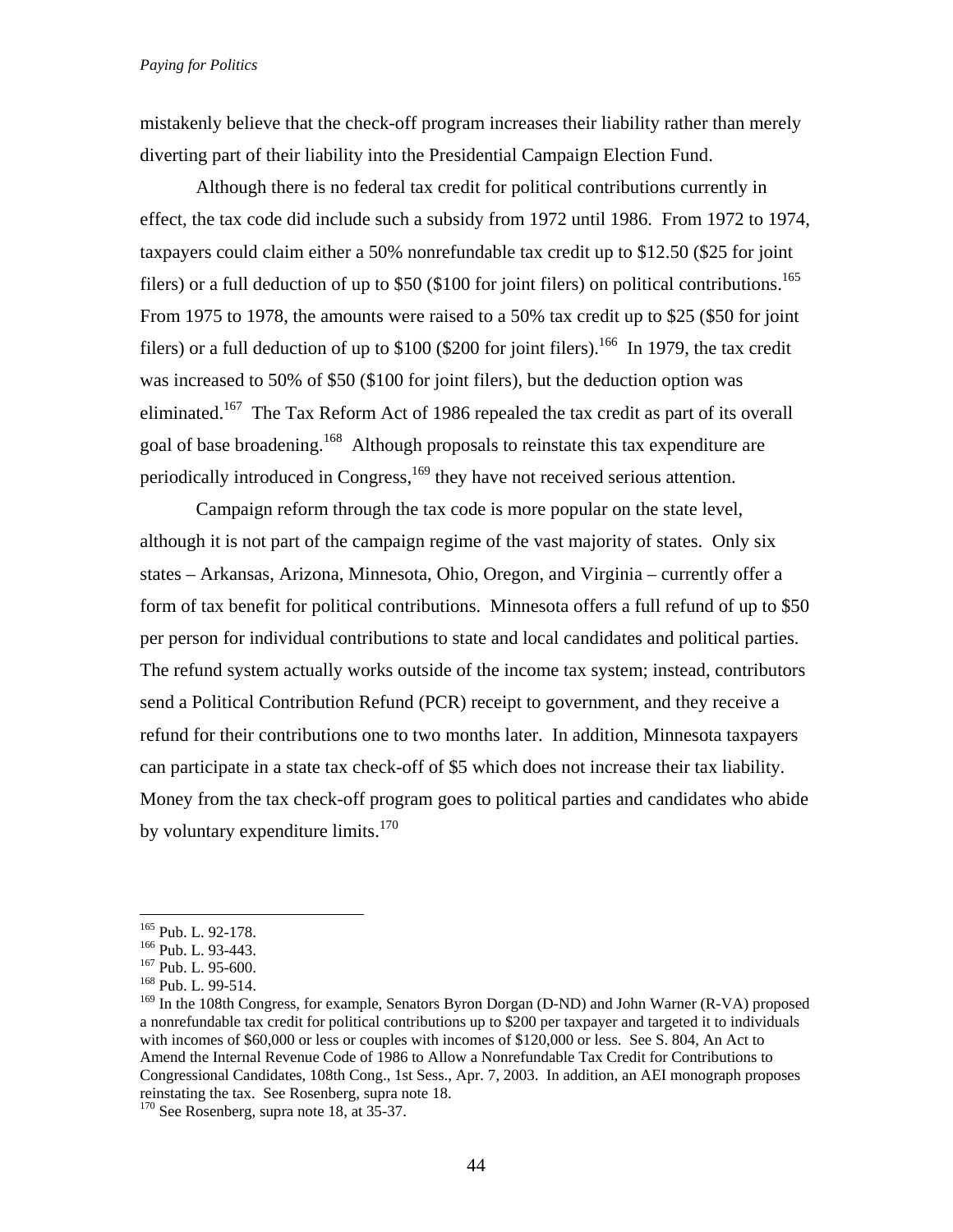Oregon has the oldest state tax program still in effect, and it offers a 100% tax credit up to \$50 (\$100 for couples) for contributions to state and local candidates, political parties, and PACs. The tax credit is nonrefundable and any excess over tax liability cannot be carried forward to future tax years.<sup>171</sup> Ohio and Arkansas also provide a 100% tax credit for up to \$50 per taxpayer per year;  $172$  Virginia's system, enacted in 2000, is less generous, providing a 50% tax credit up to \$25 per individual. Arizona's tax credit is part of the Clean Elections Law adopted by ballot initiative and provides a 100% tax credit up to \$500 for donations made to the nonpartisan Clean Elections Fund.<sup>173</sup> Some of these states (Minnesota, Ohio, Arizona, and Virginia) also have tax check-offs of various sizes.<sup>174</sup>

We will discuss some of these state tax credit programs as we detail the design of our federal proposal and assess its likely impact on participation. The point we hope to make here is merely that a tax credit is not a fanciful proposal, although it is not one widely embraced at the state level nor is it part of the current federal landscape. Yet, the time is ripe, particularly with respect to the broken presidential campaign financing system, to seriously consider new approaches to regulation.

# **IV. Our Proposal: Using the Tax System**

 Although special interests are not as serious a problem as many people claim, they do seem able to subtly distort policy and perhaps the political process to their advantage. Moreover, the public, the media, and some scholars perceive the influence of special interests on policy as even more significant than our analysis of the data suggests is the case. This perception of corruption can be corrosive to the legitimacy of the democratic system. Accordingly, policymakers are justified in adopting laws to minimize the impact of special interests, and, as they design the campaign finance framework to address the problem of corruption, they should consider a mix of regulatory strategies. The first,

1

<sup>171</sup> Oregon Department of Revenue, *Political Contributions Tax Credit* (revised Feb. 24, 2004), *available at*  http://www.dor.state.or.us/InfoC/101-662.html.<br><sup>172</sup> Ohio's tax credit was adopted in 1995, and Arkansas' in 1996. See Rosenberg, supra note 18, at 22

Table A1-1.

<sup>&</sup>lt;sup>173</sup> For a detailed description of the state programs, see Rosenberg, supra note 18, at 24-64. <sup>174</sup> Id. at 23, Table A1-1.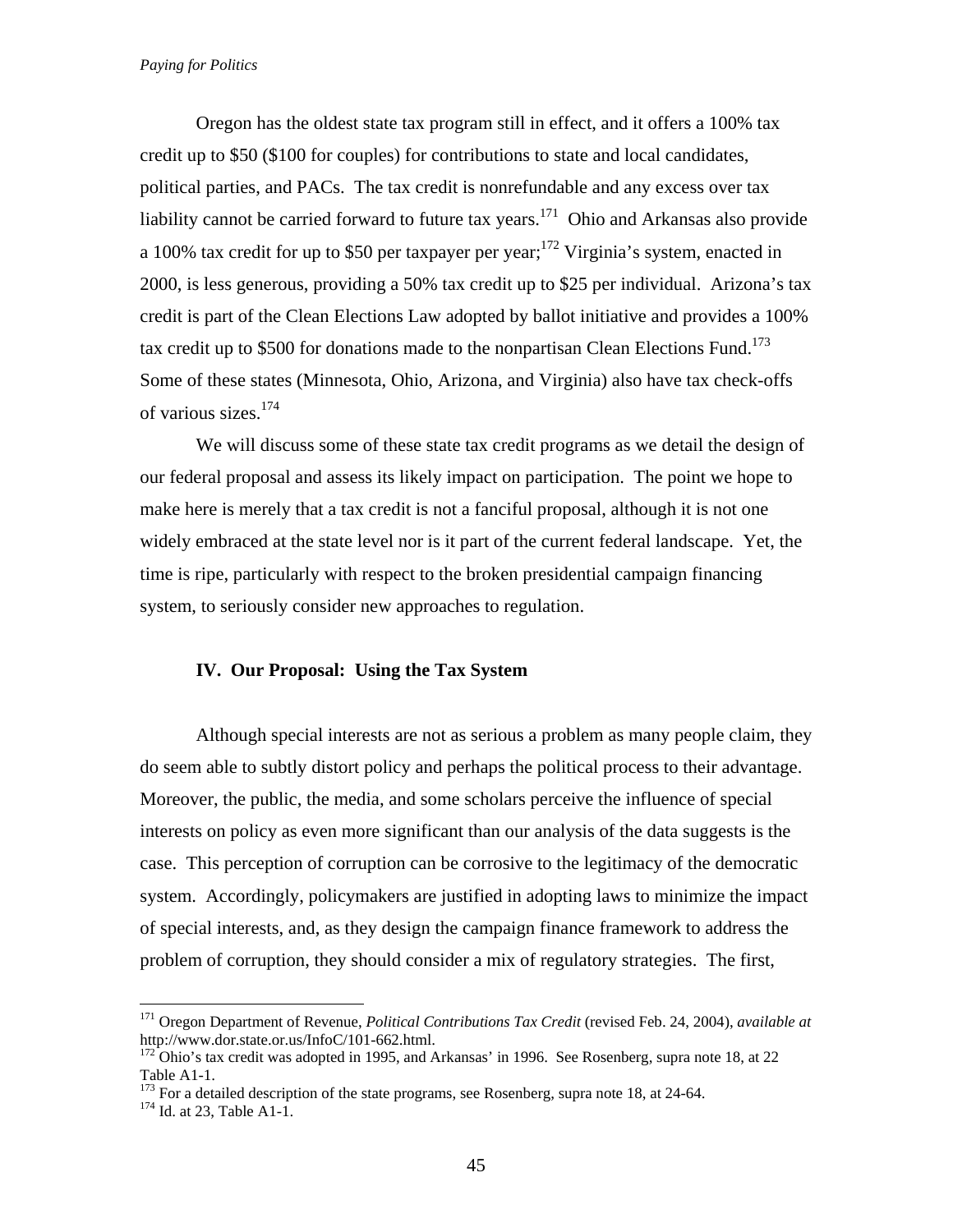which has been the bedrock of our current campaign finance system, is to minimize or even eliminate special interest money from the political equation through limits on contributions, segregated fund requirements, and disclosure. It is now abundantly clear, after nearly a century of regulation, that such efforts are fraught with difficulty and may well be futile. Legislation erects a dam to keep the special interest money out, but the dam constantly leaks. Political strategists frequently find or create holes in the dam, such as the loopholes of soft money and 527 non-profit organizations, and the money flows through these holes to the targets of special interests.

 An alternative strategy, and an approach that is not inconsistent with also working to plug the leaks in the dam, is to drown out the special interest money with more contributions of modest size by individuals. Rather than leveling down the playing field by prohibiting special interest money, reform can level up the playing field, by bringing in more individual money and encouraging greater participation by individuals in the campaign finance process, thereby minimizing the influence of the corporate, labor and other special interest money. While we believe that both a leveling down and leveling up are necessary to keep special interests at bay,  $175$  the preoccupation of the campaign finance literature has been on leveling down the special interests. Here, we propose reform aimed at the opposite side of the coin: leveling up and empowering Americans to more fully participate in politics.

Our proposal is to enact an annual \$100 (\$200 for joint filers) refundable tax credit to taxpayers who make contributions directly to federal candidates or national political parties. A refundable credit would allow all eligible taxpayers to benefit fully from the tax provision; even people with no tax liability would receive a payment equal to the allowable credit. Political contributions made through the tax reporting date (April 15 of the following year) would qualify for the credit, just as the tax system currently permits with respect to contributions to Individual Retirement Accounts (IRAs). The tax credit would be available for individuals with adjusted gross incomes less than \$100,000 (\$200,000 for joint filers). This is roughly the cut-off point for the top 2% of 2001 adjusted gross income in the United States for individual filers, and top 4% of 2001 adjusted gross income for joint filers. That is, about 97% of taxpayers would be eligible

 $175$  See supra text accompanying notes 103 and 104.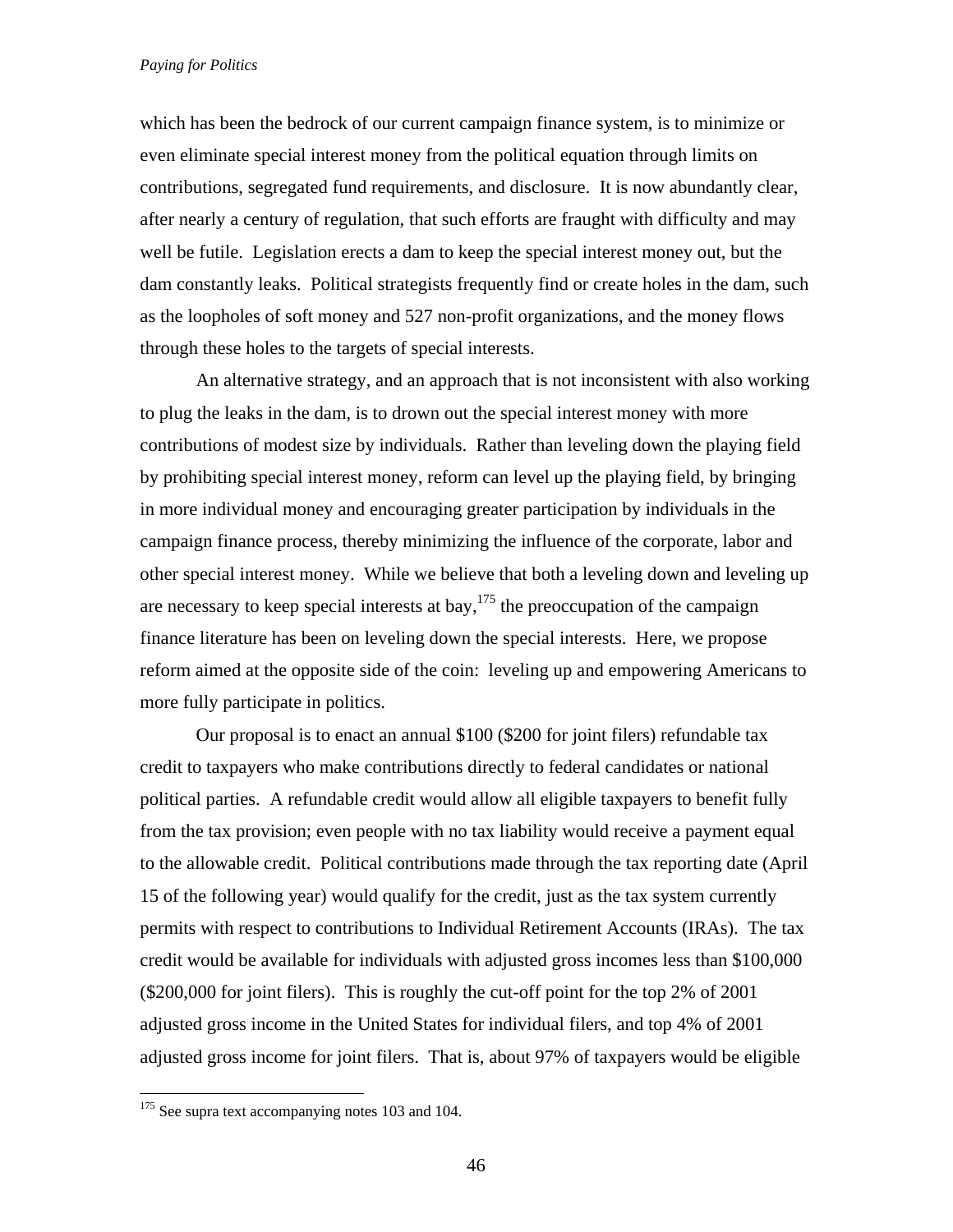for a tax credit under our proposal.<sup>176</sup> In order to receive the tax credit, filers would need to provide the same type of documentation currently required to take advantage of the tax deduction for charitable contributions, such as a cancelled check or a receipt from the campaign.

Ours is a straightforward proposal, and we believe that its simplicity is its strength. It does not require a massive revision of current tax code. It does not require establishing a new administrative agency to administer it. Unlike the much discussed Ackerman/Ayres proposal in *Voting with Dollars,* our proposal does not require the creation of "patriot dollars,"<sup>177</sup> a catchy name for a mechanism that voters and politicians will be entirely unfamiliar with; our proposal does not entail adopting a counterintuitive and perhaps counterproductive framework of anonymity for political contributions;<sup>178</sup> and our proposal will not depend on a centralized voucher system and other substantial bureaucratic apparatus.<sup>179</sup> The tax credit does not necessitate a gargantuan tracking and documentation effort. It does not require much strategic thinking on the part of taxpayers or political operatives hoping to encourage its use, nor does it call for a substantial time commitment from taxpayers wanting to participate. Rather, our proposal merely adds a line item on the current federal tax form to encourage the democratic process in the United States. Our proposal is thus extraordinarily easy to implement.

The goals of the proposal are multi-fold. First, such a proposal is designed to increase money from individuals in politics – to provide them enhanced power to pay for politics – thereby further marginalizing special interest money. Second, our tax credit addresses concerns sounded by Justice Breyer and others about the need to revitalize participative democracy. The proposal will increase participation in politics by those who do not traditionally participate and who may be under-represented in the political process. Third, the proposal is designed to be a part of any reform of the Presidential

<sup>176</sup> See Internal Revenue Service, *Individual Income Tax, All Returns, 2001: Adjusted Gross Income, Exemptions, Deductions, and Tax Items, by Size of Adjusted Gross Income and by Marital Status, Table 1.2* (Mar. 2004), *available at http://www.irs.gov/pub/irs-soi/01in12ms.xls.* 

<sup>&</sup>lt;sup>177</sup> See Ackerman & Ayres, supra note 20, at 66-92.<br><sup>178</sup> See Elizabeth Garrett, supra note 109, at 1036-39 (arguing that anonymity would reduce voter competence).

 $179$  See Ackerman & Ayres, supra note 20, at 111-39 (describing rules necessary to avoid evasion and to enforce the system). Although we find the Ackerman/Ayres proposal theoretically intriguing, we find it too unwieldy and complicated to be considered a reform proposal likely to be adopted by states or the federal government.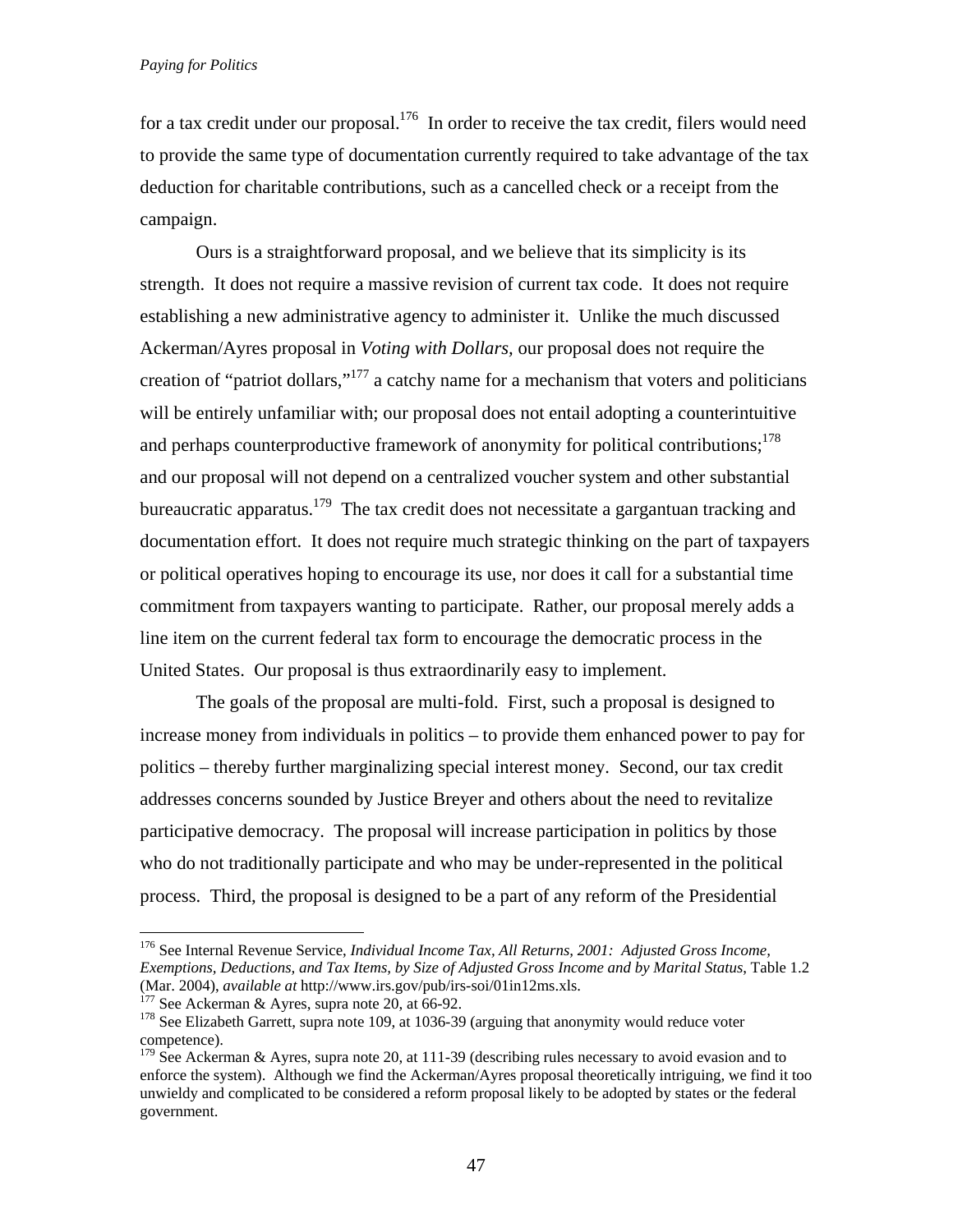Campaign Election Fund, although it has broader application to congressional campaigns as well. Significant change in presidential public funding system is imminent, and including a tax credit for political donations as part of the overhaul will help to maintain the primary role for individual voter influence. Fourth, our proposal allows for the public funding of campaigns (often supported by Democrats), but allows market mechanisms to allocate the funding (often supported by Republicans). It thus can attract a bipartisan group of supporters and is likely to gain consensus approval in Congress. We begin by outlining the four main advantages, and we offer some data both from a previous federal tax credit tax that existed 20 years ago and from states that have implemented similar tax credits and contribution refund systems. We then address potential critiques of our proposal.

# **A. Achieving the Core Goals**

 $\overline{a}$ 

# **1. Reducing the Influence of Special Interests**

The tax credit achieves the first goal of reform in a straightforward way. A refundable tax credit essentially provides each eligible taxpayer with 100 extra dollars of income to use for political contributions. By making it cheaper to give, we provide a powerful incentive for individuals to give more. With more individuals giving, special interest money becomes even less important on the margin than it is now. Special interests already give a minority of the funds of politics, and this proposal further reduces the amount of this potentially corruptive money. We help to even the playing field by leveling up. $180$ 

Previous experience suggests that a tax credit such as we propose is superior to an income deduction. From 1972 to 1978, the federal government allowed taxpayers to take a 50% tax credit or a full deduction from income for political contributions (up to legislated limit).<sup>181</sup> There was no income cap. Between one-third and one-fourth of tax returns that claimed an offset for political contributions claimed a deduction annually

<sup>&</sup>lt;sup>180</sup> We do not belabor point this point, because it has been made repeatedly throughout the paper. See supra Part II.A.

<sup>&</sup>lt;sup>181</sup> See supra text accompanying note 165 through 168 (providing details of tax credit).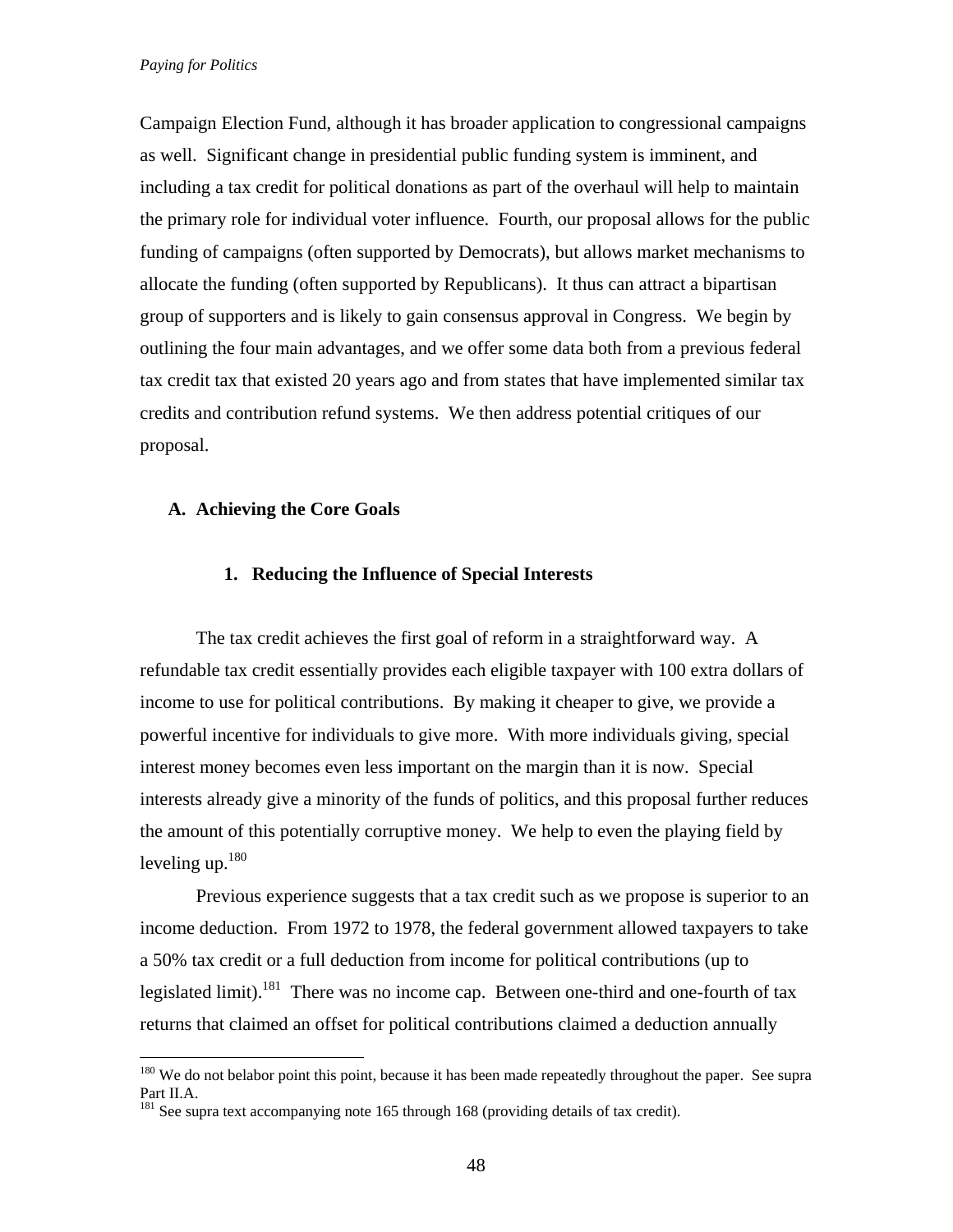during this time.<sup>182</sup> This suggests 25% of tax returns that claimed an offset for political contributions were from taxpayers whose tax rate exceeded 50%, indicating that the deduction was taken by the very rich – precisely the people who are likely to give to campaigns in the absence of such an incentive. In our view, a tax subsidy is justified when it *changes* behavior in most cases, not when it provides a windfall for activity that would take place without the incentive of the tax provision.

In addition, the nonrefundable nature of the credit meant that only those with tax liability were able to take advantage of the credit. The tax credit was also available for only 50% of the contribution; thus, only those with means to absorb the remaining 50% of the contribution were able to give. These features limited the effect of the tax credit portion of the prior subsidy to the relatively well-off. Congress cited these concerns as justification for repealing the previous tax provision in stages. Congress chose to repeal the deduction portion of the tax provision in 1978 because it believed that the tax credit, which could be taken by itemizers and non-itemizers alike, was a better way to change behavior of taxpayers who would contribute moderate amounts to politics.<sup>183</sup> Later, during consideration of the Tax Reform Act of 1986, it was determined that the structure of the nonrefundable and limited tax credit also primarily benefited those who were already likely to give.<sup>184</sup> Accordingly, the tax credit was repealed as part of that major restructuring of the tax code.

Our tax credit proposal solves these problems with the earlier federal regime. First, we propose only a credit and not a deduction. It is therefore available to those who itemize and those who do not, and it has the same value for all eligible taxpayers. It offsets, dollar for dollar, contributions up to \$100 for taxpayers who can claim the subsidy. Second, only taxpayers making \$100,000 in adjusted gross income (\$200,000 for joint filers) are eligible. It is therefore unavailable to taxpayers at highest income

<sup>&</sup>lt;sup>182</sup> See Cantor, supra note 38, at CRS-31.<br><sup>183</sup> See S. Rep. No. 95-1263, Senate Finance Committee, Revenue Act of 1978, p. 59 (Oct. 10, 15, 1978), *reprinted in* 6 U.S.C.A.N., 95th Cong., 2d Sess. 6822 (1978); H.R. Rep. 95-1445, House Ways & Means Committee, Revenue Act of 1978, p. 45-46, *reprinted in* id. at 7084-85.<br><sup>184</sup> The President's Tax Proposals to the Congress for Fairness, Growth, and Simplicity, General

Explanation 106-07 (May 1985), *reprinted in* CCH Standard Federal Tax Reports Extra Edition No. 25 (May 29, 1985) ("The efficacy of the political contribution credit in producing additional political contributions is open to question. The credit produces no marginal incentive for taxpayers who without regard to the credit would make contributions of \$100 or more. The credit also creates no incentive for low-income individuals who have no income tax liability.").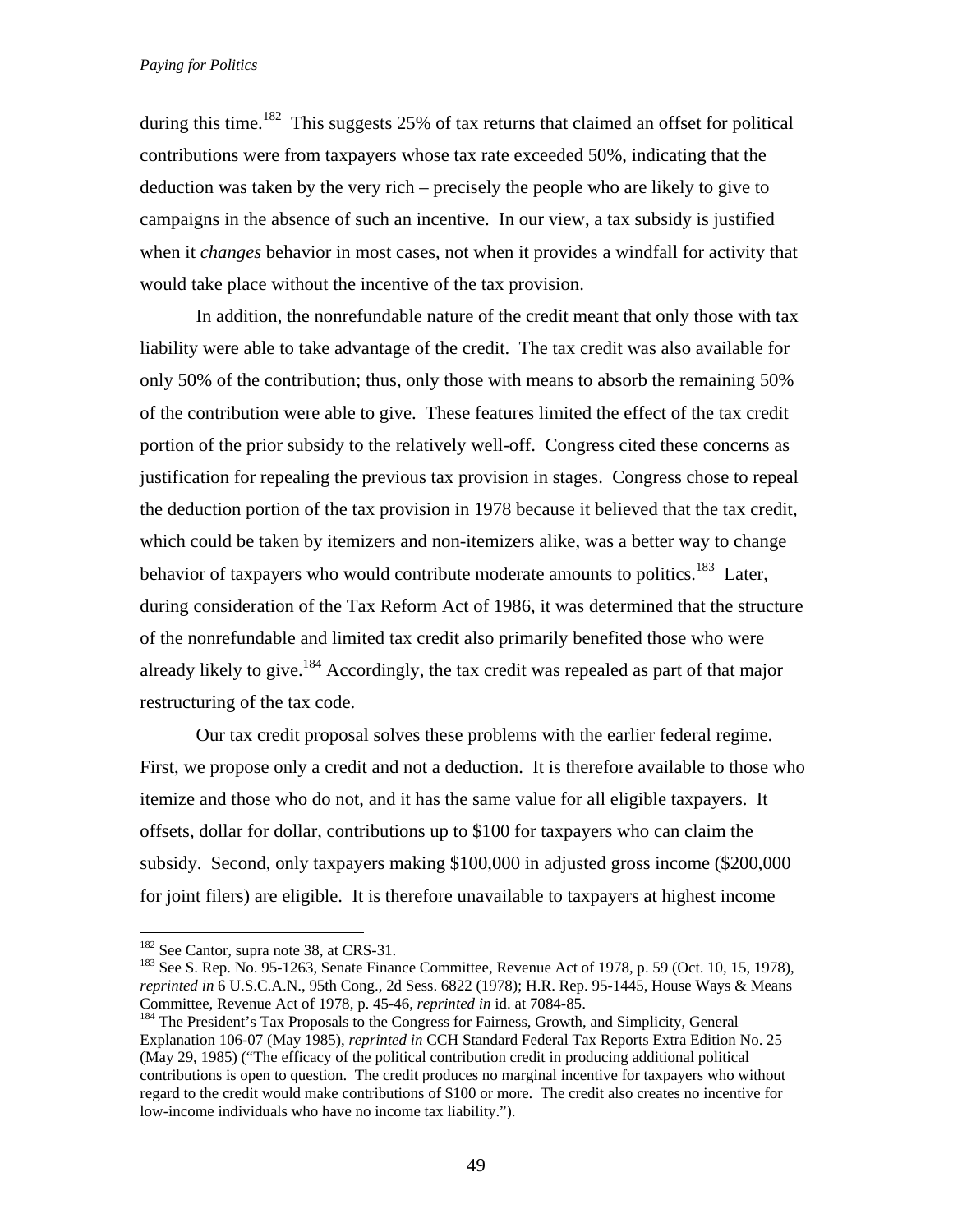$\overline{a}$ 

levels who are likely to contribute to political campaigns without the additional incentive of the tax credit. Third, the credit is refundable, making it accessible and attractive to middle- and lower-income brackets who may not have sufficient tax liability to offset a nonrefundable credit. Finally, by capping the tax credit at \$100, we encourage donations of modest size which work to reduce corruption and the perception of corruption in the political process. These small contributions are unlikely to be corrosive to the political process in the way that special interest money is; moreover, these small contributions are also more costly to bundle to form substantial contributions in the aggregate.

# **2. Democratizing Political Campaigns**

A second advantage is that the tax credit will likely increase participation in politics by ordinary citizens. To understand the participation dynamic and its impact, we must consider both the supply side – citizens – and the demand side – political parties and candidates. By making it less expensive for individuals to give, people who do not donate because it is too expensive are more likely to give on the margin. That is, more people will enter the political process because it has become less costly to do so. Numerous political science studies have found that one of the primary determinants of the amount of individual political giving is income.<sup>185</sup> Put simply, those with more income contribute more to candidates. Indeed, a recent study found that individuals give, on average, about 0.045% of their income.<sup>186</sup> This means that an individual who makes \$100,000 annually and chooses to donate, gives, on average, approximately \$45 to political candidates and parties. The tax credit we propose increases the income of individuals but only if they use their additional dollars for campaign contributions.

To illustrate the effect, consider a person making \$22,000/year. She might give no more than \$10 on average to a political campaign without our proposal. With our proposal, she sees the income constraint pushed out more than ten times, allowing her to

<sup>&</sup>lt;sup>185</sup> Sidney Verba & Norman H. Nie, Participation in America: Political Democracy and Social Equality Chapter 8 (1972); Raymond E. Wolfinger & Steven J. Rosenstone, Who Votes? 20-26, 134-35 (1980);

Verba, Schlozman, & Brady supra note 97, at Chapter 7; National Election Studies, supra note 97, at 55. 186 Ansolabehere, et al., supra note 33, at 118-19 (noting that .04% of national income is contributed to political campaigns and that even the very rich, such as executives at corporations, contribute .045% of their annual income to political campaigns).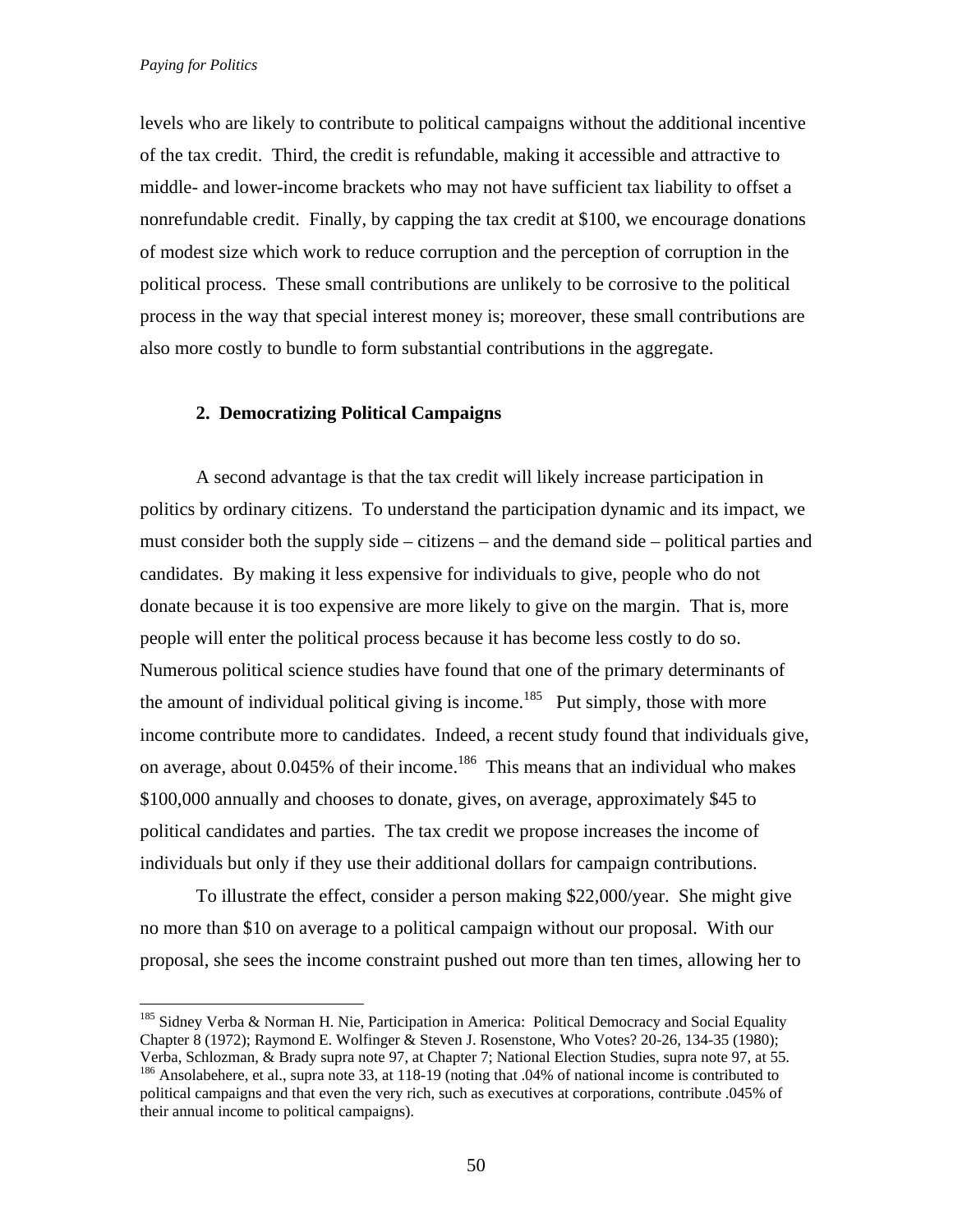contribute \$100 *without cost to her*. Thus, because of the refundable \$100 tax credit, all individuals who receive the credit will be equivalent in "contributing power" to a person who makes roughly  $$220,000$ /year without the credit.<sup>187</sup> One key aspect to the proposal is that the credit, unlike most tax credits, is refundable, so poor and middle-income individuals without tax liability are on equal footing with individuals with greater tax liability, and they therefore have an incentive to participate in campaigns.<sup>188</sup>

However, merely giving people money to contribute thought a tax credit is not the full story. Changes in the ability to give will also change the mobilization effort undertaken by politicians and political parties. Or to put it in economic terms, by increasing the supply of political money, those who have unmet demand will seek the new funds. BCRA's elimination of soft money has reduced a substantial supply of money to political parties without reducing their demand in any way; thus, they will try to satisfy their need for cash by cultivating this new source. One of the main tenets in the voting literature in political science is that politicians, political parties, and other institutions mobilize the portions of the electorate that they find to be most likely to participate, and they create opportunities for political action that citizens would not have otherwise.<sup>189</sup> Those citizens who are most likely to participate are those with social networks, those who are a particularly concerned about a key campaign issue, and those with resources (time and money).<sup>190</sup> By putting money in the pockets of lower- and middle-income Americans solely for use in the political process, our proposal ensures that these groups will become a focus of mobilization efforts by strategic political actors.<sup>191</sup> Federal candidates and political parties hungry for hard money in a world of no

<sup>&</sup>lt;sup>187</sup> The comparison calculation is:  $10 \times $10 = $100$ ;  $10 \times $22,000 = $220,000$ .

<sup>&</sup>lt;sup>188</sup> There are few refundable tax credits in the tax code for individuals. For the two major refundable credits, see Internal Revenue Code, § 31 (for taxes withheld on wages in excess of taxes due); § 31 (earned income tax credit). Other credits are Internal Revenue Code, § 33 (dealing with withholding tax on U.S. source income of foreign persons primarily with respect to passive investment); § 34 (credit for some gasoline used on farms); § 35 (limited credit for some health insurance expenses); § 36 (general credit for tax overpayments).

<sup>&</sup>lt;sup>189</sup> Rosenstone & Hansen, supra note 97, at 20-37. See also id. at 171 (finding that people who are contacted by a party are 52% more likely to contribute money than those not contacted by a political party (an increase from 8.7% to 13.3% in midterm election years)). With reference to absentee balloting, see J. Eric Oliver, *The Effects of Eligibility Restrictions and Party Activity on Absentee Voting and Overall Turnout*, 40 Am. J. Pol. Sci. 498 (1996); Verba, Scholzman, & Brady, supra note 97, at 369-90. <sup>190</sup> Rosenstone & Hansen, supra note 97, at 1-70; 128-09.

<sup>&</sup>lt;sup>191</sup> Id. at. 172-74 ("Naturally enough, because so many people vote, party mobilization has its largest effect on the probability that people who are otherwise least likely to turn out – blacks, Puerto Ricans, Mexican-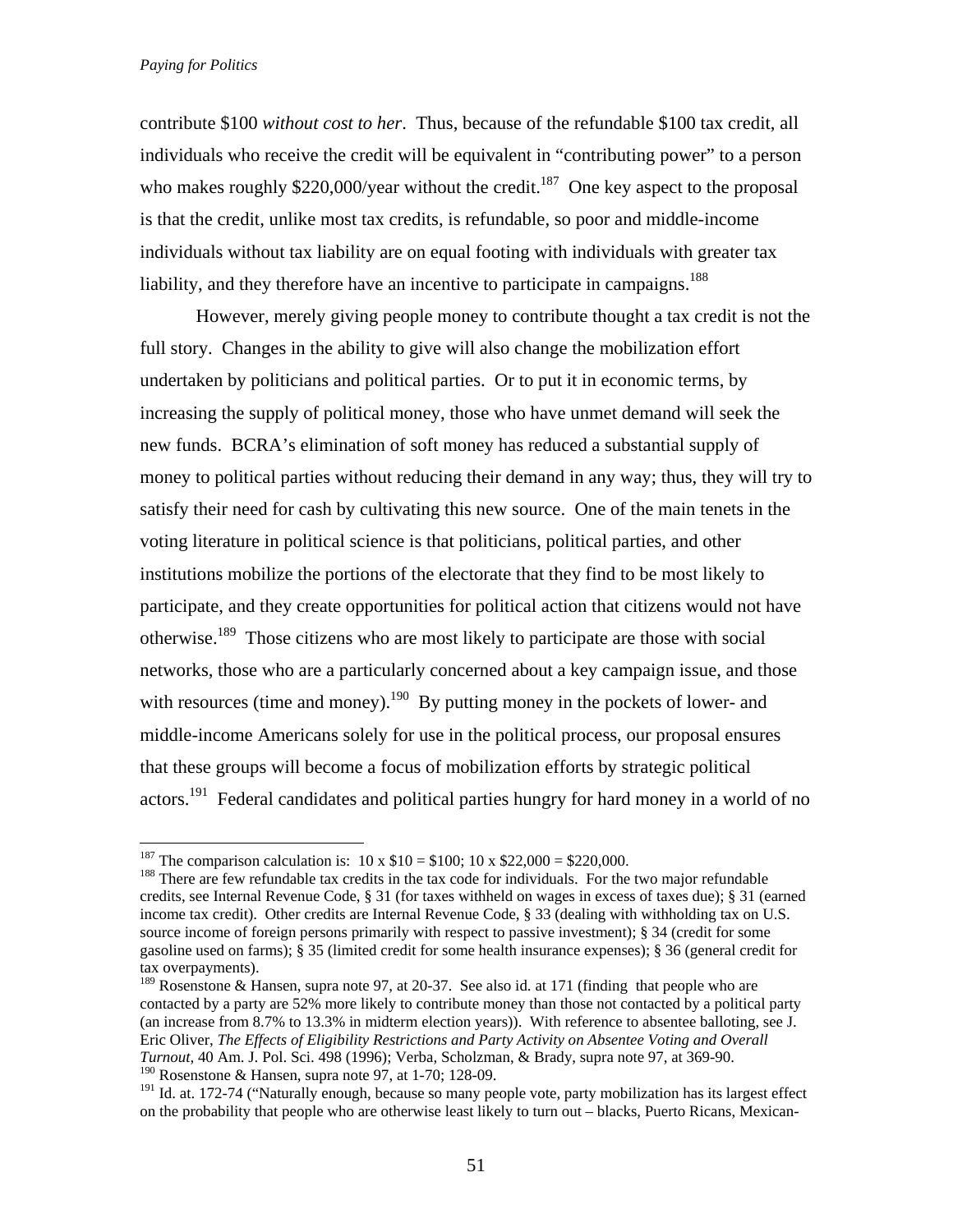soft money will help publicize and implement a tax credit, a factor that crucial to the tax credit's success. As long as the regulatory system affects only the supply of money through contribution limits but leaves the demand for money unaffected, then those who need money, the candidates, will work to exploit promising avenues for additional funds.<sup>192</sup>

As part of the process of obtaining donations, those organizing mobilization efforts will educate, inform, and encourage people not already active in campaigns to participate in the American electoral process.<sup>193</sup> Moreover, mobilization drives are not typically confined to encouraging only one aspect of participation in the electoral politics. Rather, people who give also become the focus of other efforts to generate participation, for example, by discussing politics with a neighbor, writing a letter, and, most importantly, voting.<sup>194</sup> Politicians and party leaders understand that participation in one dimension of a campaign tends to lead to wider engagement with politics. One political activist noted, "It would be far better to receive 10,000 one-dollar contributions than one \$10,000 contribution, because you'll get 10,000 votes. Anybody who makes a commitment to a particular candidate, even to give them a dollar, will tend to want to support that candidate and vote for them."<sup>195</sup> Parties use the contribution mailing list to target get-out-the-vote drives.<sup>196</sup> Thus, it is not surprising that studies find nearly 70% of

Americans, the poor, and the least educated – actually will turnout to vote.") There is overwhelming evidence that party mobilization increases voter turnout. See, e.g., Stephen Ansolabehere & James M. Snyder, *Soft Money, Hard Money, Strong Parties*, 100 Colum. L. Rev. 598, 616-19 (2000); Marjorie Randon Hershey & Paul Allen Beck, Party Politics in America 152 (2003). Note, also, that experiments with charitable contribution tax credits in Arizona have found that charities that mobilize, market, and advertise are most likely to see a boon from a tax credit. See Carol J. De Vita & Erica Trombly, Report of the Urban Institute's Charting Civil Society Paper Series, *Charitable Tax Credits: Boon or Bust for Nonprofits?* 5 (2004).

<sup>192</sup> See Kathleen M. Sullivan, *Against Campaign Finance Reform*, 1998 Utah L. Rev. 311, 312 (making argument that current jurisprudence restricts supply of campaign money while leaving demand unchanged and thus ensures substitution effects).<br> $^{193}$  Rosenstone & Hansen, supra note 97, at 36-37.

<sup>&</sup>lt;sup>194</sup> Rosenstone & Hansen, supra note 97, at 170-78.

<sup>&</sup>lt;sup>195</sup> Jim Clarke, Executive Director of the California Clean Money Campaign, made this point (that has been made by many other politicians) at a Commonwealth Club of San Francisco Speech and Discussion on July 22, 2003. For a transcript of the discussion, see http://www.commonwealthclub.org/archive/03/03-07asnerqa.html.

<sup>196</sup> See John Mintz & Robert O'Harrow, Jr., *Software Digs Deep Into Lives of Voters; Campaigns' "Profiling" Stirs Privacy Worries,* Wash. Post, Oct. 10, 2000, at A1 (discussing sophisticated use of information by political parties and campaigns). For an example of a company that assists campaigns in, among other things, using lists of contributors in get-out-the-vote efforts, see the webpage of the Aristotle Company, *available at* http://www.aristotle.com/page.asp*.* See also Rosenstone & Hansen, supra note 97,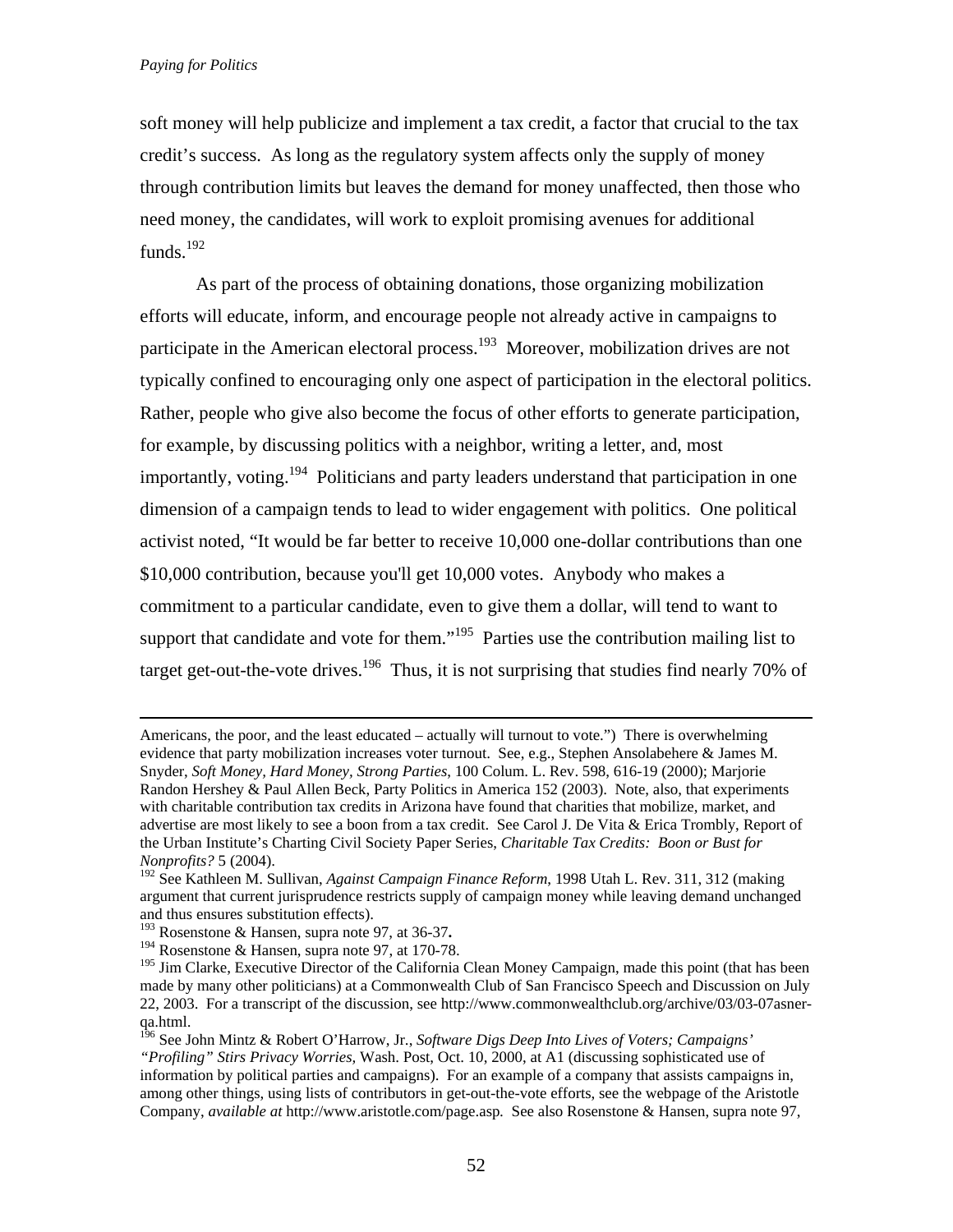people who give money to candidates also vote.<sup>197</sup> Political giving cascades into a series of other aspects of citizen participation and voting which are essential to the healthy functioning of a democratic state.

The experience in the states has taught that there are good reasons to expect mobilization of voters to occur as a result of a campaign contribution refund program. As we alluded to earlier, there are differences among state refund programs. Below is a table of the campaign contribution refund programs by characteristics:

| <b>State</b>    | Year<br>Implemented | System                | Contribution<br>Cap/<br><b>Percent Credited</b> | Income<br>Cap        | Refundable | Eligible<br>Contributions                  | Check-<br><b>Off</b> |
|-----------------|---------------------|-----------------------|-------------------------------------------------|----------------------|------------|--------------------------------------------|----------------------|
| Arkansas        | 1996                | Tax Credit            | \$50(\$100)/<br>100%                            | none                 | no         | Candidates,<br>Parties, and<br><b>PACs</b> | no                   |
| Arizona         | 1999                | Tax Credit            | \$500 / 100%                                    | none                 | no         | Clean<br>Elections<br>Fund                 | yes                  |
| Minnesota       | 1992                | Independent<br>Refund | \$50(\$100) /<br>100%                           | none                 | yes        | Candidates<br>and Parties                  | yes                  |
| Ohio            | 1995                | Tax Credit            | \$50(\$100) /<br>100%                           | none                 | no         | Candidates                                 | yes                  |
| Oregon          | 1969                | Tax Credit            | \$50 (\$100)/<br>100%                           | none                 | no         | Candidates,<br>Parties, and<br><b>PACs</b> | no                   |
| Virginia        | 2000                | Tax Credit            | \$25 (\$50)/ 50%                                | none                 | no         | Candidates                                 | yes                  |
| Our<br>Proposal | 2005                | Tax Credit            | \$100 (\$200) /<br>100%                         | \$100K<br>$(\$200K)$ | yes        | Candidates<br>and Parties                  | yes                  |

|  |  |  |  |  | Table 1: State Campaign Contribution Refund Programs <sup>198</sup> |
|--|--|--|--|--|---------------------------------------------------------------------|
|--|--|--|--|--|---------------------------------------------------------------------|

Note: numbers in parentheses are the contribution or income cap for those filing jointly (or for two people).

<sup>198</sup> Data drawn from Rosenberg, supra note 18, at 22-64.

at 162-69; Hershey & Beck, supra note 191, at 62-63 (both discussing how different aspects of the mobilization efforts of partisan are often correlated).

<sup>&</sup>lt;sup>197</sup> Rosenstone & Hansen, supra note 97, at 42, 50. This number has been calculated as follows: Using Table 3-1, we know that between 57% (presidential election years) and 42% (midterm election years) of people from 1952 to 1990 voted. Taking the midpoint, we assume that 50% of people vote. Also from Table 3-1, we know that approximately 10% of all people contribute money to parties or campaigns. From Table 3-4, we know that of all the people who voted or contributed money, 13% did both. Using Bayes rule and numerical methods, we can calculate that 6.9% of all people give and contribute. This means that 69% of all people who contribute to campaigns also vote.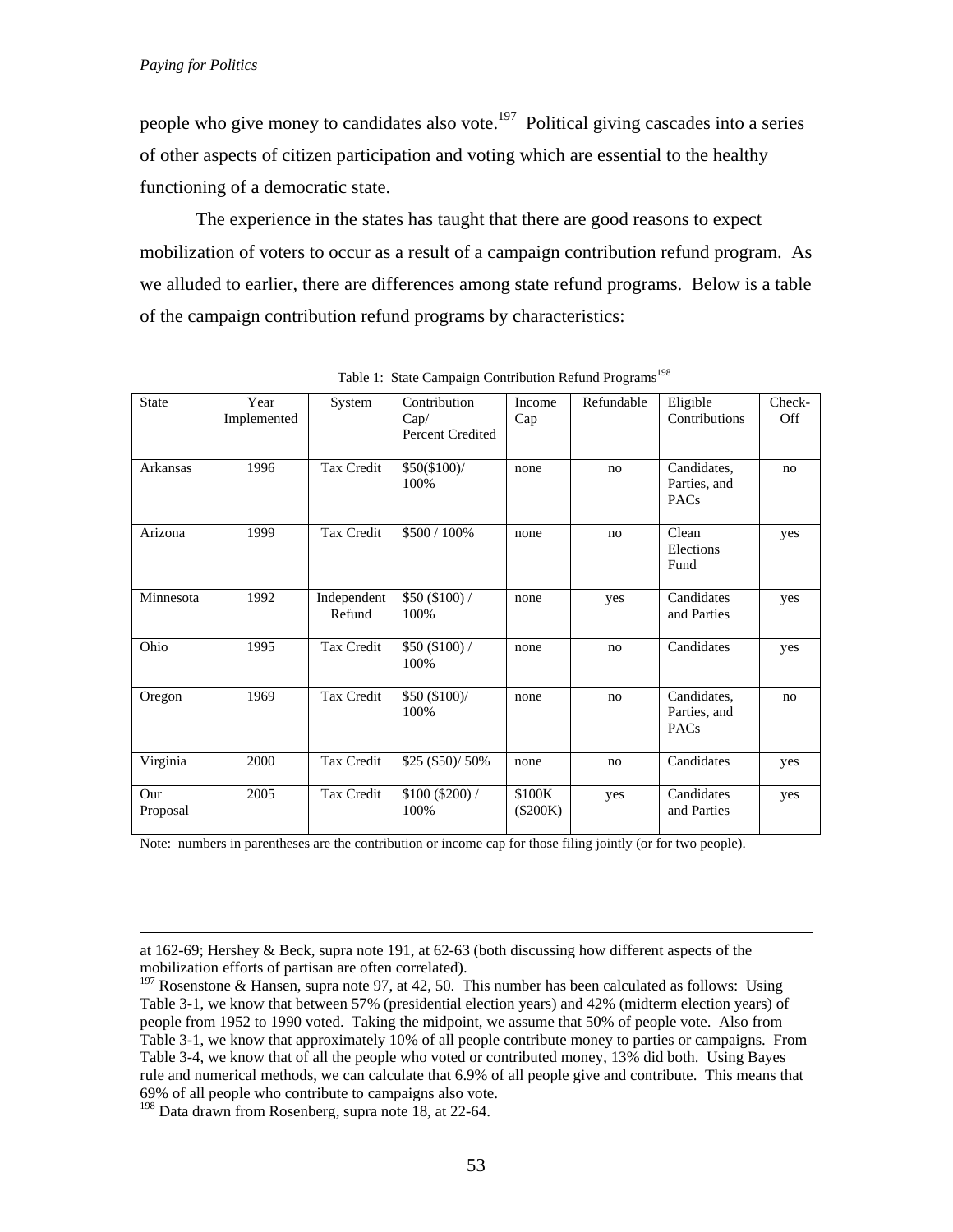As Table 1 reveals, there are a number of crucial differences between the state systems and our proposal. First, our proposal reduces the universe of eligible taxpayers through income caps, thus eliminating from coverage the rich who would likely contribute to candidates in any case. It has been estimated that in Ohio, nearly 20% of the cost of the tax credits are attributable to households with incomes of over \$100,000.<sup>199</sup> Second, together with Minnesota's refund program, we provide the only fully refundable credit. This aspect of a public subsidy is important because it empowers people who have no tax liability to participate in the system. However, our proposal is different from Minnesota. In Minnesota, individuals must incur the cost of filling out a separate form and mailing it to the Minnesota Department of Revenue in order to claim the refund. Our proposal, however, is a line on a tax form that is completed at tax time.<sup>200</sup> A third difference between our proposal and the programs of Arkansas and Oregon is that our proposal includes candidates and parties, but it does not include PACs. Consistent with our goal of diminishing the role of special interests in politics, our tax credit cannot be used by special interests to fill their coffers at the taxpayers' expense. Indeed, by explicitly eliminating PACs from eligibility, we insure that parties and candidates are the beneficiaries of the individual money.

One concern with the decision to exclude PACs from receiving donations eligible for the federal tax credit may be that mobilization is then left only to parties and candidates. Experience in the states demonstrates that one major factor in the success of refund programs is how aggressively third parties market it to voters. Few taxpayers will discover the provision on their own, and the Internal Revenue Service's efforts to publicize the tax subsidy will also have limited effect (although we expect government education efforts to be more successful than those relating to the tax check-off because a credit will be more attractive to taxpayers). Although PACs would be energetic marketers of any tax subsidy, to include them would be inconsistent with the objective of decreasing the role of special interests in paying for politics. Moreover, it is our view that citizen mobilization by candidates and parties can be sufficiently effective to produce

 $199$  Rosenberg, supra note 18, at 50.

<sup>&</sup>lt;sup>200</sup> The advantage of Minnesota's system, however, is that the citizen receives her check four to six weeks after she requests a refund. Under our proposal, refunds will occur on the timetable of the tax system. We believe the savings in bureaucratic costs justify the decision to pay refunds once a year rather than throughout the year.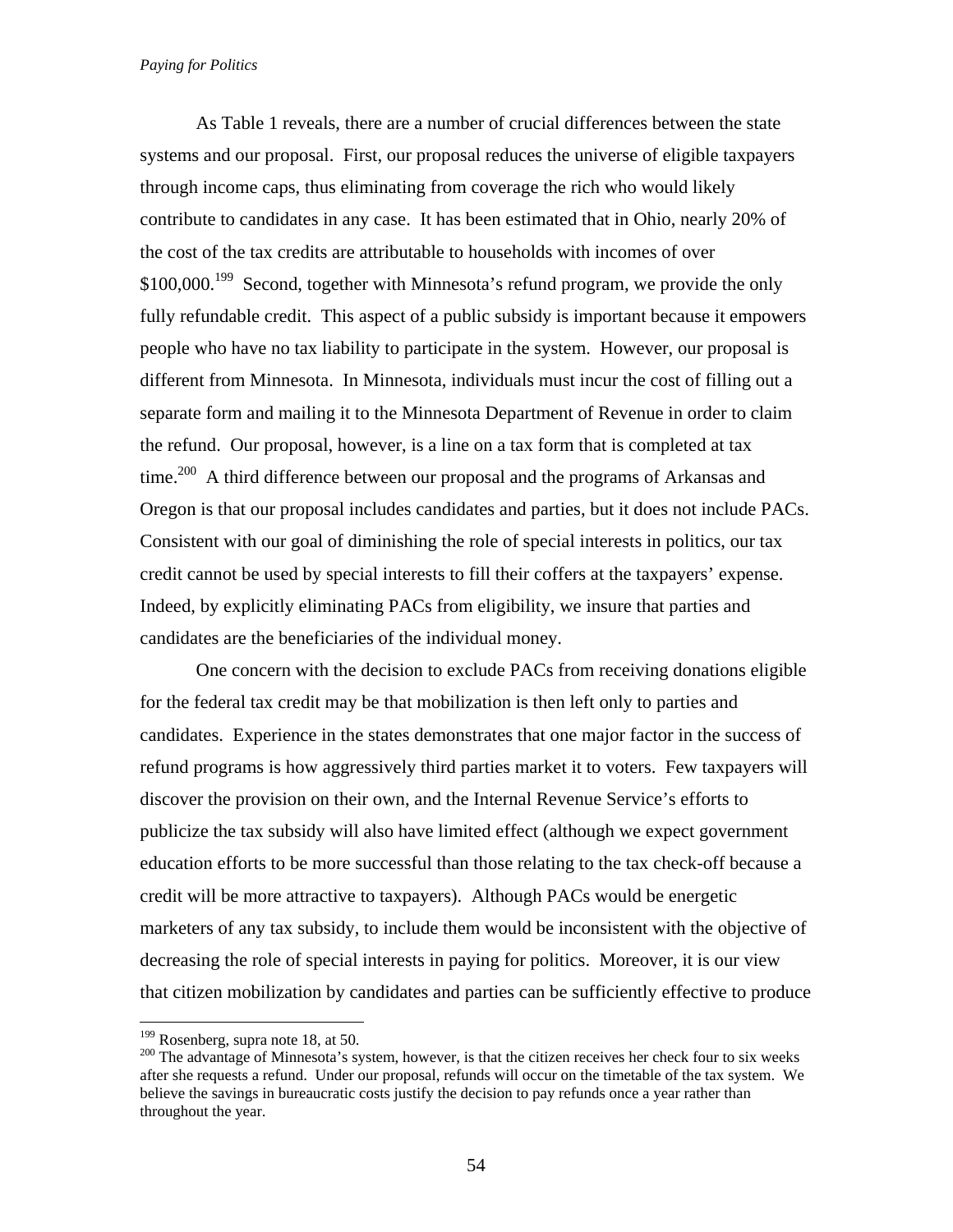significant behavior change.Indeed, in Minnesota**,** where refunds are provided for political contributions (although not through the tax system), the Minnesota Republican Party has been successful in educating voters and obtaining additional contributions as a result of the refund system.<sup>201</sup> Even if some have been disappointed at the ability of state and local parties to market the state refund programs,  $202$  this aspect of the state experience may not generalize well to the federal level. National parties tend to be more sophisticated at mobilizing voters and devising campaign strategy than state parties.<sup>203</sup> Finally, parties and candidates will not have to go it alone. The effort to market the tax credit to eligible citizens will find allies in tax software programs and tax preparers who will likely encourage individuals to take the tax credit and reduce their liability or increase their refund.<sup>204</sup> Unlike the tax check-off program funding the presidential system, this tax subsidy actually affects the taxpayer's bottom line.

One aspect of the design of the tax credit creates the possibility of another systemic benefit. With an annual April 15 deadline for a tax credit for contributions, it is likely that we will see more campaign giving not only in the early spring, but also in offelection years, thus potentially smoothing the political giving cycle. Candidates, recognizing this, are also likely to spend more time and money educating voters about the tax credit during this time. Moreover, with more mobilization in the off-years, it is likely that citizens would be more interested in public policy even during the non-election years. In Minnesota, the amount of money raised through contribution refunds by political parties has been steadily rising over time and is smoother than the pattern

<sup>&</sup>lt;sup>201</sup> Between 1995 and 2002, the Democratic-Farmers-Labor (DFL) Party of Minnesota saw their fundraising attributable to the refunds rise from \$422,000 to \$500,000. During the same time, the Republican Party of Minnesota saw their fundraising attributable from refunds rise from \$679,000 to \$1,800,000. Minnesota Campaign Finance and Public Disclosure Board, *Participation in the Political Contribution Refund Program, Candidate and Political Party Lists and Disclosure Summaries, 1995 to* 

<sup>&</sup>lt;sup>202</sup> See, e.g., Rosenberg, supra note 18, at 54 (lamenting the lack of political parties' awareness of the Arkansas program).

<sup>&</sup>lt;sup>203</sup> See Hershey & Beck, supra note 191, at 78 (discussing power of national parties to raise money, especially from small donors, and contrasting this ability with the waning power of state party organizations); John F. Bibby, Politics, Parties, and Elections in America 118, 137 (2000) (contrasting strength of state and national parties and noting that the former are increasingly reliant on the national parties for support); James L. Gibson, Cornelius P. Cotter, John F. Bibby & Robert J. Huckshorn, *Whither the Local Parties?: A Cross-Sectional and Longitudinal Analysis of the Strength of Party Organizations* , 29 Am. J. Pol. Sci. 139, 139-40 (1985) (noting that national parties are stronger than state parties and have worked to strengthen state parties).

<sup>&</sup>lt;sup>204</sup> See supra text accompanying footnote 164.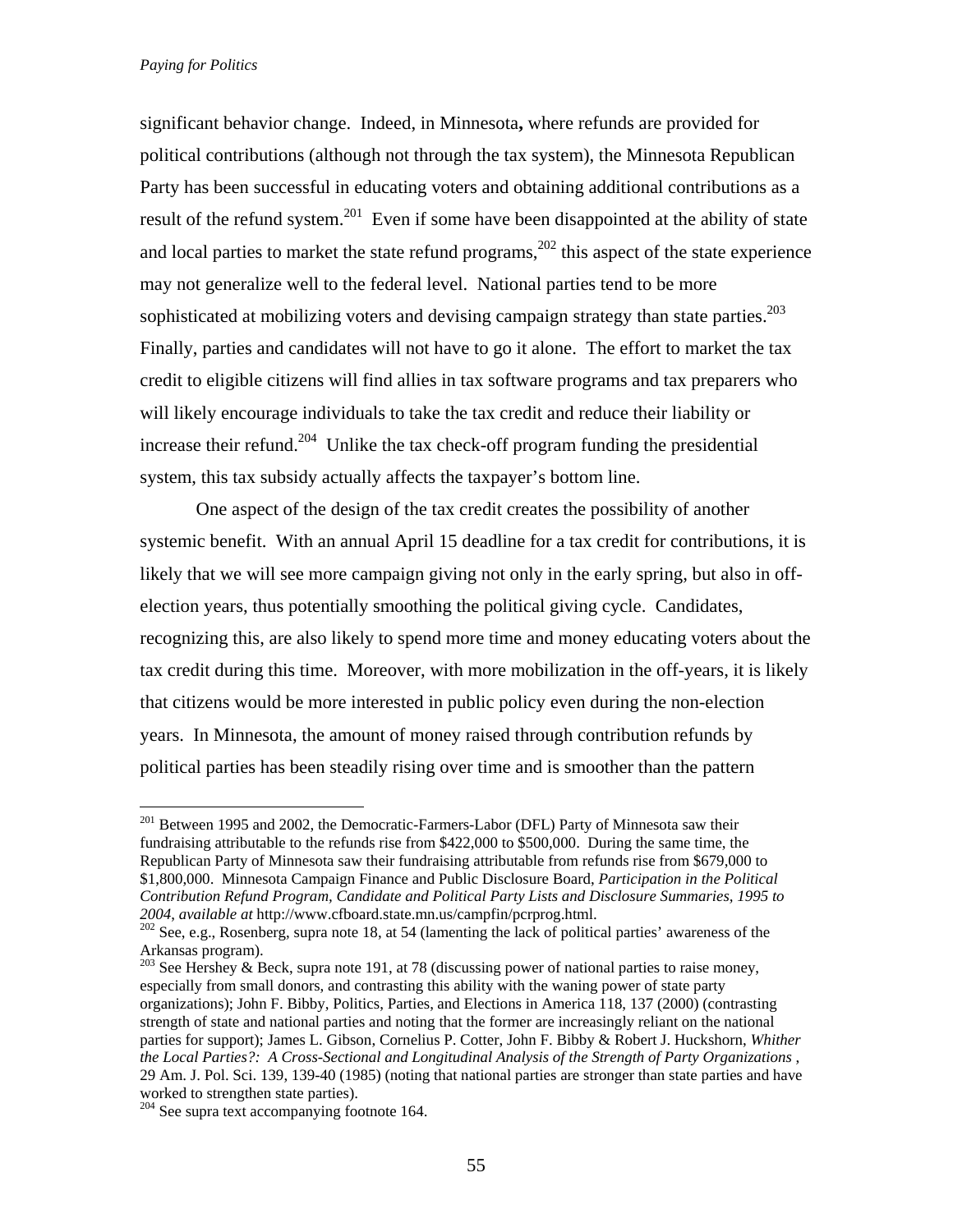observed at the federal level.<sup>205</sup> Although candidate fundraising in Minnesota is cyclical, the steady flow of contributions received by parties tends to even out the overall cyclicality of giving. In election years, parties raise roughly an equivalent amount of funds as candidates and from roughly the same number of individual contributors. However, in off years, the fundraising by political parties increases slightly, while the fundraising by candidates attributable to the refund system declines precipitously. Parties receive almost two times the contributions as candidates during the off-election year.<sup>206</sup>

While the theory and evidence in social science point to a tax credit having a positive effect on participation, the actual size of the participation effect is difficult to estimate empirically. We can, however, use the previous federal experience with the tax credit to find a modicum of data. In 1986, when the tax credit was \$50, the participation rate was about 5% of all tax returns.<sup>207</sup> Keep in mind that the previous tax credit was a 50% nonrefundable tax credit for political contributions; participation is likely to be much higher under our proposal because it is a fully refundable credit. This fundamental difference in the two schemes precludes any accurate estimate of the effect of our proposal using federal data to determine participation levels. However, we can conduct a correlation test to see if an increase in the size of a tax credit is correlated with an increase in the level of participation by taxpayers. The result of this correlation test finds that there is 0.89 correlation between the level of the tax credit and the level of participation in the tax credit program from 1972 to 1986. This correlation is statistically significant at the 99% level  $(n=15)$ , meaning we can be 99% confident that an increase in the level of a tax credit for political contributions will increase the number of people participating in the program for the observed levels of the credit (\$12.50 to \$50.00).

Despite these virtues of a tax credit for political contributions on the level of participation of voters in the democratic process, we must be cognizant that tax policy is not a panacea. Too often policy makers believe that tax incentives will result in substantial changes in behavior. For example, the promised sustained and significant

<sup>&</sup>lt;sup>205</sup> For the Minnesota Data, see the Minnesota Campaign Finance and Public Disclosure Board, *Participation in Political Contribution Refund Program* (visited on Aug. 7, 2004), *available at*

 $\frac{206}{30}$  One reason for this may be that most challenging candidates do not declare their intention to run early in the election season. Also, it could also be the case that contributors are waiting to evaluate the performance of incumbents.

 $207$  Cantor, supra note 38, at CRS-31.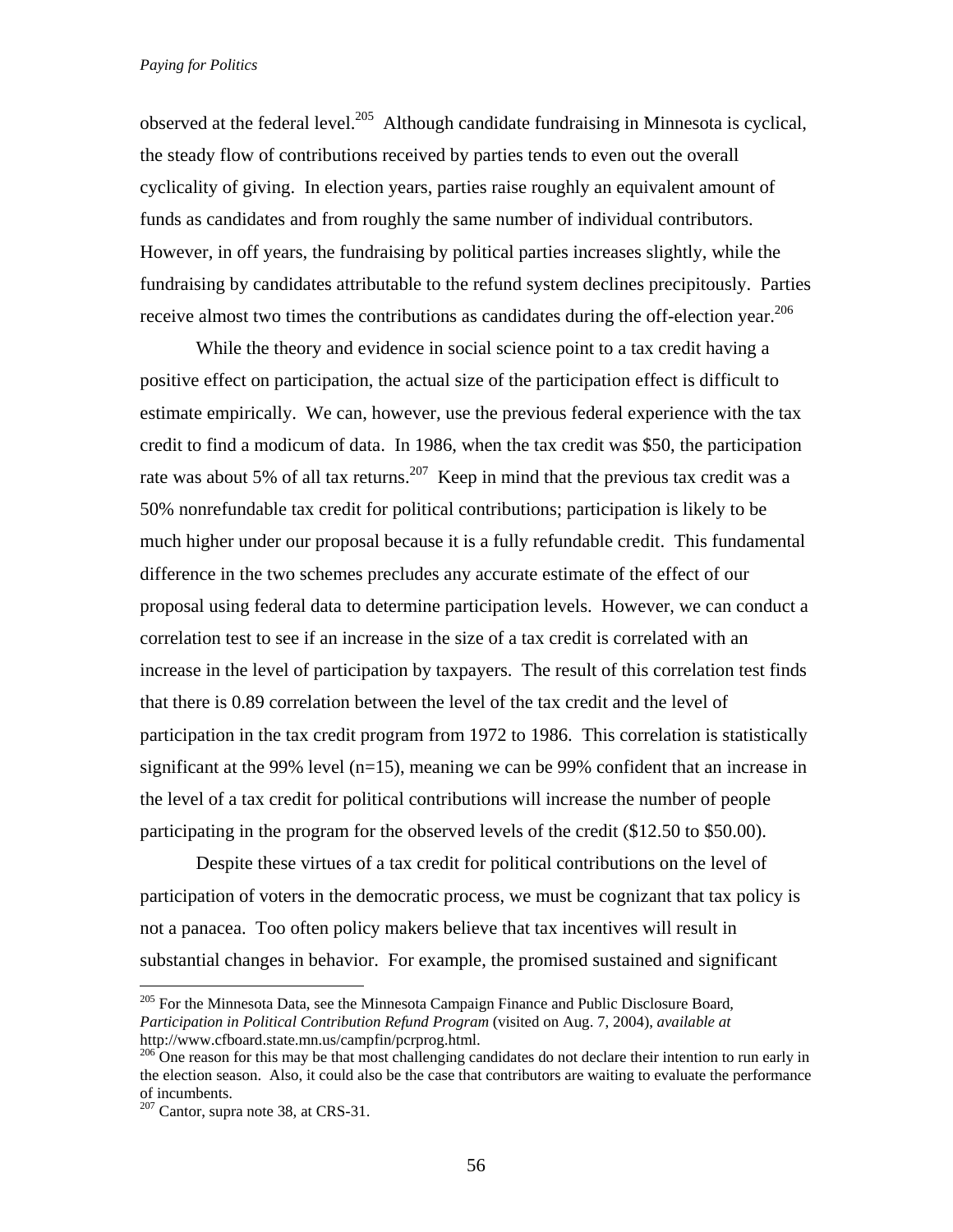$\overline{a}$ 

increase in charitable contributions because of an implemented tax deduction did not occur as hoped.<sup>208</sup> Rather, with our proposal, we expect the number of people contributing to candidates and parties to noticeably increase, and that such an increase will primarily occur with lower- and middle-income Americans, but we do not expect the tax credit to guarantee political participation by all Americans. Moreover, with mobilization efforts likely by the parties, we expect spillover effects from the tax benefit to other aspects of participative democracy, but again we do not expect an explosion of participatory democracy.

# **3. Averting Disaster in the Presidential Election Campaign Fund**

Our third and perhaps most pressing goal is to provide a framework for reform of the nearly insolvent Presidential Election Campaign Fund system. Reform of this system of public funding is imminent. It became clear in the 2004 election that the Fund will soon become either increasingly irrelevant (as more candidates opt out), insolvent (as the fund becomes increasingly unable to meet its financial obligations) – or both. BCRA did not deal with the presidential system of public financing in part because it was not clear until recently that it was seriously broken.<sup>209</sup> While BCRA did not directly change the presidential financing system, it may well have exacerbated the system's decline. Although the matching formula remains unchanged (the first \$250 of individual donations to eligible presidential candidates in the primary season is matched dollar-fordollar), the limit on individual contributions was doubled to \$2,000 and indexed for inflation, thereby reducing the relative value of the public money. The distress of the presidential fund is sufficiently evident that cries of an impending "collapse" are sounded

<sup>208</sup> See Charles T. Clotfelter, *The Impact of Tax Reform on Charitable Giving: A 1989 Perspective, in* Do Taxes Matter? The Impact of the Tax Reform Act of 1986 203 (J. Slemrod ed., 1990) (arguing that the tax deduction for charitable giving resulted in higher giving in response to the 1981 and 1986 Acts in the higher income classes, but that this is tied positively and closely to marginal tax rate; also finding that there was surge in contributions (controlling for other factors) in 1986 and then a decline in 1987). This occurs in part because the charitable contribution is taken as a deduction on the tax form. Our proposal is for a 100% tax credit for the first \$100 and is worth the same amount for every taxpayer eligible to claim it. Thus these kinds of deductions are extremely sensitive to the marginal tax rate. A credit, on the other hand, which is not subject to the tax rate, is worth its face value and therefore much less sensitive to other changes in the tax code.

<sup>&</sup>lt;sup>209</sup> See Jeanne Cummings, supra note 9, at A4 ("The irony is that until recent years the presidentialcampaign system appeared to be the one area of campaign-finance law that was working well.").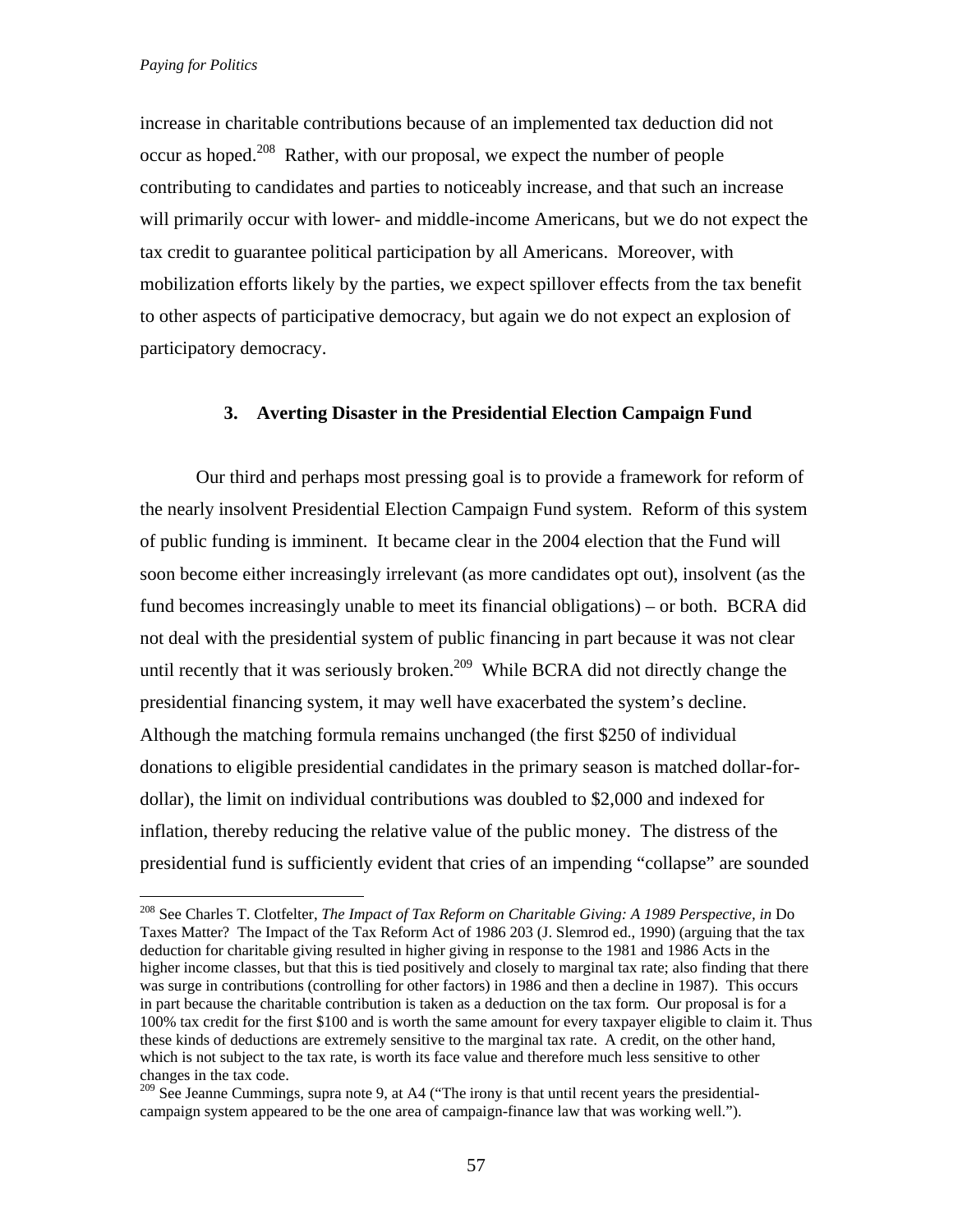loudly,<sup>210</sup> and reformers are proposing a series of changes as the next item on the federal campaign finance agenda. $^{211}$ 

 We do not intend to address the wisdom of the various specific reforms proposed to the taxpayer check-off, matching fund formula, expenditures caps, etc., other than to agree that reform in the near future is necessary and unavoidable. Instead, we argue that this moment of reform is the time to consider adding, as part of the presidential campaign finance system and as a component of the congressional system, a tax provision to further expand participation by lower- and middle-income Americans. Minnesota, Ohio, Arizona, Virginia have both a tax credit for political donations and a taxpayer check-off to send money to a fund disbursed by the government. Indeed, a system along the lines of the current presidential regime that also includes a tax credit promises to increase participation in politics by taxpayers who would not be as likely to participate without a tax credit, and it will direct public money to more candidates and political parties than can receive public money under the current system.

 Currently, only taxpayers with tax liability have the opportunity to send \$3 to the presidential fund. The refundable tax credit we propose would be available to taxpayers who owe no taxes and therefore cannot participate in this element of public financing. The tax credit would appear on tax return forms along with other tax credits that reduce tax liability or result in a refund, and thus it will be more salient to taxpayers than the check-off. Finally, taxpayers who want to play a more active role in directing public money to particular candidates and parties they support will find the tax credit more appealing that the check-off, which sends money to a government bureaucracy that then disburses it according to a formula. There will certainly be taxpayers eligible for the credit who will also participate in the check-off program, but we think that the tax credit will also be used by people who have not previously participated in the presidential system because they do not owe taxes, they follow the default decisions of tax programs and tax preparers, or they want more control over which politicians benefit from their money.

<sup>&</sup>lt;sup>210</sup> See, e.g., *Public Campaign Financing Collapses*, N.Y. Times, Nov. 24, 2003.

<sup>&</sup>lt;sup>211</sup> See, e.g., John McCain, supra note 7, at 120-21 (suggesting reforms); Campaign Finance Institute, Task Force on Presidential Nominating Financing, supra note 9, at 54-58. But see John Samples, *The Failures of Taxpayer Financing of Presidential Campaigns*, Cato Institute Policy Analysis No. 500, Nov. 25, 2003 (while acknowledging that the system is broken, challenging effectiveness of proposed reforms).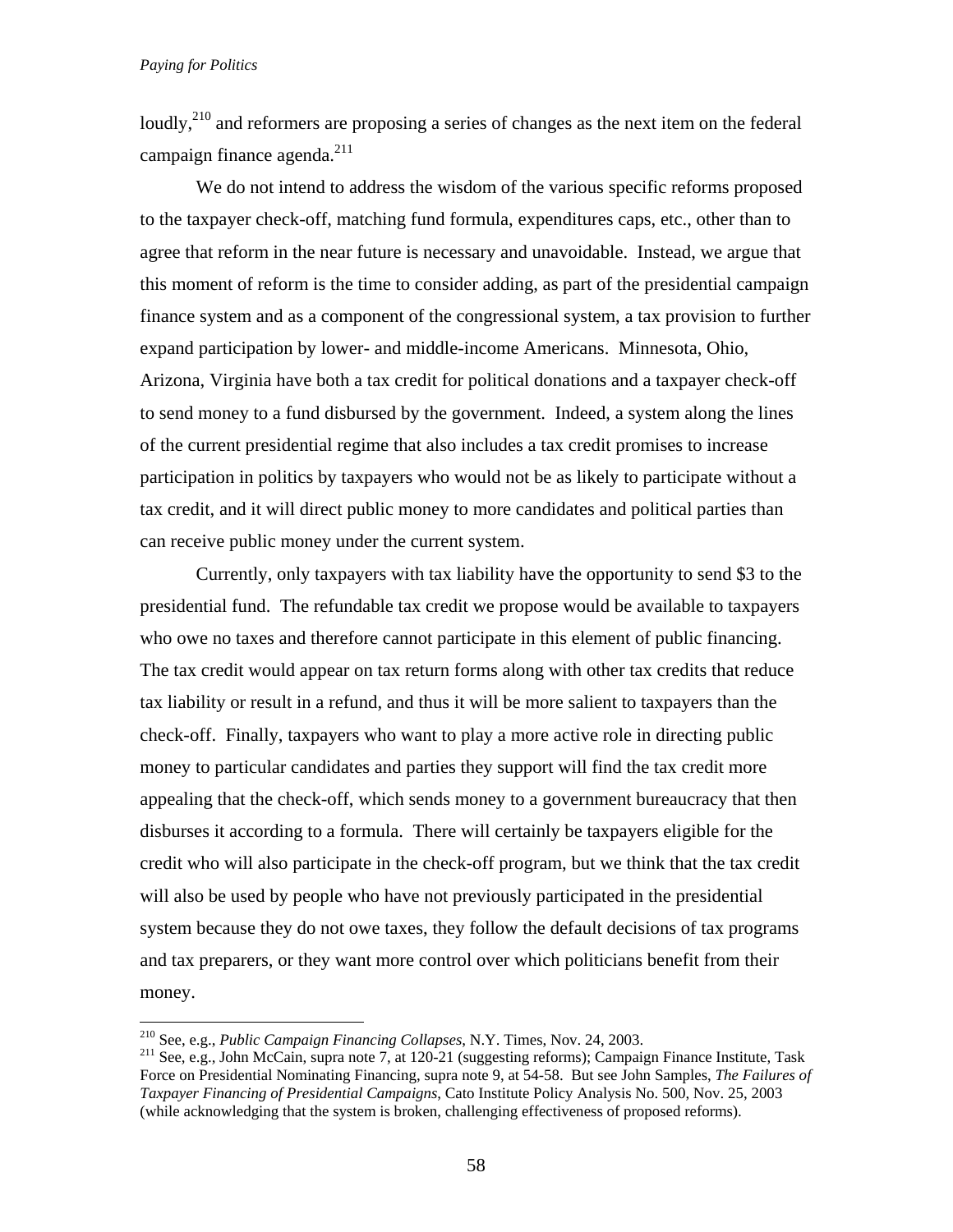$\overline{a}$ 

 The tax credit will also send public money to some candidates and political parties that do not benefit significantly from the current system. The Presidential Election Campaign Fund sends the vast bulk of its money to the two major parties and their candidates. Few candidates from minor parties have qualified for public money, and new parties and their candidates have no hope of receiving money before an election, although a strong showing in the general election may allow them to receive a postelection subsidy. Although this bias in favor of the two major parties occurs partly because the campaign laws are written by legislators who belong to the major parties. $^{212}$ it is also partly driven by the view that a strong two-party system allows for more political legitimacy. Although that view is contested,  $2^{13}$  a political system dominated by two parties is not an unreasonable design for a well-functioning democracy (although it is not the only possible design compatible with democracy).<sup>214</sup> However, adding to that system a tax credit that could allow taxpayers to allocate some public money to independent candidates and third parties and their candidates is a way to add to the diversity of voices in our political system without significantly undermining the strength of the two major parties. It is an attractive way to send public money to candidates outside the major parties because it is tied directly to the grassroots support the candidates receive. It also benefits such candidates during the campaign for office, rather than holding out the promise, illusory in most cases, of public money after the election if the minor party can muster a strong showing after a campaign run without the benefit of a government subsidy. Even in a system largely designed to favor two strong parties as the United States' electoral system is, there must be some viable minor parties and independent candidates so that change within the major parties is possible. For there to be meaningful "voice" within a major party, there must be some realistic "exit"

<sup>212</sup> See generally Samuel Issacharoff & Richard H. Pildes, *Politics as Markets: Partisan Lockups of the Democratic Process*, 50 Stan. L. Rev. 643 (1998) (discussing other aspects of the electoral system that arise as party of a strategy by the two major parties to "lockup" government).

<sup>213</sup> Compare Bruce E. Cain, *Party Autonomy and Two-Party Electoral Competition*, 149 U. Pa. L. Rev. 793 (2001) (supporting two-party system as necessary for well-functioning democratic process) with Lisa Jane Disch, The Tyranny of the Two-Party System (2002) (advocating a more robust system of many parties). 214 Cf. Dan M. Kahan, *Democracy Schmemocracy*, 20 Cardozo L. Rev. 795 (1999) (arguing that various institutional arrangements are consistent with different visions of democracy).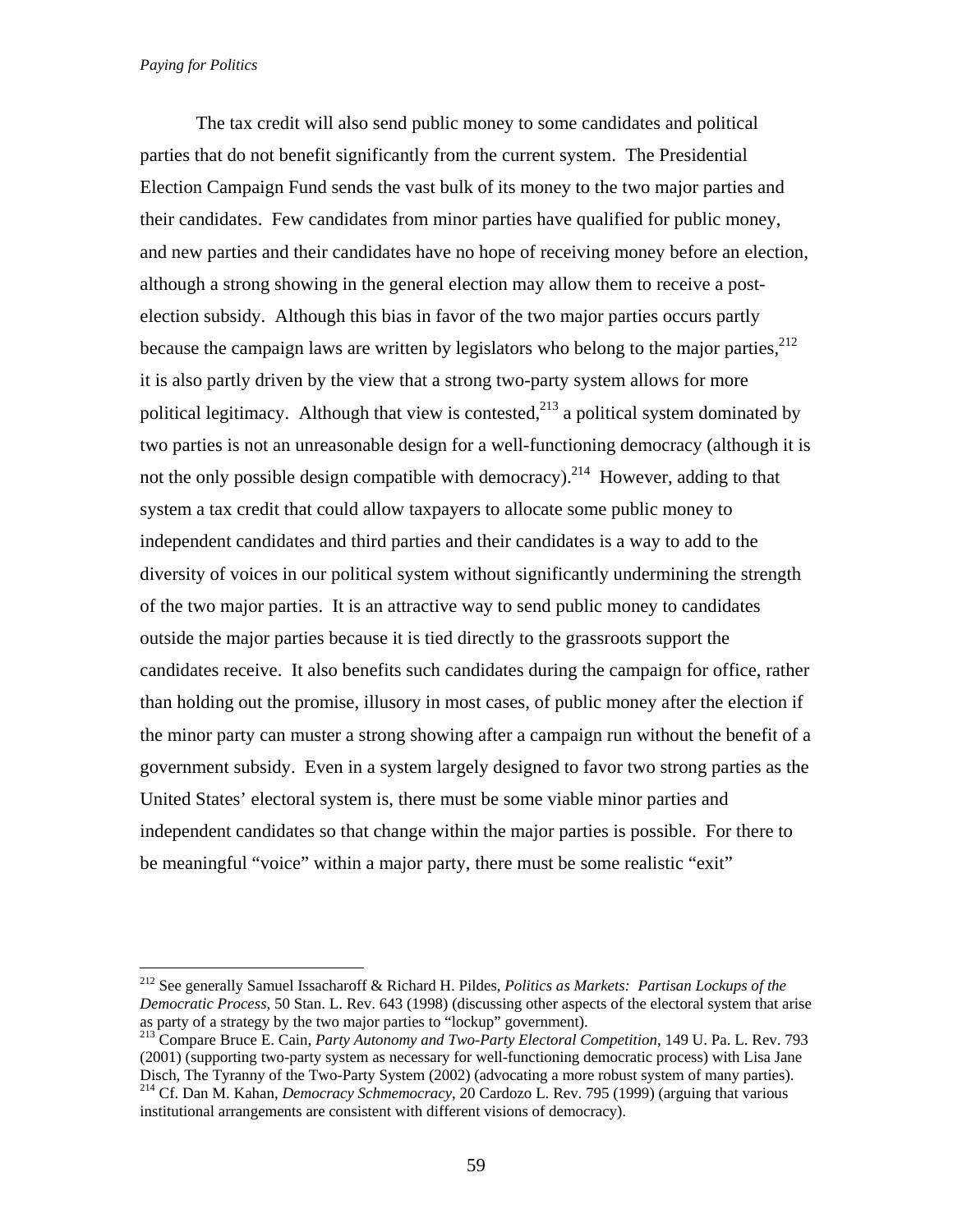$\overline{a}$ 

possibility.215 Including in the current system a tax credit that can be used for donations to minor parties and independents is one way to enhance the related tools of voice and exit while not undermining political stability to any significant degree.<sup>216</sup> In Minnesota, for example, two minor parties, the Green Party and the Independence Party received campaign contributions under the refund system.

 Although the reform of the presidential system presents an opportunity to consider adopting a tax credit for political contributions as part of the overhaul, the tax credit should not be limited to contributions to presidential campaigns. It should more broadly encourage wider participation through modest donations in all federal campaigns for office. Indeed, if the current presidential structure is retained in any reform, the major candidates who opt into public financing cannot accept individual donations during the general election campaign, so only contributions to party organizations and congressional candidates during this period would trigger the tax credit. The collapse of the presidential system of public financing provides a focal point for larger reform, and because public financing is already an established part of the presidential system, it is a promising opportunity to discuss other ways of injecting public money into the electoral process.<sup>217</sup> A tax credit is a decentralized mechanism of public financing that empowers eligible voters to send up to \$100 in public money to the candidates and parties of their choice. Not only will this increase the kind of participation encouraged by the current presidential system – matching only the first \$250 of political contributions encourages candidates to target smaller donations – but it promises to bring a new group of citizens into the system.

<sup>&</sup>lt;sup>215</sup> Albert Hirschman argued that a healthy political system should allow for a mix of exit and voice; after all, voice will be less effective in achieving internal reform if the discontented members have no realistic option to leave the organization. See Albert O. Hirschman, Exit, Voice, and Loyalty 4 (1970).

<sup>&</sup>lt;sup>216</sup> Cf. Elizabeth Garrett, supra note 142, at 124 (discussing fusion, a different mechanism to enhance the vitality of minor parties while preserving political stability through a system that is otherwise skewed to major parties).

 $217$  Our proposal is a method for injecting millions of dollars of public money into the presidential campaigns either in concert with, or exclusive of, the current system. Consider an individual who allocates 1/3 of her money to the congressional race, 1/3 to the Senate race, and 1/3 to the presidential race. Even if there is only a 10% participation rate in our proposal, the tax credit system will raise 11 times more public funds for presidential campaigns than will the \$3 matching fund system alone. Put differently, more money will flow into presidential campaigns, which will facilitate the democratic process.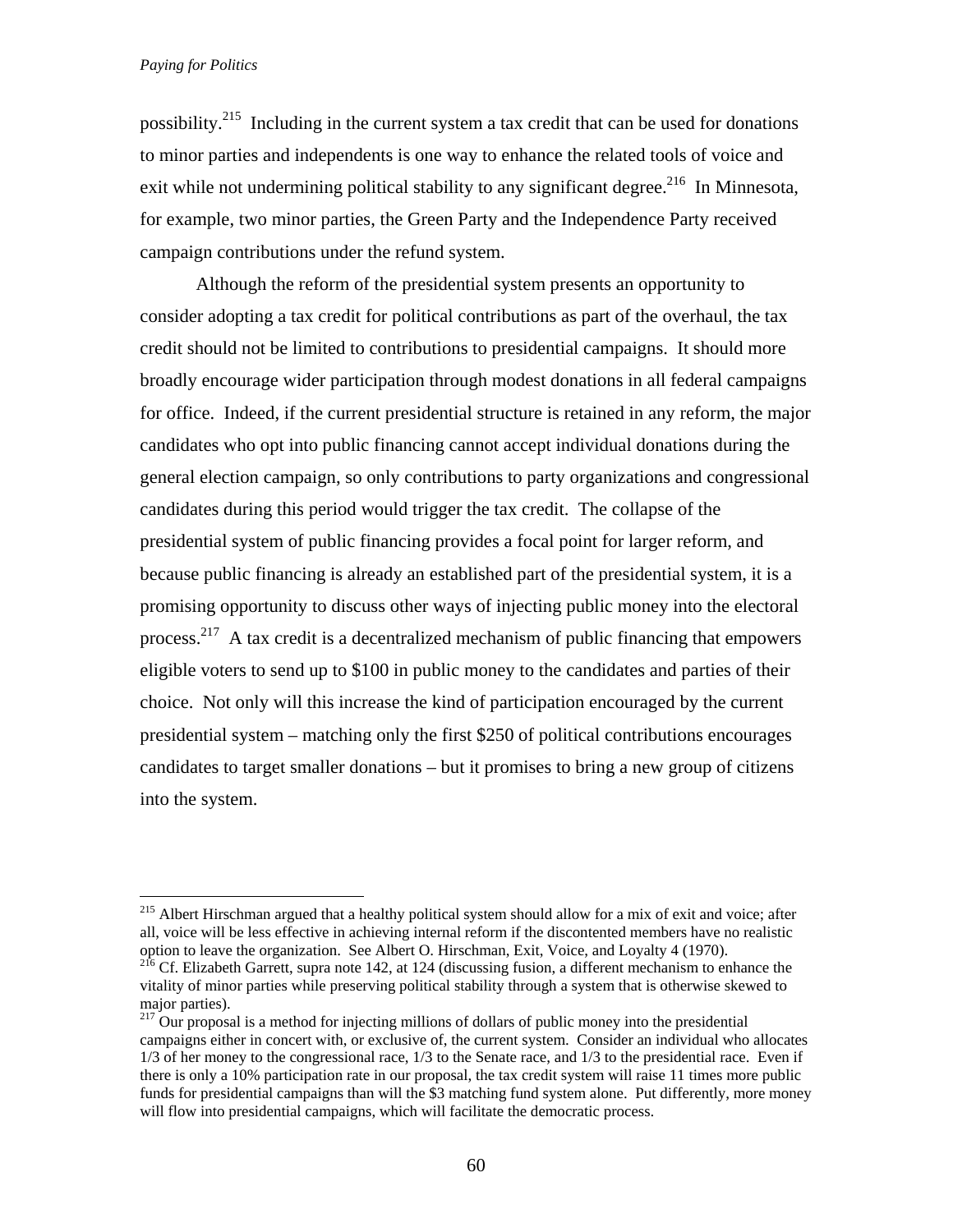$\overline{a}$ 

### **4. Consensus, Bipartisan Support**

Our fourth and final goal is primarily political. Our system is a market-based, tax credit system for the public financing of campaigns. This has a number of attractive properties for the politicians who will have to enact any proposal. First, the tax system in being constantly revised, updated and changed by Congress,  $^{218}$  and it includes scores of tax provisions designed to alter taxpayer behavior by subsidizing certain decisions. Hence, the tax code is a familiar vehicle for legislators to use when attempting to change citizen behavior. Garnering broad support for a reform is more likely if lawmakers are comfortable with its familiar features and can better predict how people will react to the new structures. The legislative change can also be portrayed as less dramatic when it draws on or amends structures already in place rather than establishing entirely new arrangements.<sup>219</sup> Second, tax and budget bills are often points of compromise because these bills, unlike many other bills, are often viewed by lawmakers and the President as legislative vehicles that must be passed. $220$ 

Constructing this public subsidy as a tax provision also makes it unusually attractive to a bipartisan coalition in Congress. The public financing aspects of the proposal will likely be particularly attractive to Democrats, who often fight for public funding of campaigns. Politicians of both parties sometimes prefer to structure public subsidies in the form of tax expenditures rather than new programs that require appropriated money. Any casual analysis of the tax bills passed during the Bush administration as well as the revenue proposals offered by Senator Kerry in the 2004 election and those supported by President Clinton during his term in office reveals that, in certain cases, politicians will support policy implemented through the tax code even when they might not support direct government outlays for the same purpose. Different

<sup>218</sup> See Elizabeth Garrett, *Harnessing Politics: The Dynamics of Offset Requirements in the Tax Legislative Process*, 65 U. Chi. L. Rev. 501 (1998) (discussing rate of change in the tax arena).

<sup>&</sup>lt;sup>219</sup> Cf. James G. March & Johan P. Olsen, Rediscovering Institutions: The Organizational Basis of Politics 25 (1989) (observing that more familiar rules are more likely to be invoked by political players, and rules that have been recently used or revised tend to be at the forefront of legislative attention). 220 See John M. de Figueiredo, *The Timing, Intensity, and Composition of Interest Group Lobbying: An* 

*Analysis of Structural Windows in the States*, NBER Working Paper #10588 (2004) (discussing how budget bills often become "must pass" bills for Congress and thus become the focus of interest group lobbying).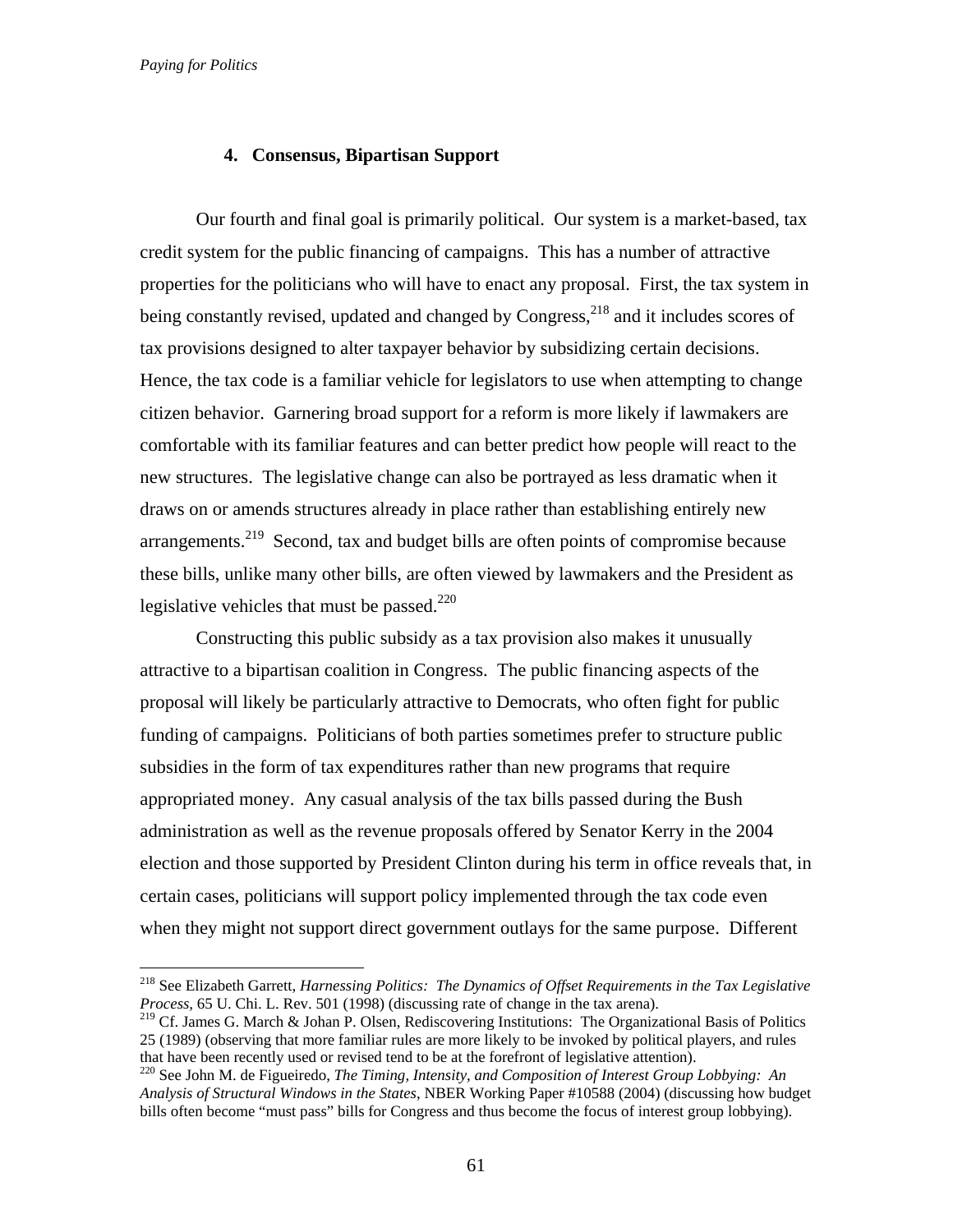budget rules apply to tax bills that may make passing tax subsidies easier than passing programs that require appropriated money. The preference for establishing programs through the tax code may also reflect another budget reality: most tax expenditures result only in revenue loss to the government and not in outlays from the government. Thus, they are ways to implement federal programs without appearing to make the government larger.

Lawmakers often prefer the structure of a tax provision even for refundable tax credits which ultimately require some federal outlays to those taxpayers without offsetting tax liability. For example, the refundable Earned Income Tax Credit<sup>221</sup> was originally supported as an alternative to traditional welfare programs by President Nixon, enacted under President Ford, and expanded in 1993 under President Clinton.<sup>222</sup> Perhaps the explanation for the ability of tax subsidies to gain broad consensus support lies in the nature of tax provisions like our proposal. The market-based aspects to the tax credit are particularly attractive to Republicans who often view such decentralized mechanisms implemented through the tax code as the optimal means for altering behavior; for example, the charitable deduction obtains nearly universal support in part because of its design. Republicans also see tax expenditures as ways to return money to taxpayers that belongs to them in the first place; many resist the very notion of a tax "expenditure."<sup> $223$ </sup> In short, bipartisanship in this arena is possible because of the structure of our

 $^{221}$  Internal Revenue Code, § 31.

 $222$  The Earned Income Tax Credit was first inspired by the idea of "negative income tax" in Milton Friedman, Capitalism and Freedom 191-95 (1962). It was enacted during the Ford Administration in the Tax Reduction Act of 1975, Pub. L. 94-12. For an early history, see Jonathan Barry Foreman, *Improving the Earned Income Credit: Transition to a Wage Subsidy Credit for the Working Poor*, 16 Fla. St. U. L. Rev. 41, 47-52 (1988). It was a substantial component of the Omnibus Budget and Reconciliation Act of 1993, the first major tax and budget bill enacted during the Clinton administration. See Anne L. Alstott, *The Earned Income Tax Credit and the Limitations of Tax-Based Welfare Reform*, 108 Harv. L. Rev. 533, 533-34 (1995). There seems to be broad-based support across ideological and political lines for the refundable Earned Income Tax Credit. See, e.g., Oklahoma State EIC Fact Sheet #6 (visited on Aug. 17, 2004), *available at* http://www.stateeitc.org/documents/oklahoma/OKEITactsheet6-pg.doc (noting that Presidents Ford, Reagan, Bush, and Clinton all supported and expanded the EITC).

<sup>&</sup>lt;sup>223</sup> See, e.g., 142 Cong. Rec. S 5252 (May 17, 1996) (remarks of Senator Domenici) ("What are tax expenditures and corporate loopholes? Frankly, there are two ways to look at it. One way to think about it is that they were taxes that the Government owned, and we said we are not going to collect them. That is a Democrat version of a tax expenditure. The other version is they belong to the taxpayer and not the Government."); Heidi Glenn, *Bush Administration Questions Value of Tax Expenditures List*, Tax Notes, Apr. 23, 2001, at 535 (calling tax expenditures "so-called" tax expenditures and questioning the theory behind the concept).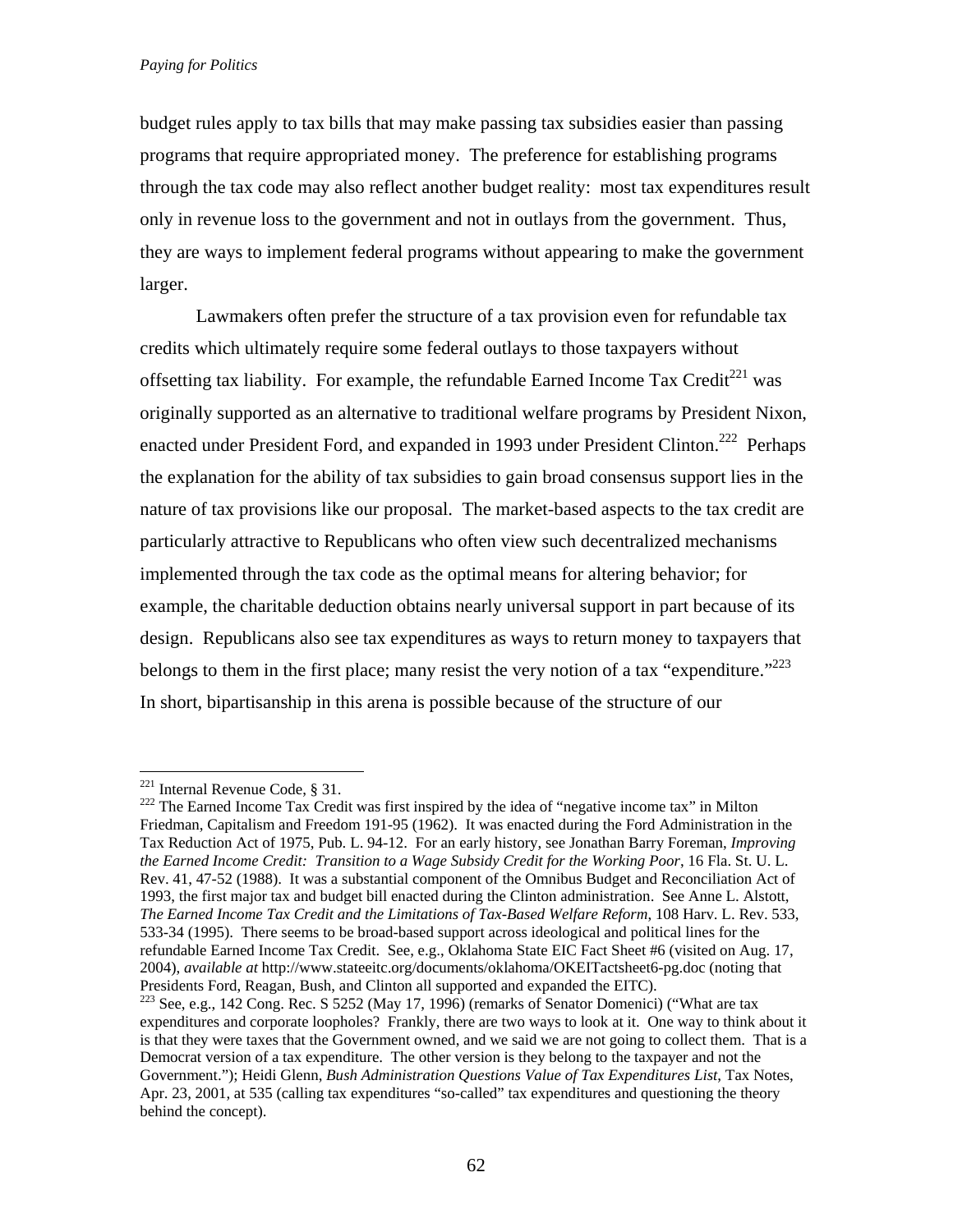1

proposal.224 Moreover, its simplicity and its reliance on an existing agency to administer it should be attractive to politicians on both sides of the aisle as well.

# **B. A Response to Potential Critics**

 Because we are claiming to present a pragmatic solution that can be implemented in the real world of politics, we must address three potential critiques of our proposal. The first is that the expense will be too high. If 10% of the 175 million eligible taxpayers participate<sup>225</sup> up to the maximum of \$100 per taxpayer, there would be a loss to the government in total tax receipts of \$1.75 billion/year.<sup>226</sup> However, in states with fully refundable political contributions, such as Minnesota, taxpayers contribute approximately 70% of the refundable amount on average.<sup>227</sup> That is, if the maximum allowable tax credit is \$100, the average taxpayer claims a refund for only \$70. Taking this percentage and multiplying by the 17.5 million Americans who might participate in the tax credit, we can estimate a cost of our proposal of approximately  $$1.2$  billion.<sup>228</sup>

 $224$  As one piece of evidence, Senators Byron Dorgan (Democrat), and John Warner (Republican) cosponsored a proposal in Congress to introduce a tax credit for political contributions similar to the previous federal credit. See supra text accompanying note 169.

Federal credit. See supple text accompanying note 169. The major and consistent predictors of individual campaign contributions. See supra text accompanying notes 146 through 147. Rich people are more likely to give. By capping income levels for the contribution at \$100,000, we limit the credit to those who are less likely to contribute to political campaigns, targeting people on the margin.

 $^{226}$  In 2001, there were 79 million individual tax returns and 51 million tax joint returns filed in 2001. Assume 2.1% of the individual tax returns and 4.2% of the joint tax returns are not eligible because they are above the adjusted gross income limitations. This means that 126.2 million individual returns and 48.8 million joint returns are eligible. However, the joint returns have two filers, so a total of 175 million taxpayers would be eligible for the credit. If 10% of these 175 million eligible tax payers took the entire credit, then 17.5 million individuals would claim the deduction. The loss in tax revenue to the government is \$1.75 billion (17.5 million x \$100). For the statistics on returns, see the Internal Revenue Service *Individual Income Tax, All Returns, 2001: Adjusted Gross Income, Exemptions, Deductions, and Tax Items, by Size of Adjusted Gross Income and by Marital Status, supra note 176.*<br><sup>227</sup> See Minnesota Public Disclosure and Campaign Finance Board, *2003 Political Contribution Refund List* 

*for Candidates and Political Parties*, *available at* http://www.cfboard.state.mn.us/campfin/pcrprog.html. In addition, previous studies on tax credits in the states have found that on average, taxpayers do not contribute the full allowable amount; rather, they contribute about 64% of the allowable amount. Rosenberg, supra note 18, at 66.

<sup>&</sup>lt;sup>228</sup> Rosenberg has conducted the only other study we are aware of that tries to estimate the cost of the tax credit. See supra note 18, at 67. He estimates that the cost will average just under \$400 million per year for a tax credit of \$100/individual, \$200/couple with a \$100,000 household income limit. Our estimates are substantially higher than his because we assume much higher participation rates. We anticipate higher participation rates because previous federal tax credits achieved greater than 5% participation, advances in tax preparation software and higher party mobilization of citizens, full refundability of our tax credit, and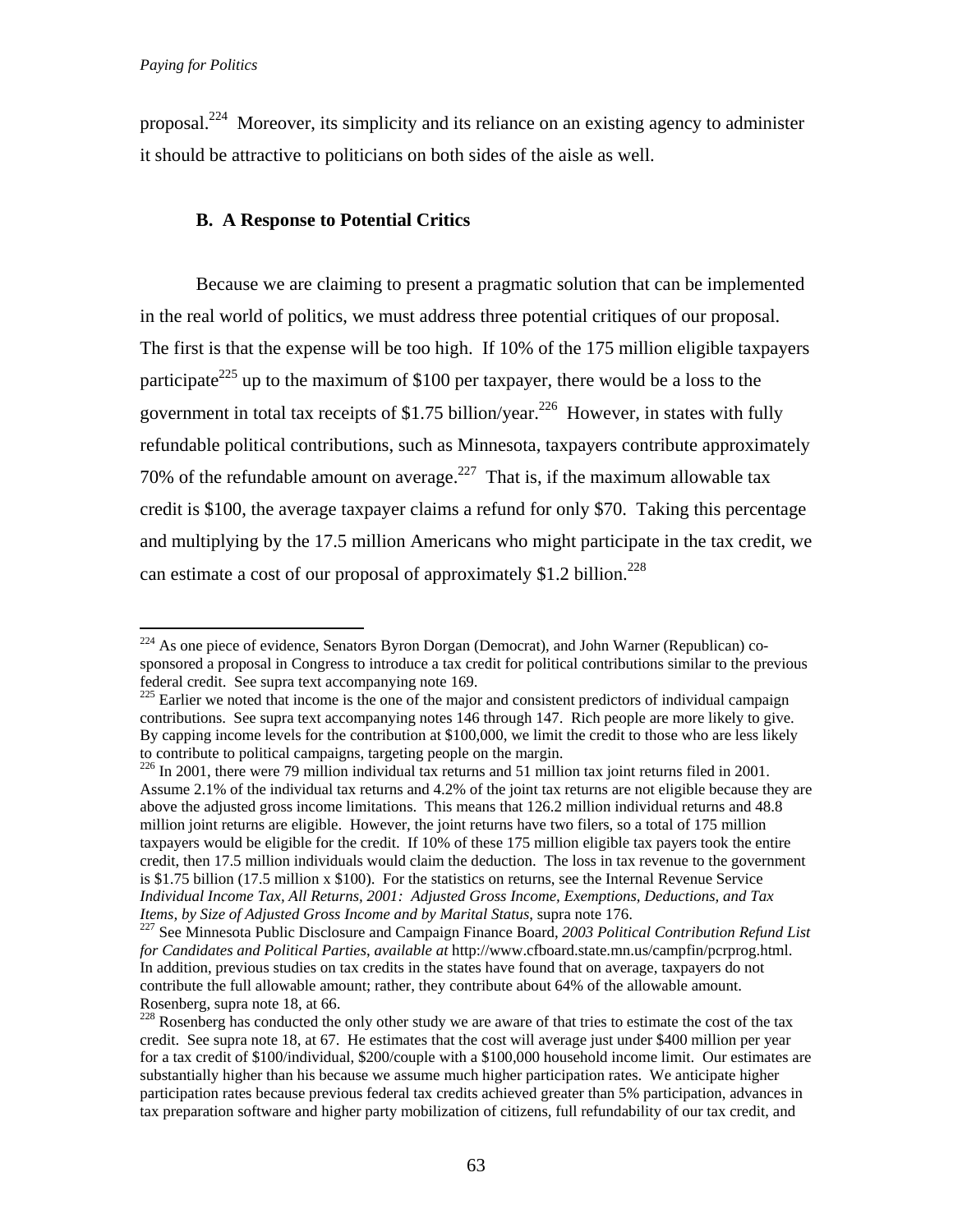Data from the states' experience with tax credit programs offer a second method of calculating the costs of our proposal. Although no state-level program is identical to our proposal, the states generally have not found these programs to be prohibitively expensive.<sup>229</sup> On per capita basis, the state refunds and tax credits cost no more than about \$2.00 per person. If we extrapolate this to the entire United States, the total cost would be \$600 million. Even if we assume higher participation because of more sophisticated mobilization by federal parties and candidates and through more effective voter education, and therefore double these figures, the cost remains close to our initial \$1.2 billion estimate.

In addition to these rough estimates, we can obtain a third estimate by examining the federal data from 1972 to 1986. We have run a regression with "total cost of the tax credit program" on the left hand side as our dependent variable, and "value of the tax credit" on the right hand side. This regression indicates that during this time period, every one dollar increase in the tax credit resulted in a \$6.1 million loss in tax revenue by the federal government.<sup>230</sup> This suggests that a \$100 tax credit will result in a \$600 million loss in tax revenue by the federal government. One problem with this regression, though, is that the previous tax subsidy was only a 50% tax credit for political contributions. We would expect a more inelastic giving rate in the context of a full tax

full tax credit for the entire donation (rather than just 50% as is common in some states and was the law in the earlier federal program.)

<sup>&</sup>lt;sup>229</sup> In Minnesota, the program costs about \$11 million/year. See Minnesota Campaign Finance and Public Disclosure Board, *Political Party and Candidate Disclosure: Participation in the Public Subsidy Program,* (2002), *available at* http://www.cfboard.state.mn.us/campfin/pcrprog.html; and Minnesota Campaign Finance and Public Disclosure Board Press Release, *Campaign Finance and Public Disclosure Board Issues Final Public Subsidy Payments to Qualifying Candidates in 2002* (Nov. 25, 2002), *available at* http://www.cfboard.state.mn.us/NewsRelease/20022ndpspay.htm. In Arizona, the cost is about \$4 million/year, see Citizens Clean Elections Commission, *2002 Annual Report* 32 (2002); in Ohio the cost is \$3 million/year, see State of Ohio Executive Budget for Fiscal Years 2002 and 2003, *Book Two, Tax Expenditure Report* 54 (Jan. 2001) (prepared by the Department of Taxation); and in Oregon, the cost is approximately \$8.6 million/year, see State of Oregon, *Tax Expenditure Report 2001-2003* 329 (2004)). One must be careful when analyzing these figures, because these programs are not identical to our proposal.

 $^{230}$  We provide this OLS regression only as one additional piece of evidence on the cost of our program, rather than a definitive estimate. This is because the regression has only 15 observations. The data, however, are quite good and interesting. The coefficient on "value of the tax credit" is statistically significant at the 95% level (t-statistic is 2.22), even with only 15 observations. The result is (t-statistics in parentheses):

Total Tax Revenue  $Loss = -67,045,727 + 6,050,238$  x Tax Credit Amount  $(3.58)$   $(12.63)$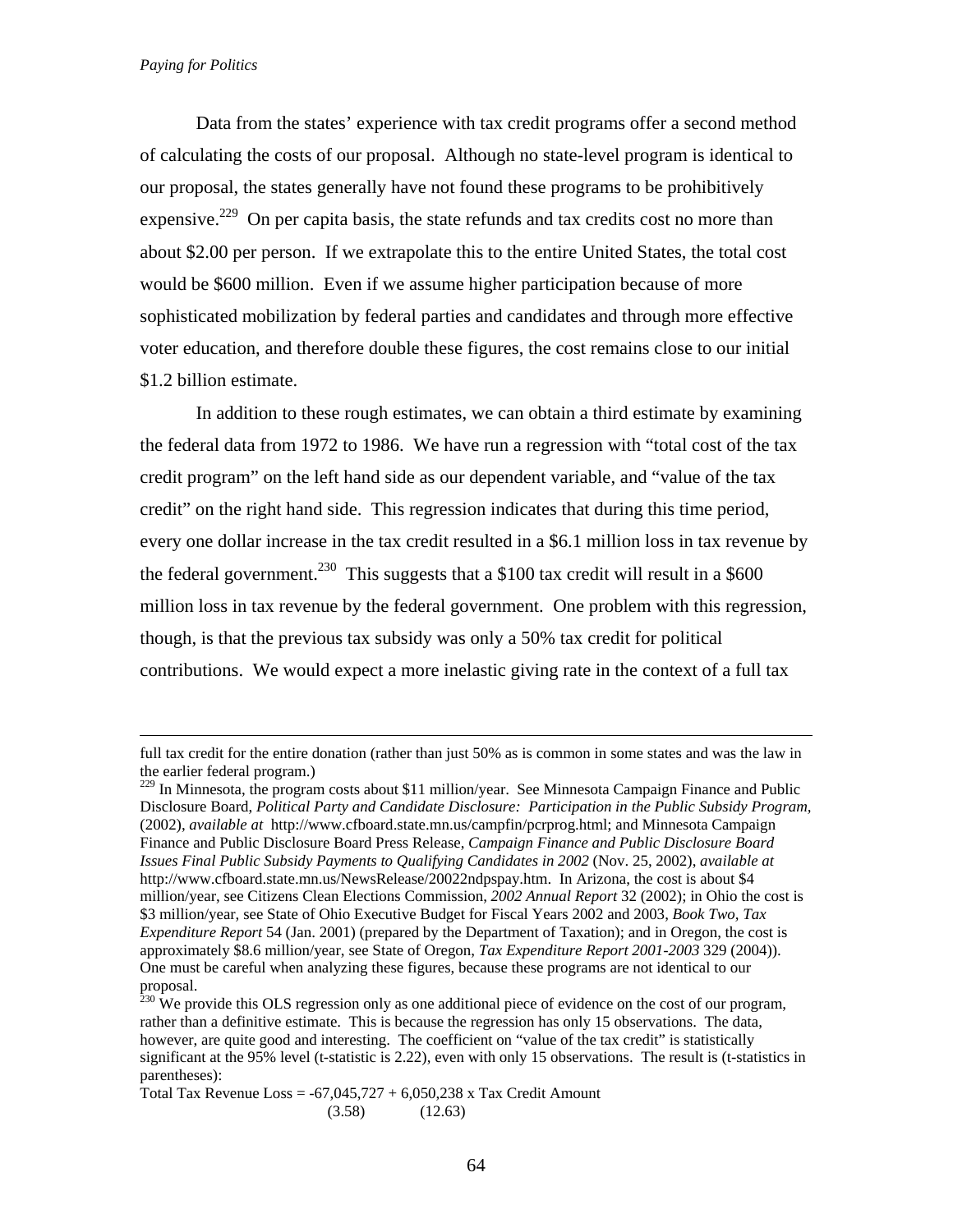credit.<sup>231</sup> Thus, we would expect a proposal such as ours would cost more than the previous proposal, but it would still be within the costs we projected above. Even doubling this estimate based on experience with the prior federal provision results in a cost of \$1.2 billion.

 While \$1.2 billion to support participation in the democratic process by people not likely to participate now may seem like a substantial outlay, it must be considered in the larger context of the \$2.4 trillion federal budget.<sup>232</sup> Moreover, comparing the cost of the tax credit for political contributions with other tax expenditures helps put the revenue loss in perspective: \$1.2 billion is 3% of the total cost of the charitable contribution deduction, 30% of the cost of the exception from passive loss rules for \$25,000 of rental loss, and roughly equivalent to the cost of tax loss from deferral of income from post 1987 installment sales.<sup>233</sup> Seen in the context of the other major tax expenditures in the Internal Revenue Code, \$1.2 billion to increase participation in the democratic process by people not already active would seem like a "good deal." In addition, the cost of our proposal compares favorably to the Ackerman/Ayres voucher scheme with the secret donation booth; they project a cost of \$5 billion. $^{234}$ 

 A second concern that may arise in this proposal is that we inject more money into politics. In our view, more money spent for campaigns is not necessarily a bad thing  $-$  it all depends on the *source* of the money injected into the system.<sup>235</sup> Money from the ordinary citizens, from individuals who do not traditionally participate and who represent a broad cross-section of the economy, is a positive development for politics. The decentralized nature of a tax credit puts the power in the hands of the people. Individuals will open their purses to candidates they like and close their purses to people they do not. This market will serve to discipline politicians with respect to their advertising patterns and the content of their political communications. Indeed, to the extent that political

<sup>&</sup>lt;sup>231</sup> The previous program contained only a 50% tax credit. Thus, for every \$25 contributed, the taxpayer actually bore \$12.50 in cost; for a \$50 contribution, the taxpayer bore \$25 in cost. Our proposal lowers the cost of giving. For the same \$25 contribution, the taxpayer would incur \$0 cost, and for a \$50 contribution the taxpayer bears \$0 in cost. Thus, the money supply curve is completely inelastic from \$0 to \$100 with our proposal.

<sup>232</sup> Budget of the United States Government, Fiscal Year 2005, *President's Budget* 365 Table S-1 (2004). 233 Budget of the United States Government, Fiscal Year 2005, *Analytical Perspectives* 294-95 (2004)

<sup>(</sup>providing revenue effect of income tax expenditures currently in the Code).

<sup>&</sup>lt;sup>234</sup> See Ackerman & Ayres, supra note 20, at 7.<br><sup>235</sup> See supra text accompanying note 124.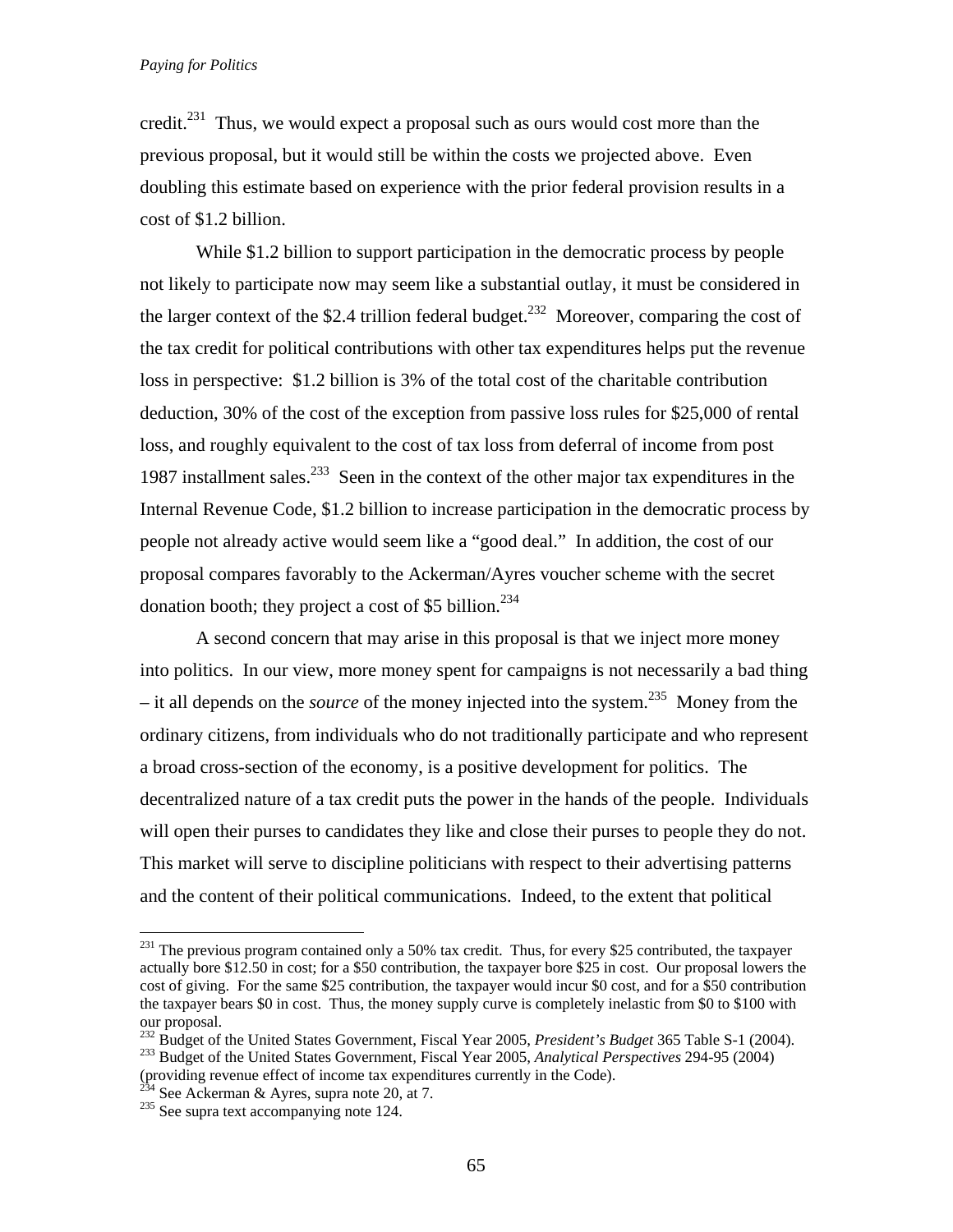$\overline{a}$ 

advertising is informative and stimulates additional discussion about issues and candidates, then more money in politics is a welcome outcome of our proposal. Moreover, money will likely result in broader get-out-the-vote drives by candidates and political parties, and these mobilization efforts will make it easier for citizens to participate in a variety of different activities in the electoral process.

 A final concern is that with the proliferation of money, there will also be a proliferation of candidates. As we argued earlier, offering citizens more choices among candidates might be a good thing in the political process.<sup>236</sup> Candidates who on the margin choose not to enter politics because of fundraising concerns will now have an incentive do so, particularly if they think they will attract grassroots support. We also protect against too much party fragmentation in our largely two-party political system. Although taxpayers will not be limited to contributing to the candidates of the two major parties, there will still be rules about which candidates and parties will qualify for favored tax treatment. Formulating these rules will not be especially challenging given the regulatory structures already in place. The Presidential Election Campaign Fund system includes definitions of major, minor, and new parties, which could be a starting place for the tax credit's definitions.<sup>237</sup> The previous federal tax credit and deduction included definitions eligible for parties and candidates that turned on state ballot access laws and qualifications for office.<sup>238</sup> Likewise, states have rules to determine eligibility of parties for public money that could serve as models.<sup>239</sup>

We can use these systems already in place, modifying them to apply to congressional elections as necessary, to insure that only credible, serious parties and candidates are able to take advantage of the tax credit program. Certainly, our proposal will increase the amount of public funds going to candidates and parties other than the major ones, relative to the current system which sends virtually no money to minor

 $^{236}$  See supra text accompanying notes 212 through 216 (discussing in the context of the presidential public financing system).<br><sup>237</sup> See Federal Election Campaign Act, 26 U.S.C. § 9002(7) & (8) (definitions of minor and new parties).

<sup>&</sup>lt;sup>238</sup> See, e.g., Internal Revenue Code § 24(c) (1987) (definition of "political contribution" in old tax credit that defined eligible parties and candidates).

<sup>239</sup> See, e.g., Minnesota Statutes Chapter 10A and 10A.01, *available at* 

http://www.revisor.leg.state.mn.us/stats/10A/ (defining eligible candidates and parties in the refund program). See also Minnesota Campaign Finance and Public Disclosure Board, Annual Report 12 (2003) (providing references that include detailed description of the rules in Minnesota).